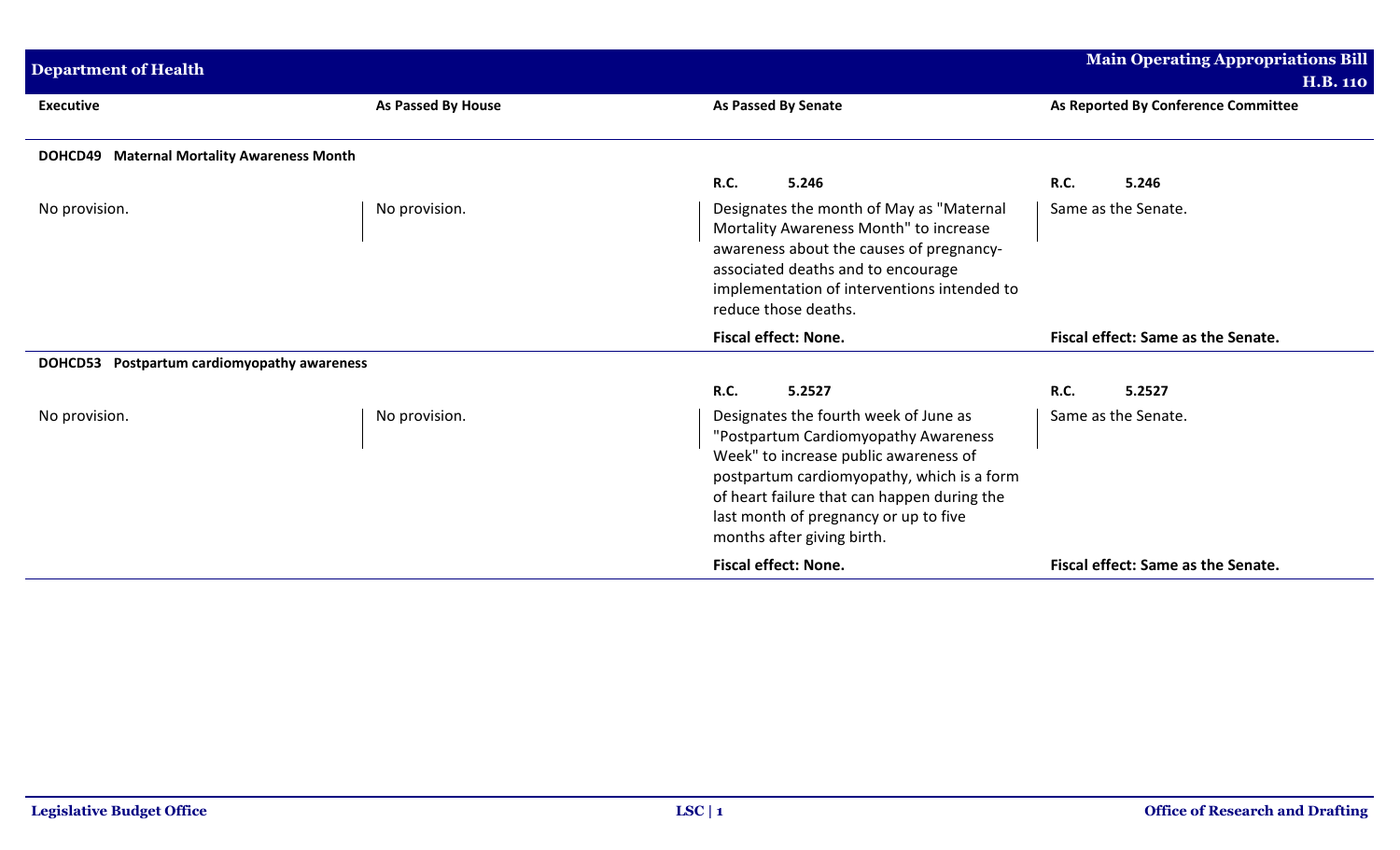| <b>Department of Health</b>                      |                                                                                      |                                                                                                                                                                                                                                                                                                                | Main Operating Appropriations Bill<br><b>H.B. 110</b>                                                                                                                                                                                                                                                                |
|--------------------------------------------------|--------------------------------------------------------------------------------------|----------------------------------------------------------------------------------------------------------------------------------------------------------------------------------------------------------------------------------------------------------------------------------------------------------------|----------------------------------------------------------------------------------------------------------------------------------------------------------------------------------------------------------------------------------------------------------------------------------------------------------------------|
| <b>Executive</b>                                 | As Passed By House                                                                   | <b>As Passed By Senate</b>                                                                                                                                                                                                                                                                                     | As Reported By Conference Committee                                                                                                                                                                                                                                                                                  |
| DOHCD42 Rare Disease Advisory Council membership |                                                                                      |                                                                                                                                                                                                                                                                                                                |                                                                                                                                                                                                                                                                                                                      |
|                                                  |                                                                                      | <b>R.C.</b><br>103.60                                                                                                                                                                                                                                                                                          | <b>R.C.</b><br>103.60                                                                                                                                                                                                                                                                                                |
| No provision.                                    | No provision.                                                                        | Adds six members to the Rare Disease<br>Advisory Council: two public members<br>appointed by both the President of the<br>Senate and the Speaker of the House and<br>one public member appointed by both the<br>Minority Leaders of the House and Senate.<br>(This increases membership from 25 to 31.)        | Same as the Senate, but increases the public<br>members appointed by both the President<br>of the Senate and the Speaker of the House<br>to three, with one public member<br>recommended by both the Minority Leaders<br>of the House and Senate, instead of the<br>Minority Leaders directly appointing<br>members. |
|                                                  |                                                                                      | Fiscal effect: There may be additional costs<br>related to member reimbursements for<br>actual and necessary expenses incurred in<br>performance of Council business.                                                                                                                                          | Fiscal effect: Same as the Senate.                                                                                                                                                                                                                                                                                   |
|                                                  | DOHCD50 Drug overdose fatality review committees; suicide fatality review committees |                                                                                                                                                                                                                                                                                                                |                                                                                                                                                                                                                                                                                                                      |
|                                                  |                                                                                      | <b>R.C.</b><br>121.22, 307.631-307.639, 307.641-<br>307.649, 307.6410, 2151.421,<br>3701.0410, 3701.0411, 4729.80,<br>4729.86, 4731.22                                                                                                                                                                         | <b>R.C.</b><br>121.22, 307.631-307.639, 307.641-<br>307.649, 307.6410, 2151.421,<br>3701.0410, 3701.0411, 4729.80,<br>4729.86, 4731.22                                                                                                                                                                               |
| No provision.                                    | No provision.                                                                        | Authorizes the establishment of both of the<br>following to review drug overdose and<br>opioid-involved deaths or suicide deaths<br>occurring in the county or region: (1) county<br>or regional drug overdose fatality review<br>committees and (2) county or regional<br>suicide fatality review committees. | Same as the Senate.                                                                                                                                                                                                                                                                                                  |
| No provision.                                    | No provision.                                                                        | Authorizes the establishment of a hybrid<br>committee rather than two separate<br>committees in order to review the deaths.                                                                                                                                                                                    | Same as the Senate.                                                                                                                                                                                                                                                                                                  |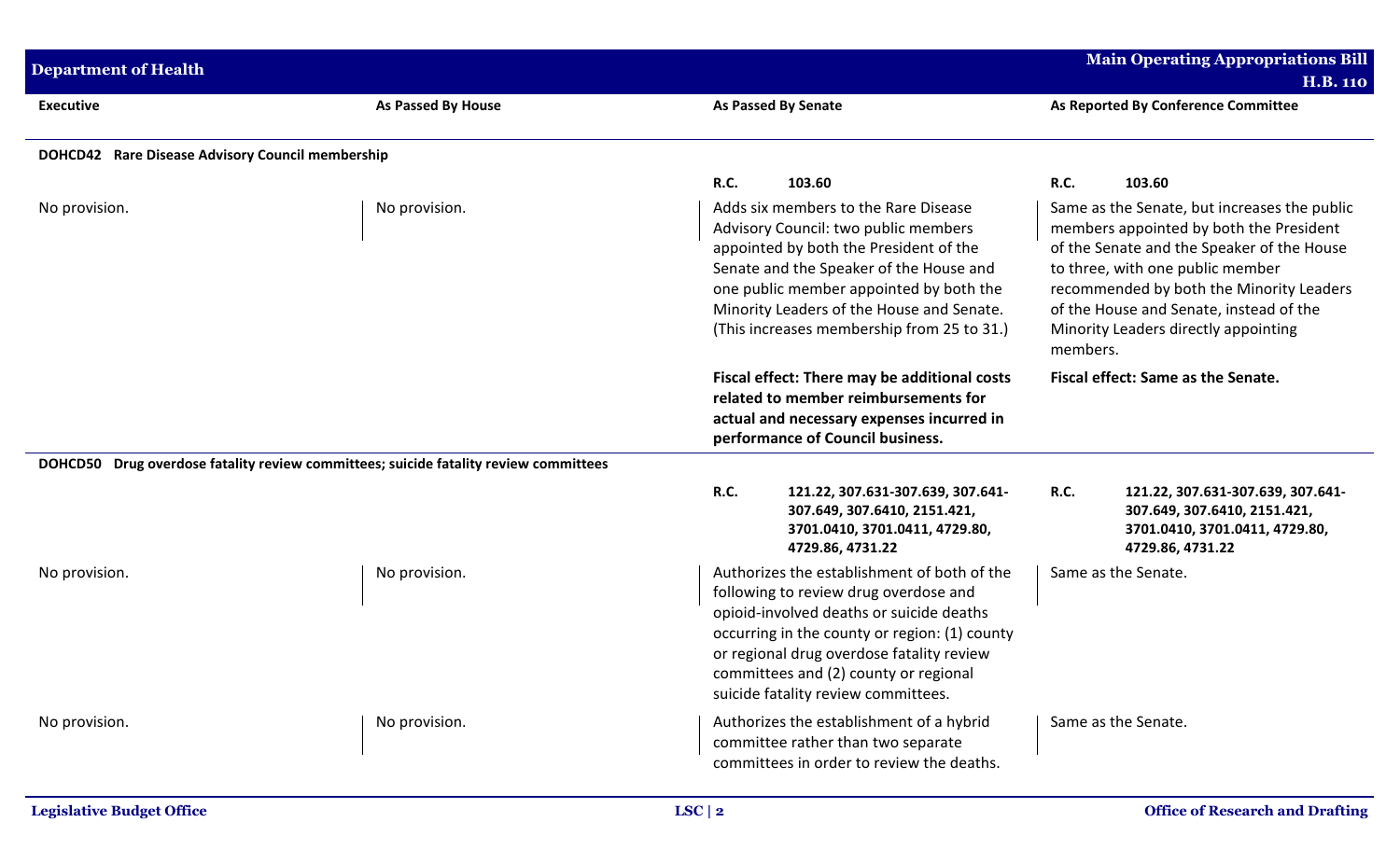| <b>Department of Health</b> |                    |                                                                                                                                                                                                                                                                                                                                                   | <b>Main Operating Appropriations Bill</b><br><b>H.B. 110</b> |
|-----------------------------|--------------------|---------------------------------------------------------------------------------------------------------------------------------------------------------------------------------------------------------------------------------------------------------------------------------------------------------------------------------------------------|--------------------------------------------------------------|
| <b>Executive</b>            | As Passed By House | <b>As Passed By Senate</b>                                                                                                                                                                                                                                                                                                                        | As Reported By Conference Committee                          |
| No provision.               | No provision.      | Requires each review committee that is<br>established to collect certain information<br>concerning the deaths, review the<br>information, and submit annual reports to<br>ODH.                                                                                                                                                                    | Same as the Senate.                                          |
| No provision.               | No provision.      | Requires specified individuals or entities that<br>provided services to a person whose death is<br>reviewed by a committee to submit<br>summary sheets of information to the<br>committee.                                                                                                                                                        | Same as the Senate.                                          |
| No provision.               | No provision.      | Provides that records presented to a review<br>committee, statements made by committee<br>members, committee work products, and<br>data submitted to ODH, other than annual<br>reports, are confidential and to be used by<br>the review committee, its members, and<br>ODH only in the exercise of the committee's<br>or ODH's proper functions. | Same as the Senate.                                          |
| No provision.               | No provision.      | Grants immunity from civil liability to<br>committee members and any individual or<br>entity providing information to a committee.                                                                                                                                                                                                                | Same as the Senate.                                          |
| No provision.               | No provision.      | Requires ODH to adopt rules establishing<br>procedures for a committee to follow in<br>conducting reviews of deaths.                                                                                                                                                                                                                              | Same as the Senate.                                          |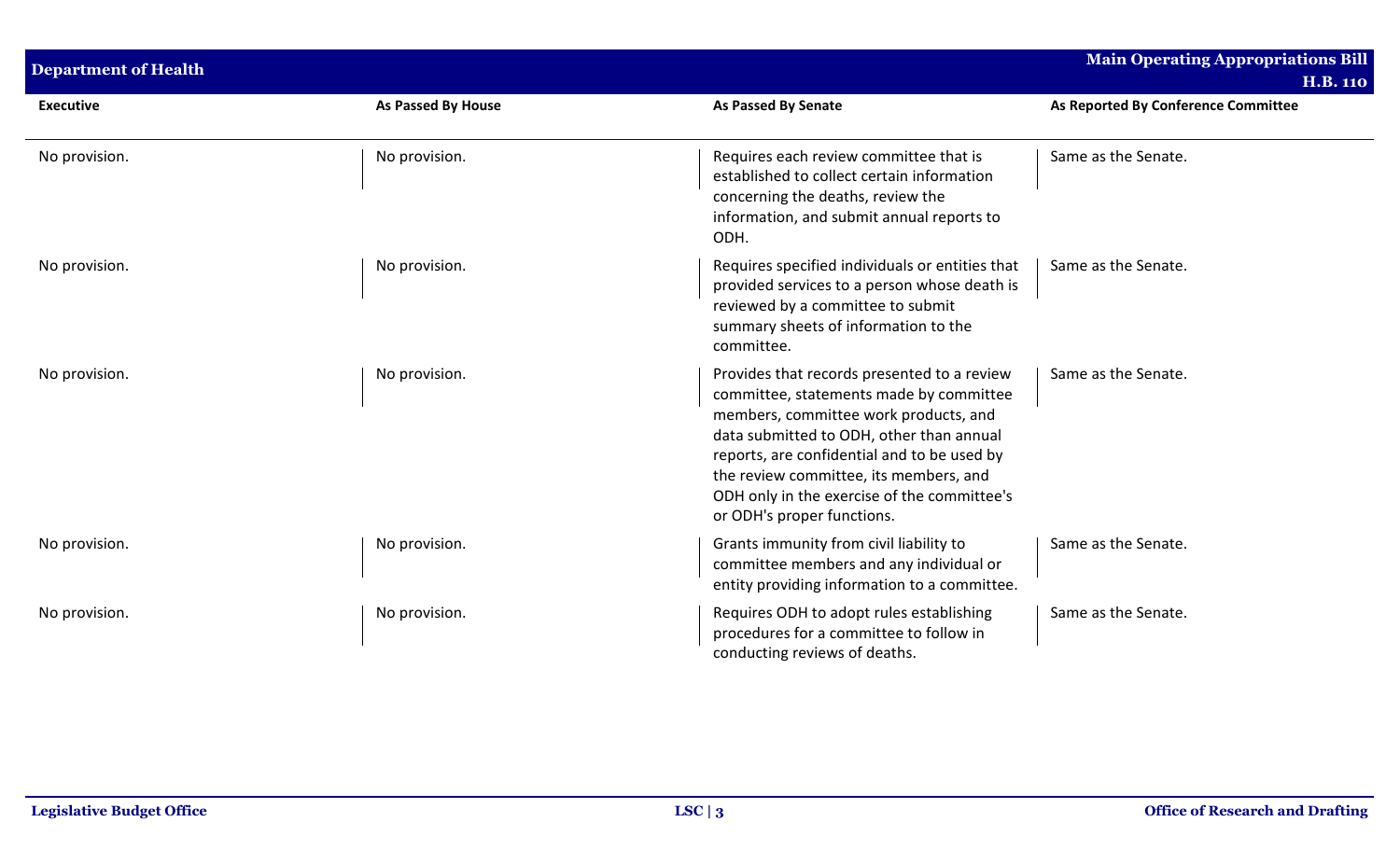| <b>Department of Health</b>                                                                                                                                                                |                                              |                                                                                                                                                                                                                                                                                                                         | <b>Main Operating Appropriations Bill</b><br><b>H.B. 110</b> |
|--------------------------------------------------------------------------------------------------------------------------------------------------------------------------------------------|----------------------------------------------|-------------------------------------------------------------------------------------------------------------------------------------------------------------------------------------------------------------------------------------------------------------------------------------------------------------------------|--------------------------------------------------------------|
| <b>Executive</b>                                                                                                                                                                           | As Passed By House                           | <b>As Passed By Senate</b>                                                                                                                                                                                                                                                                                              | As Reported By Conference Committee                          |
|                                                                                                                                                                                            |                                              | <b>Fiscal effect: Counties that choose to</b><br>establish review committees may<br>experience an increase in costs, as well as<br>local boards of health, and other<br>participating local public entities. ODH may<br>also experience an increase in costs to<br>prescribe and collect reports and to adopt<br>rules. | Fiscal effect: Same as the Senate.                           |
| DOHCD36 Disposition of financial gifts to support public health                                                                                                                            |                                              |                                                                                                                                                                                                                                                                                                                         |                                                              |
| 183.18<br>R.C.                                                                                                                                                                             | <b>R.C.</b><br>183.18                        |                                                                                                                                                                                                                                                                                                                         |                                                              |
| Allows the Director of Budget and<br>Management to credit to the Ohio's Public<br>Health Priorities Fund (Fund L087) any<br>financial gifts made to the state to support<br>public health. | Same as the Executive.                       | No provision.                                                                                                                                                                                                                                                                                                           | No provision.                                                |
| Fiscal effect: Potential gain in revenue to<br><b>Fund L087.</b>                                                                                                                           | <b>Fiscal effect: Same as the Executive.</b> |                                                                                                                                                                                                                                                                                                                         |                                                              |
| Vapor products certificate of operation<br>DOHCD8                                                                                                                                          |                                              |                                                                                                                                                                                                                                                                                                                         |                                                              |
| 2927.025, 2927.026-2927.0210,<br>R.C.<br>conforming changes in 2927.02                                                                                                                     |                                              |                                                                                                                                                                                                                                                                                                                         |                                                              |
| Requires any person seeking to sell vapor<br>products to obtain a certificate of<br>registration prior to doing so.                                                                        | No provision.                                | No provision.                                                                                                                                                                                                                                                                                                           | No provision.                                                |
| Specifies the form of application for a<br>certificate of registration.                                                                                                                    | No provision.                                | No provision.                                                                                                                                                                                                                                                                                                           | No provision.                                                |
| Imposes an initial \$100 application fee and a<br>\$500 annual fee for a certificate of<br>registration.                                                                                   | No provision.                                | No provision.                                                                                                                                                                                                                                                                                                           | No provision.                                                |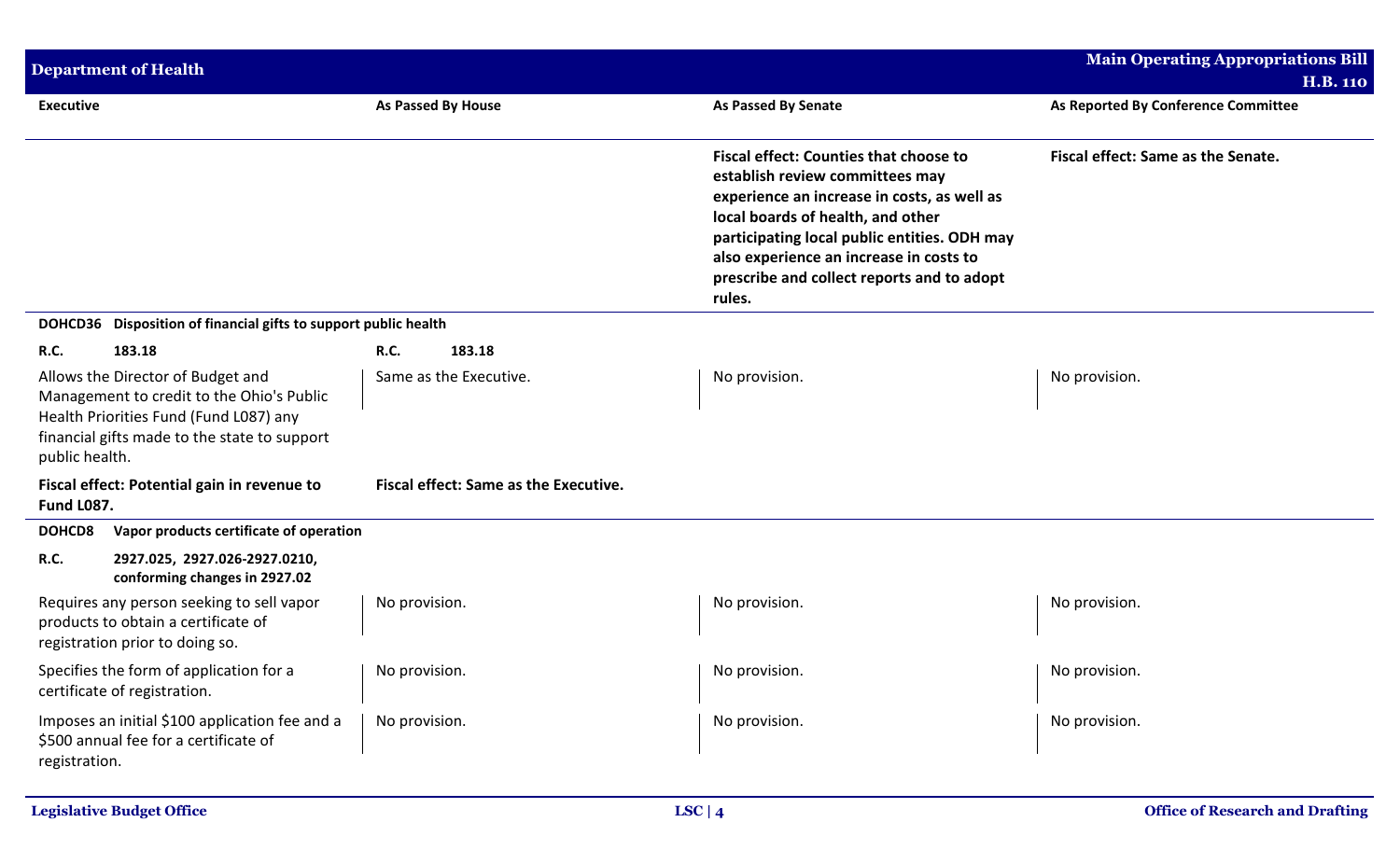| <b>Department of Health</b>                                                                                                                                                                                                                                                                                                         |                           |                     | <b>Main Operating Appropriations Bill</b> |
|-------------------------------------------------------------------------------------------------------------------------------------------------------------------------------------------------------------------------------------------------------------------------------------------------------------------------------------|---------------------------|---------------------|-------------------------------------------|
|                                                                                                                                                                                                                                                                                                                                     |                           |                     | <b>H.B. 110</b>                           |
| <b>Executive</b>                                                                                                                                                                                                                                                                                                                    | <b>As Passed By House</b> | As Passed By Senate | As Reported By Conference Committee       |
| Imposes a maximum fine of \$1,000, or \$100<br>if the violation is within 90 days of a<br>certificate's expiration, for the sale, offer to<br>sell, or possession with intent to sell without<br>a certificate of registration.                                                                                                     | No provision.             | No provision.       | No provision.                             |
| Specifies all fees and fines collected in<br>relation to the vapor product certificate of<br>registration program are to be deposited in<br>the Tobacco Use Prevention Fund (Fund<br>5BX0) and to be used for administration of<br>the certificate program or for tobacco and<br>nicotine prevention or cessation<br>interventions. | No provision.             | No provision.       | No provision.                             |
| Fiscal effect: ODH will experience an<br>increase in costs to implement and enforce<br>vapor product certificates of registration.<br>However, ODH anticipates that these costs<br>may eventually be offset by the fees and<br>fines established, which are to be deposited<br>in Fund 5BX0.                                        |                           |                     |                                           |
| DOHCD46 Program for Medically Handicapped Children eligibility                                                                                                                                                                                                                                                                      |                           |                     |                                           |

No provision. No provision. And the Mo provision. The expands eligibility for the Program for Medically Handicapped Children by increasing the maximum age of participants from 21 to 22 beginning on July 1, 2021 and from 22 to 23 beginning on July 1, 2022.

**R.C. 3701.021, 3701.022 R.C. 3701.021, 3701.022**

Same as the Senate.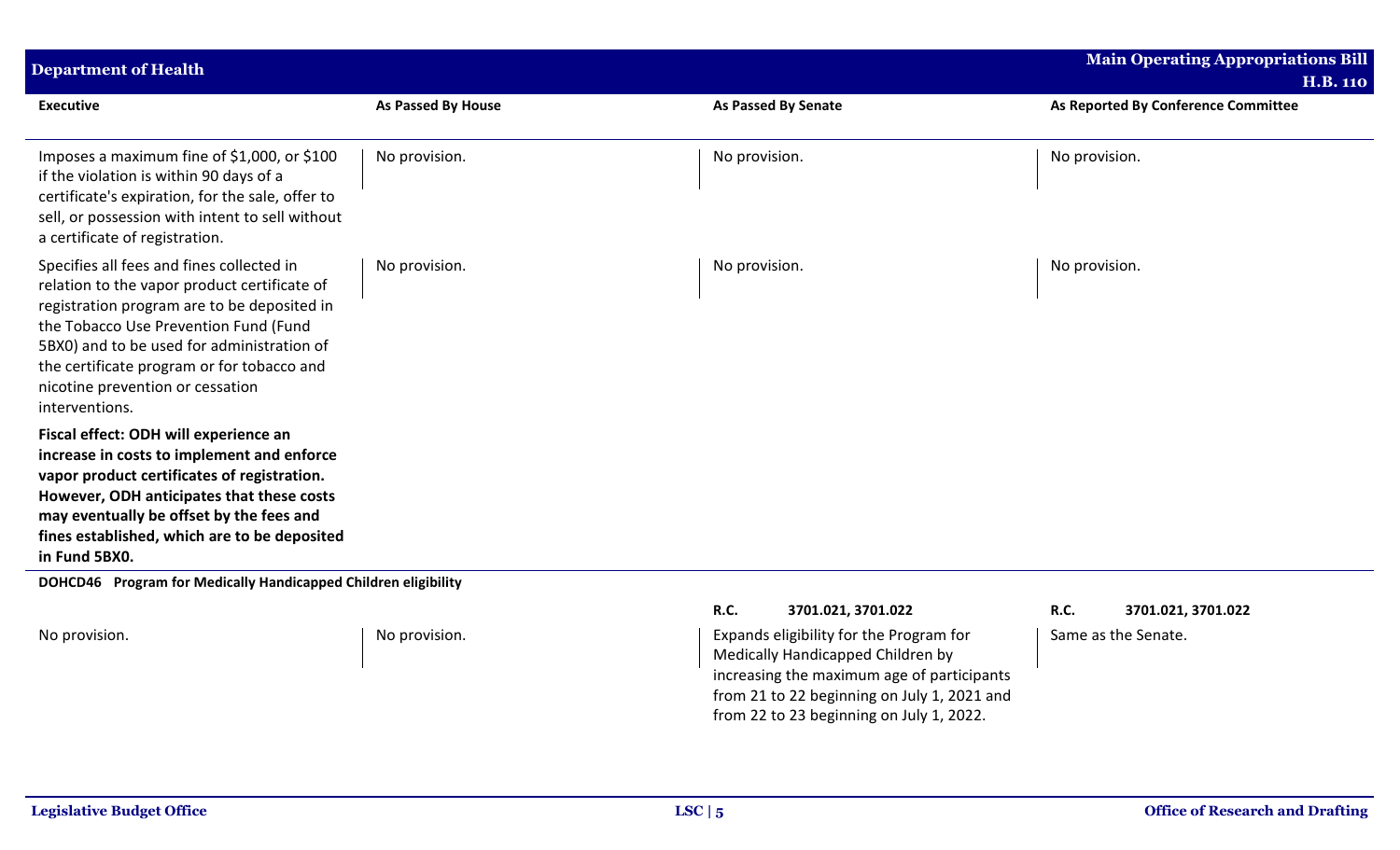| <b>Department of Health</b>   |                                                                                                                                                                                                                                                                                                                                                     |                                                                                                                                                                                                                                                                                                                                                                                                                         | <b>Main Operating Appropriations Bill</b>                                                                                                                 |
|-------------------------------|-----------------------------------------------------------------------------------------------------------------------------------------------------------------------------------------------------------------------------------------------------------------------------------------------------------------------------------------------------|-------------------------------------------------------------------------------------------------------------------------------------------------------------------------------------------------------------------------------------------------------------------------------------------------------------------------------------------------------------------------------------------------------------------------|-----------------------------------------------------------------------------------------------------------------------------------------------------------|
| <b>Executive</b>              | <b>As Passed By House</b>                                                                                                                                                                                                                                                                                                                           | <b>As Passed By Senate</b>                                                                                                                                                                                                                                                                                                                                                                                              | <b>H.B. 110</b><br>As Reported By Conference Committee                                                                                                    |
|                               |                                                                                                                                                                                                                                                                                                                                                     | Fiscal effect: ODH could experience an<br>increase in costs due to expanded<br>eligibility; however, the bill appropriates<br>\$500,000 in both FY 2022 and FY 2023 in                                                                                                                                                                                                                                                  | Fiscal effect: Same as the Senate.                                                                                                                        |
|                               |                                                                                                                                                                                                                                                                                                                                                     | GRF appropriation item 440505, Medically<br>Handicapped Children, to help cover these<br>additional costs. Additionally, it is possible<br>that some counties that are not currently<br>being charged the maximum county share<br>amount may realize an increase in costs.<br>Costs will depend on the number of<br>residents who are eligible as a result of the<br>bill and costs associated with their<br>treatment. |                                                                                                                                                           |
| DOHCD40 City health districts |                                                                                                                                                                                                                                                                                                                                                     |                                                                                                                                                                                                                                                                                                                                                                                                                         |                                                                                                                                                           |
|                               | R.C.<br>3709.01, 3709.012, 3709.052,<br>3709.06, 3709.07                                                                                                                                                                                                                                                                                            | R.C.<br>3701.13, 3709.012, 3709.052,<br>3709.06, 3709.07                                                                                                                                                                                                                                                                                                                                                                | R.C.<br>3701.13, 3709.012, 3709.052,<br>3709.06, 3709.07                                                                                                  |
| No provision.                 | Requires each city with a population less<br>than 50,000 served by a board of health of a<br>city health district to complete a study<br>evaluating the efficiency and effectiveness<br>of merging with the general health district<br>that includes the city for the administration<br>of health affairs in the merged general<br>health district. | Same as the House, but exempts from the<br>requirements a city health district that is<br>either accredited or in the process of<br>applying for accreditation and receives it by<br>December 31, 2025.                                                                                                                                                                                                                 | Same as the Senate.                                                                                                                                       |
| No provision.                 | Requires the Director of Health, in<br>consultation with the Auditor of State, to<br>develop criteria to be used in determining<br>whether a merger is advisable and requires<br>the city to conduct its evaluation using the                                                                                                                       | Same as the House.                                                                                                                                                                                                                                                                                                                                                                                                      | Same as the House, but removes the<br>provision requiring the Director of Health to<br>consult with the Auditor of State when<br>developing the criteria. |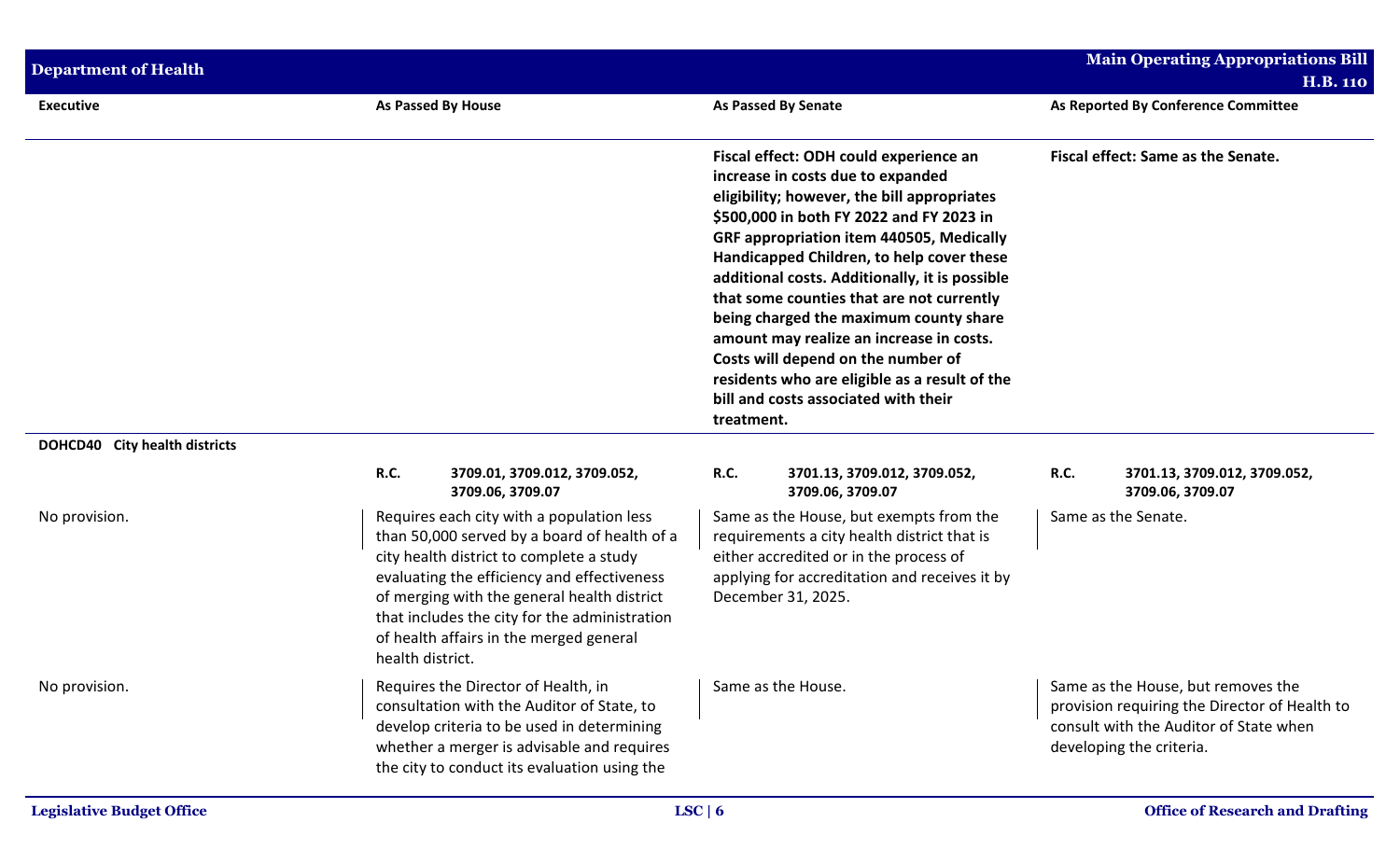| <b>Department of Health</b> |                                                                                                                                                                                                                                                                                                                                                                                                                                         |                                                                                                                                                                                                                                                                                                                                                 | <b>Main Operating Appropriations Bill</b><br><b>H.B. 110</b>                                                                                                                                                                                                                                                                                                                                                                                     |
|-----------------------------|-----------------------------------------------------------------------------------------------------------------------------------------------------------------------------------------------------------------------------------------------------------------------------------------------------------------------------------------------------------------------------------------------------------------------------------------|-------------------------------------------------------------------------------------------------------------------------------------------------------------------------------------------------------------------------------------------------------------------------------------------------------------------------------------------------|--------------------------------------------------------------------------------------------------------------------------------------------------------------------------------------------------------------------------------------------------------------------------------------------------------------------------------------------------------------------------------------------------------------------------------------------------|
| <b>Executive</b>            | <b>As Passed By House</b>                                                                                                                                                                                                                                                                                                                                                                                                               | <b>As Passed By Senate</b>                                                                                                                                                                                                                                                                                                                      | As Reported By Conference Committee                                                                                                                                                                                                                                                                                                                                                                                                              |
|                             | developed criteria.                                                                                                                                                                                                                                                                                                                                                                                                                     |                                                                                                                                                                                                                                                                                                                                                 |                                                                                                                                                                                                                                                                                                                                                                                                                                                  |
| No provision.               | Requires the city's chief executive, if the<br>study indicates that a merger is advisable, to<br>enter into a contract with the district<br>advisory council for the general health<br>district that includes the city for the<br>administration of health affairs in the<br>merged general health district, unless the<br>applicable district advisory council for the<br>general health district delays the merger for<br>good cause. | Same as the House.                                                                                                                                                                                                                                                                                                                              | Same as the House.                                                                                                                                                                                                                                                                                                                                                                                                                               |
|                             | <b>Fiscal effect: ODH and the Auditor of State</b><br>may experience an increase in<br>administrative costs. Costs to conduct the<br>studies may be covered under a \$6.0<br>million earmark in FY 2022 from GRF<br>appropriation item 440413, Local Health<br>Departments (see DOHCD10). Any other<br>impacts will depend on the study results.                                                                                        | <b>Fiscal effect: Affected local health</b><br>departments will experience an increase in<br>costs to conduct the studies. The cost of<br>these studies is unknown at this time. Any<br>other impacts will depend on the study<br>results. Additionally, ODH and the Auditor<br>of State may experience an increase in<br>administrative costs. | <b>Fiscal effect: Affected local health</b><br>departments will experience an increase in<br>costs to conduct the studies. The cost of<br>these studies is unknown at this time. Any<br>other impacts will depend on the study<br>results. Additionally, ODH may experience<br>an increase in administrative costs. The bill<br>requires ODH to use up to \$6.0 million in<br>existing nonGRF funds in FY 2022 for the<br>studies (see DOHCD10). |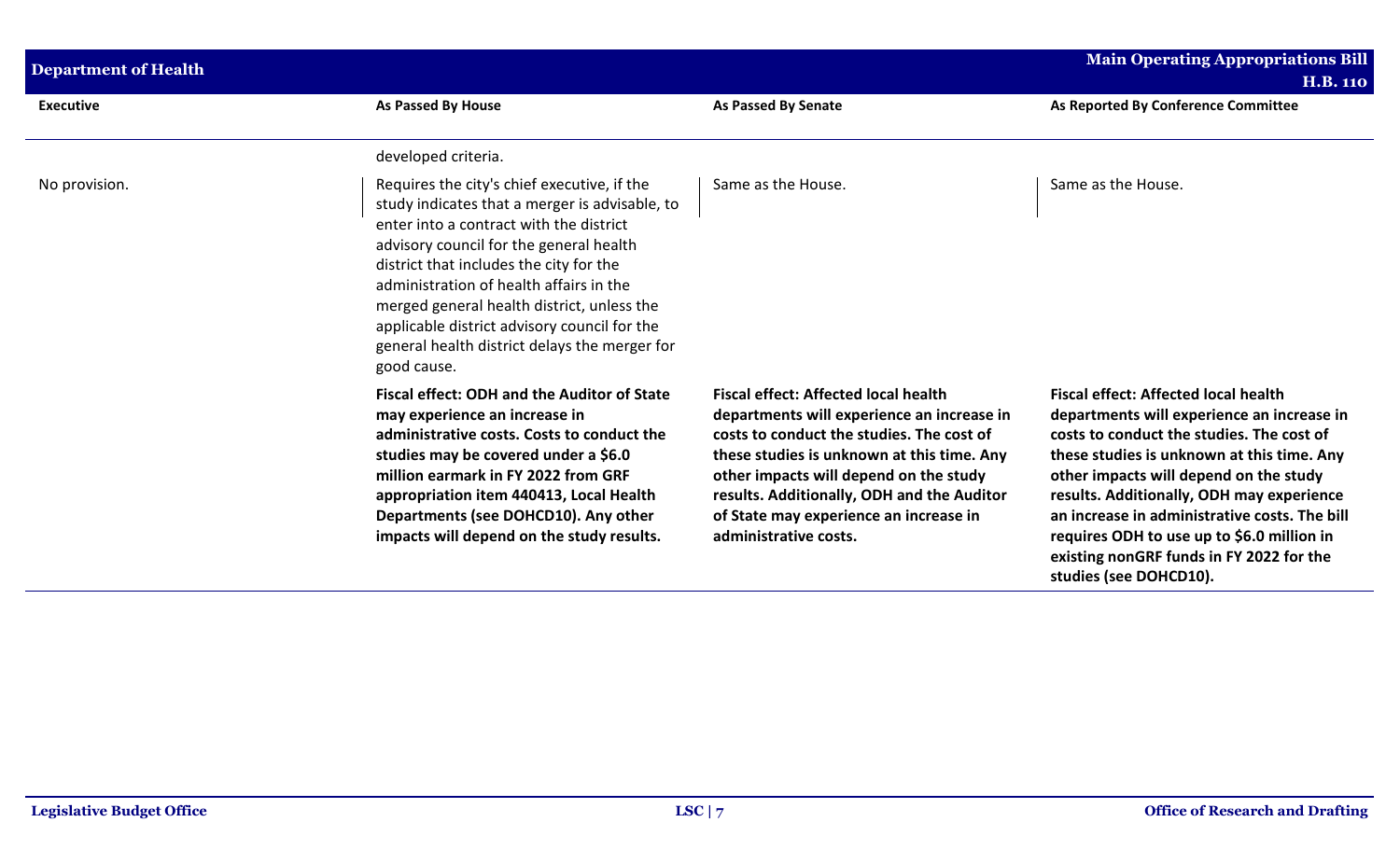| <b>Department of Health</b> |                                                                                                                                                                                                                                                                  |               |                                              | <b>Main Operating Appropriations Bill</b><br><b>H.B. 110</b> |                                          |      |                                                                                                                                                                                                                                                                                                                                                                                                                                                                                                                                                                                                                 |
|-----------------------------|------------------------------------------------------------------------------------------------------------------------------------------------------------------------------------------------------------------------------------------------------------------|---------------|----------------------------------------------|--------------------------------------------------------------|------------------------------------------|------|-----------------------------------------------------------------------------------------------------------------------------------------------------------------------------------------------------------------------------------------------------------------------------------------------------------------------------------------------------------------------------------------------------------------------------------------------------------------------------------------------------------------------------------------------------------------------------------------------------------------|
| <b>Executive</b>            |                                                                                                                                                                                                                                                                  |               | <b>As Passed By House</b>                    |                                                              | <b>As Passed By Senate</b>               |      | As Reported By Conference Committee                                                                                                                                                                                                                                                                                                                                                                                                                                                                                                                                                                             |
| DOHCD6                      | <b>Technological resources</b>                                                                                                                                                                                                                                   |               |                                              |                                                              |                                          |      |                                                                                                                                                                                                                                                                                                                                                                                                                                                                                                                                                                                                                 |
| <b>R.C.</b>                 | 3701.132, 3701.61; Repealed:<br>5167.172                                                                                                                                                                                                                         | R.C.          | 3701.132, 3701.61; Repealed:<br>5167.172     | R.C.                                                         | 3701.132, 3701.61; Repealed:<br>5167.172 | R.C. | 3701.132, 3701.61; Repealed:<br>5167.172                                                                                                                                                                                                                                                                                                                                                                                                                                                                                                                                                                        |
| healthy pregnancy.          | Removes a requirement that providers<br>conducting home visits under the Help Me<br>Grow Program, WIC clinics, and Medicaid<br>managed care organizations promote the<br>use of technological resources that provide<br>information on having a healthy baby and |               | Same as the Executive.                       | Same as the Executive.                                       |                                          |      | Same as the Executive.                                                                                                                                                                                                                                                                                                                                                                                                                                                                                                                                                                                          |
| <b>Fiscal effect: None.</b> |                                                                                                                                                                                                                                                                  |               | <b>Fiscal effect: Same as the Executive.</b> | Fiscal effect: Same as the Executive.                        |                                          |      | <b>Fiscal effect: Same as the Executive.</b>                                                                                                                                                                                                                                                                                                                                                                                                                                                                                                                                                                    |
|                             | DOHCD54 Ohio Breast and Cervical Cancer Project                                                                                                                                                                                                                  |               |                                              |                                                              |                                          |      |                                                                                                                                                                                                                                                                                                                                                                                                                                                                                                                                                                                                                 |
|                             |                                                                                                                                                                                                                                                                  |               |                                              |                                                              |                                          | R.C. | 3701.145, Section 291.20                                                                                                                                                                                                                                                                                                                                                                                                                                                                                                                                                                                        |
| No provision.               |                                                                                                                                                                                                                                                                  | No provision. |                                              | No provision.                                                |                                          |      | Requires the Director of Health, as part of<br>the Ohio Breast and Cervical Cancer Project<br>(BCCP), to ensure that a woman who meets<br>the following conditions receives treatment<br>for breast or cervical cancer: (1) the woman<br>was screened for breast or cervical cancer by<br>a provider outside of the BCCP; (2) the<br>woman is in need of treatment for breast or<br>cervical cancer; (3) the woman has a<br>countable income not exceeding 300% of<br>the federal poverty line; (4) the woman is<br>not covered by health insurance; and (5) the<br>woman is less than sixty-five years of age. |
| No provision.               |                                                                                                                                                                                                                                                                  | No provision. |                                              | No provision.                                                |                                          |      | Requires \$100,000 in each fiscal year in GRF<br>appropriation item 440438, Breast and<br>Cervical Cancer Screening, to be used to                                                                                                                                                                                                                                                                                                                                                                                                                                                                              |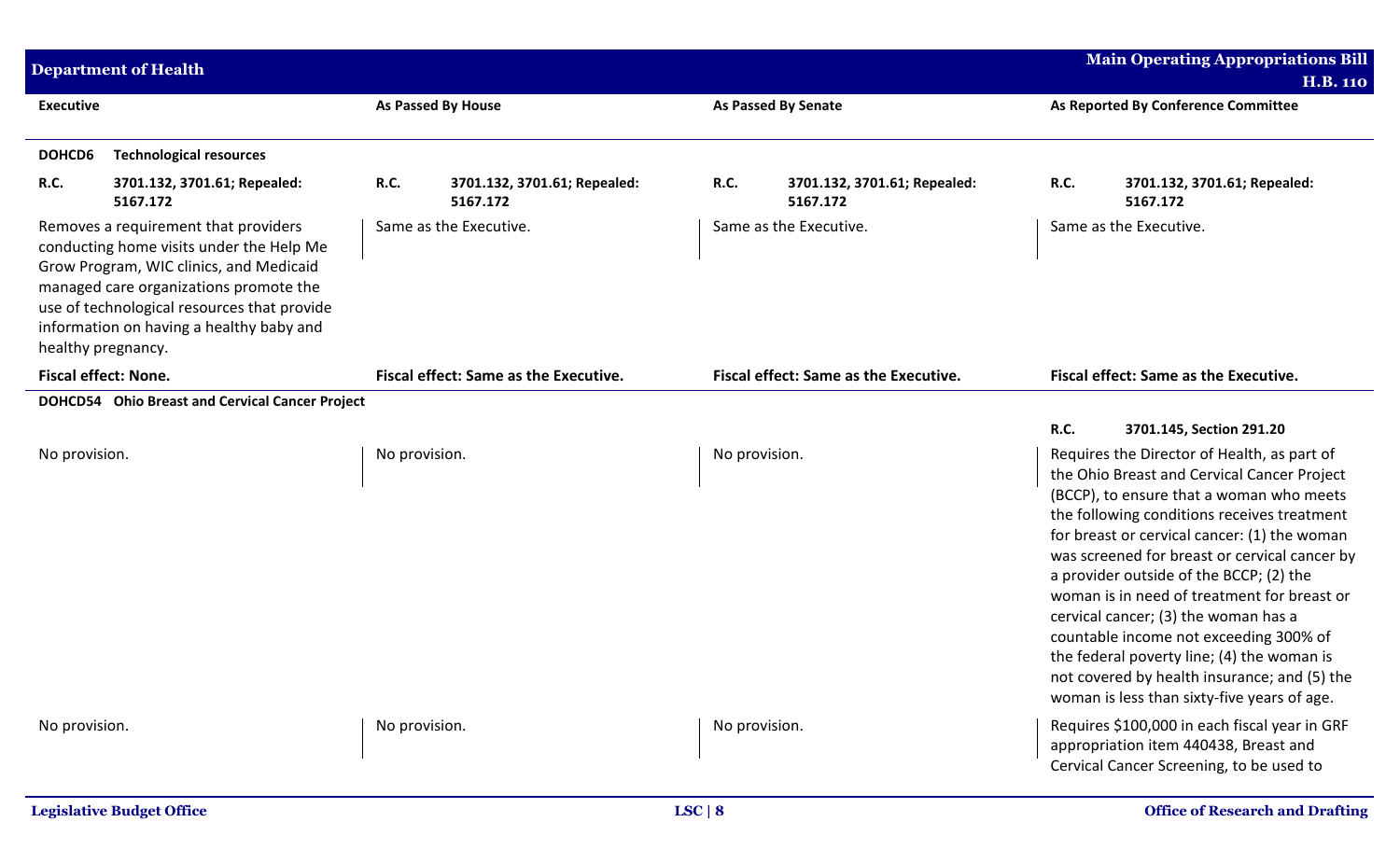| <b>Department of Health</b>                                               |                                                                                                                                                                                      |                            | <b>Main Operating Appropriations Bill</b><br><b>H.B. 110</b>                                                                                                                                                                                                                  |
|---------------------------------------------------------------------------|--------------------------------------------------------------------------------------------------------------------------------------------------------------------------------------|----------------------------|-------------------------------------------------------------------------------------------------------------------------------------------------------------------------------------------------------------------------------------------------------------------------------|
| <b>Executive</b>                                                          | As Passed By House                                                                                                                                                                   | <b>As Passed By Senate</b> | As Reported By Conference Committee                                                                                                                                                                                                                                           |
|                                                                           |                                                                                                                                                                                      |                            | ensure treatment for breast or cervical<br>cancer for eligible women in accordance<br>with section 3701.145 of the Revised Code.                                                                                                                                              |
| No provision.                                                             | No provision.                                                                                                                                                                        | No provision.              | Requires the Director of Health, on July 1,<br>2022, or as soon as possible thereafter, to<br>certify to the Director of OBM the amount of<br>the unexpended, unencumbered balance of<br>the abovementioned earmark at the end of<br>FY 2022 to be reappropriated to FY 2023. |
| No provision.                                                             | No provision.                                                                                                                                                                        | No provision.              | Reappropriates the amount certified for the<br>same purpose.                                                                                                                                                                                                                  |
|                                                                           |                                                                                                                                                                                      |                            | Fiscal effect: ODH may experience an<br>increase in costs to ensure a woman<br>meeting the eligibility criteria receives<br>treatment; however, the bill appropriates<br>\$100,000 in each FY for this purpose.                                                               |
| DOHCD41 Newborn screening for genetic, endocrine, and metabolic disorders |                                                                                                                                                                                      |                            |                                                                                                                                                                                                                                                                               |
|                                                                           | <b>R.C.</b><br>3701.501                                                                                                                                                              | R.C.<br>3701.501           | <b>R.C.</b><br>3701.501                                                                                                                                                                                                                                                       |
| No provision.                                                             | Revises the law governing the screening of<br>newborns for genetic, endocrine, and<br>metabolic disorders, as follows:                                                               | Same as the House.         | Same as the House.                                                                                                                                                                                                                                                            |
| (1) No provision.                                                         | (1) Requires newborns to be screened for X-<br>linked adrenoleukodystrophy and spinal<br>muscular atrophy, with the screenings to<br>begin 240 days after the bill's effective date; | (1) Same as the House.     | (1) Same as the House.                                                                                                                                                                                                                                                        |
| (2) No provision.                                                         | (2) Requires the state's Newborn Screening<br>Advisory Council (NSAC) to consider whether<br>a disorder has been added to the federal<br>Recommended Uniform Screening Panel;        | (2) Same as the House.     | (2) Same as the House.                                                                                                                                                                                                                                                        |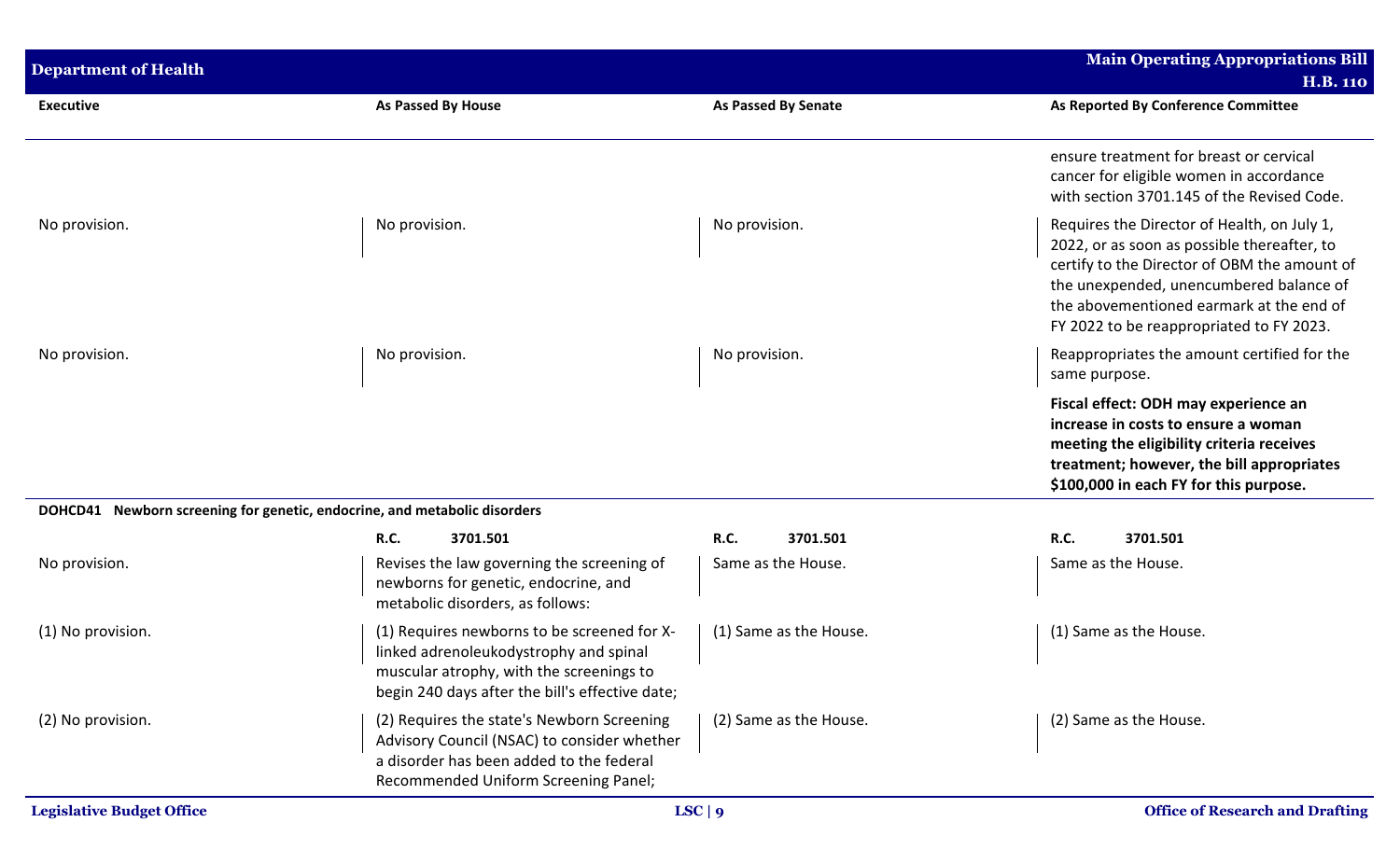| <b>Department of Health</b> |                                                                                                                                                                                                                                                                                                                                                                                                          |                                   | <b>Main Operating Appropriations Bill</b>                                                                                                                                                                              |
|-----------------------------|----------------------------------------------------------------------------------------------------------------------------------------------------------------------------------------------------------------------------------------------------------------------------------------------------------------------------------------------------------------------------------------------------------|-----------------------------------|------------------------------------------------------------------------------------------------------------------------------------------------------------------------------------------------------------------------|
| <b>Executive</b>            | As Passed By House                                                                                                                                                                                                                                                                                                                                                                                       | <b>As Passed By Senate</b>        | <b>H.B. 110</b><br>As Reported By Conference Committee                                                                                                                                                                 |
|                             |                                                                                                                                                                                                                                                                                                                                                                                                          |                                   |                                                                                                                                                                                                                        |
| (3) No provision.           | (3) Requires the NSAC, not later than six<br>months after a disorder's inclusion on the<br>federal panel, to determine whether or not<br>to recommend that Ohio newborns be<br>screened for the disorder and, if the NSAC<br>recommends screening, requires it to submit<br>its recommendation to the Director of<br>Health as soon as practicable;                                                      | (3) Same as the House.            | (3) Same as the House.                                                                                                                                                                                                 |
| (4) No provision.           | (4) Requires the Director of Health, not later<br>than six months after receiving the<br>recommendation, to specify the disorder for<br>screening in rule, with the screening to begin<br>not later than one year after the date the<br>rule becomes effective.                                                                                                                                          | (4) Same as the House.            | (4) Same as the House.                                                                                                                                                                                                 |
| No provision.               | No provision.                                                                                                                                                                                                                                                                                                                                                                                            | No provision.                     | Specifies that screening for any genetic,<br>endocrine, or metabolic disorder is not<br>required if appropriate laboratory<br>equipment is not available.                                                              |
|                             | Fiscal effect: ODH may experience an<br>increase in costs to: screen for these two<br>conditions if the conditions are not part of<br>the current panel; screen for other<br>disorders depending on NSAC<br>recommendations; and promulgate rules.<br>However, if the newborn screening fee is<br>increased as a result of any additions to the<br>panel, ODH could experience a gain in fee<br>revenue. | Fiscal effect: Same as the House. | Fiscal effect: Same as the House; however,<br>if appropriate laboratory equipment is not<br>available, certain newborn screening costs<br>may not be incurred until such time that<br>the equipment is made available. |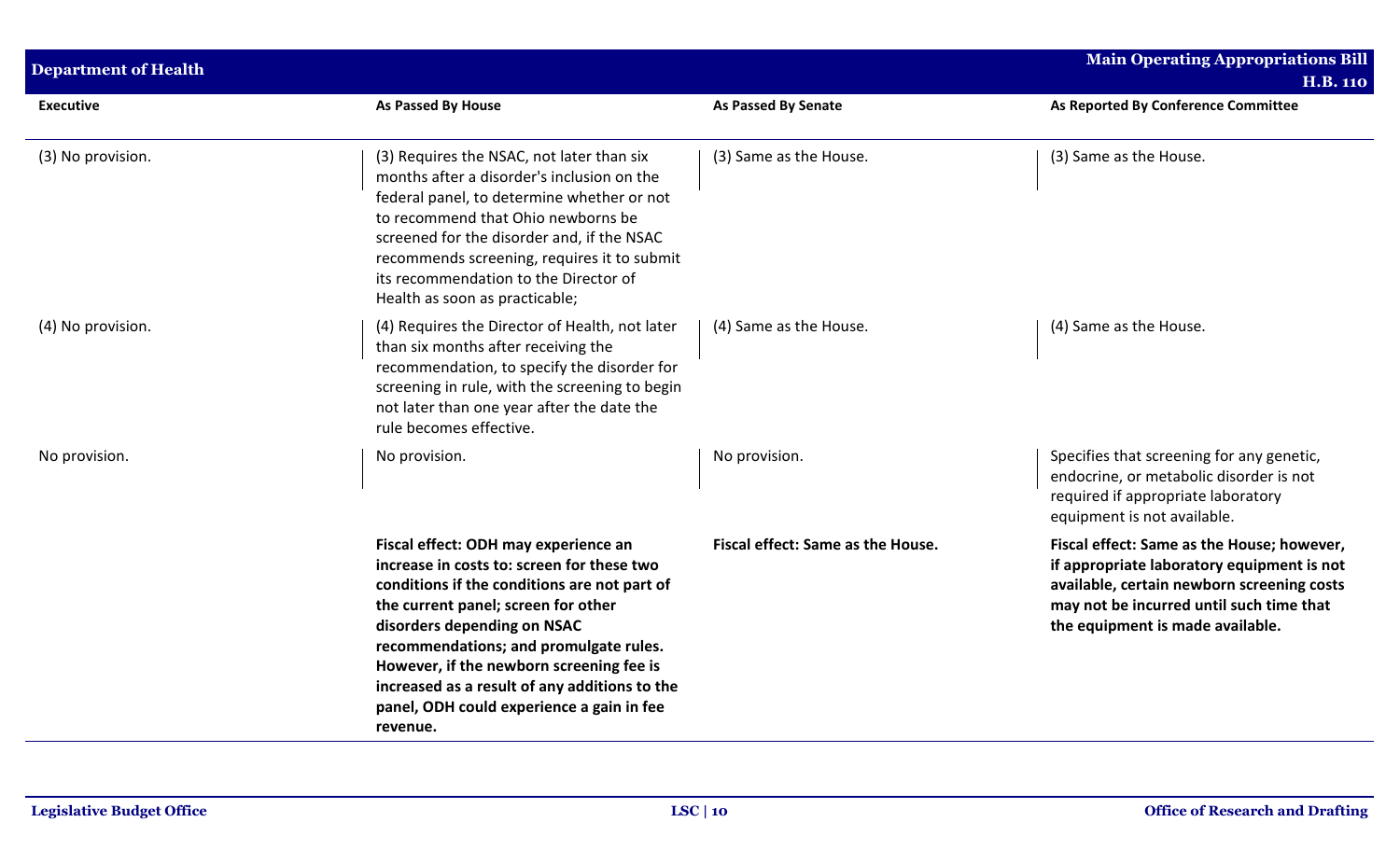| <b>Department of Health</b>                                                                                                                                            |                           |                                                     |                                                                                                                                                                                                                                                                  |                                                                                              |                     | <b>Main Operating Appropriations Bill</b><br><b>H.B. 110</b> |
|------------------------------------------------------------------------------------------------------------------------------------------------------------------------|---------------------------|-----------------------------------------------------|------------------------------------------------------------------------------------------------------------------------------------------------------------------------------------------------------------------------------------------------------------------|----------------------------------------------------------------------------------------------|---------------------|--------------------------------------------------------------|
| <b>Executive</b>                                                                                                                                                       | <b>As Passed By House</b> |                                                     | As Reported By Conference Committee<br><b>As Passed By Senate</b>                                                                                                                                                                                                |                                                                                              |                     |                                                              |
| DOHCD45 Wishes for Sick Children eligibility change                                                                                                                    |                           |                                                     |                                                                                                                                                                                                                                                                  |                                                                                              |                     |                                                              |
|                                                                                                                                                                        |                           |                                                     | <b>R.C.</b>                                                                                                                                                                                                                                                      | 3701.602                                                                                     | <b>R.C.</b>         | 3701.602                                                     |
| No provision.                                                                                                                                                          | No provision.             |                                                     | Reduces, from \$1,000,000 to \$250,000, the<br>amount a nonprofit corporation must spend<br>granting wishes of minors with life-<br>threatening illnesses to qualify for funds<br>from the Wishes for Sick Children Income<br>Tax Contribution Fund (Fund 5SH0). |                                                                                              | Same as the Senate. |                                                              |
|                                                                                                                                                                        |                           |                                                     | provision.                                                                                                                                                                                                                                                       | <b>Fiscal effect: Additional entities may</b><br>become eligible to receive funds under this |                     | Fiscal effect: Same as the Senate.                           |
| <b>Home visiting services</b><br>DOHCD5                                                                                                                                |                           |                                                     |                                                                                                                                                                                                                                                                  |                                                                                              |                     |                                                              |
| R.C.<br>3701.61, 3701.613, conforming<br>changes in 5167.16                                                                                                            | R.C.                      | 3701.61, 3701.613, conforming<br>changes in 5167.16 |                                                                                                                                                                                                                                                                  |                                                                                              | <b>R.C.</b>         | 3701.61, 3701.613, conforming<br>changes in 5167.16          |
| Extends the maximum age that a child's<br>family is eligible for home visiting services<br>through the Help Me Grow Program from<br>three years old to five years old. |                           | Same as the Executive.                              | No provision.                                                                                                                                                                                                                                                    |                                                                                              |                     | Same as the Executive.                                       |
| Changes the frequency of the summit on<br>home visiting programs facilitated by the<br>Ohio Department of Health (ODH) from<br>twice a year to once every two years.   |                           | Same as the Executive.                              | No provision.                                                                                                                                                                                                                                                    |                                                                                              |                     | Same as the Executive.                                       |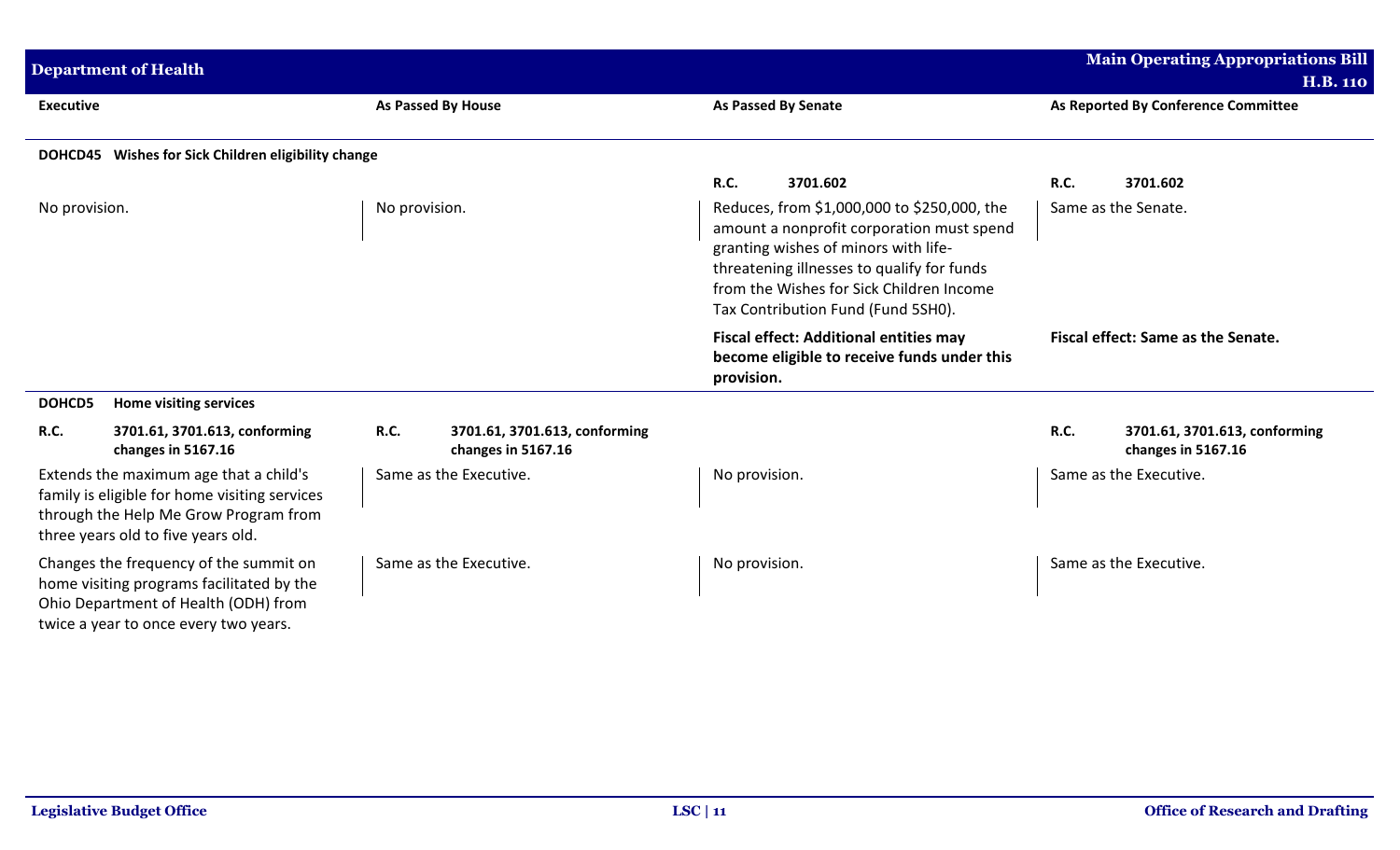| <b>Department of Health</b>                                                                                                                                                                                                                                                                                                                                                                                                         |                                              |                                                                                                                                                                                                                                                                 | Main Operating Appropriations Bill      |
|-------------------------------------------------------------------------------------------------------------------------------------------------------------------------------------------------------------------------------------------------------------------------------------------------------------------------------------------------------------------------------------------------------------------------------------|----------------------------------------------|-----------------------------------------------------------------------------------------------------------------------------------------------------------------------------------------------------------------------------------------------------------------|-----------------------------------------|
|                                                                                                                                                                                                                                                                                                                                                                                                                                     |                                              |                                                                                                                                                                                                                                                                 | <b>H.B. 110</b>                         |
| <b>Executive</b>                                                                                                                                                                                                                                                                                                                                                                                                                    | <b>As Passed By House</b>                    | <b>As Passed By Senate</b>                                                                                                                                                                                                                                      | As Reported By Conference Committee     |
| Fiscal effect: ODH will experience an<br>increase in costs due to expanded<br>eligibility. However, GRF appropriation<br>item 440459, Help Me Grow, is increased by<br>approximately \$2.0 million over FY 2021<br>estimated expenditures, which will allow<br>additional families to be served.<br>Additionally, ODH may experience a savings<br>due to the reduction in the frequency of<br>the summit on home visiting programs. | <b>Fiscal effect: Same as the Executive.</b> | Fiscal effect: Same as the Executive.                                                                                                                                                                                                                           |                                         |
| DOHCD52 Variances from written transfer agreements                                                                                                                                                                                                                                                                                                                                                                                  |                                              |                                                                                                                                                                                                                                                                 |                                         |
|                                                                                                                                                                                                                                                                                                                                                                                                                                     |                                              | <b>R.C.</b><br>3702.304, Section 291.80                                                                                                                                                                                                                         | <b>R.C.</b><br>3702.304, Section 291.80 |
| No provision.                                                                                                                                                                                                                                                                                                                                                                                                                       | No provision.                                | Adds the following requirements to existing<br>law governing variances from written<br>transfer agreements for ambulatory surgical<br>facilities (ASF):                                                                                                         | Same as the Senate.                     |
| (1) No provision.                                                                                                                                                                                                                                                                                                                                                                                                                   | (1) No provision.                            | (1) The local hospital at which the consulting<br>physician has admitting privileges must be<br>within a 25-mile radius of the ASF;                                                                                                                             | (1) Same as the Senate.                 |
| (2) No provision.                                                                                                                                                                                                                                                                                                                                                                                                                   | (2) No provision.                            | (2) The consulting physician cannot teach or<br>provide instruction at a medical school,<br>osteopathic medical school, any state<br>hospital, or other public institution;                                                                                     | (2) No provision.                       |
| (3) No provision.                                                                                                                                                                                                                                                                                                                                                                                                                   | (3) No provision.                            | (3) The consulting physician cannot be<br>employed by, compensated pursuant to a<br>contract with, or otherwise provide<br>instruction or consultation to, a medical<br>school, osteopathic medical school, any<br>state hospital, or other public institution; | (3) No provision.                       |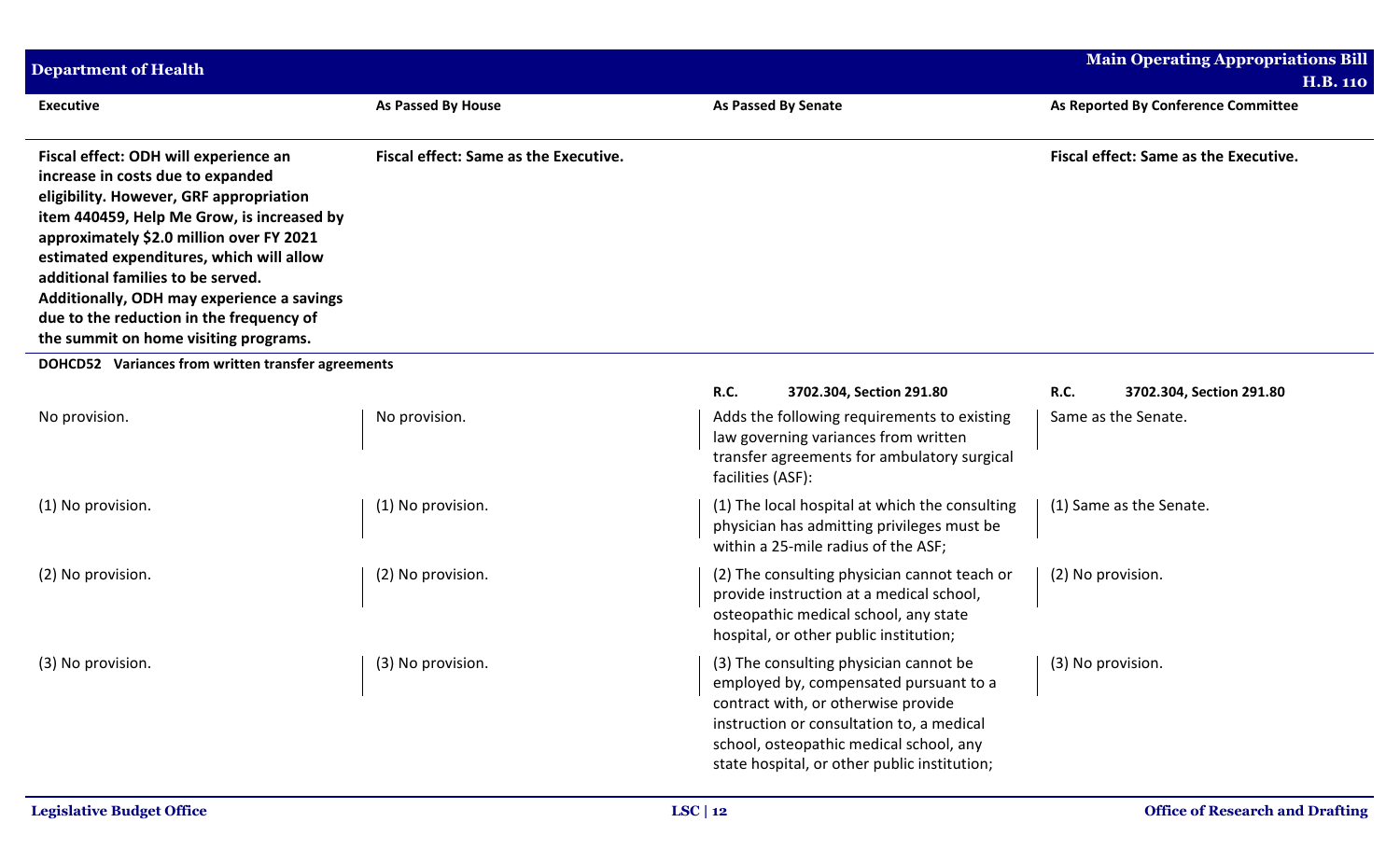| <b>Department of Health</b>                               |                    |                                                                                                                                                                                                                                                                                                                                    | <b>Main Operating Appropriations Bill</b><br><b>H.B. 110</b>                                            |
|-----------------------------------------------------------|--------------------|------------------------------------------------------------------------------------------------------------------------------------------------------------------------------------------------------------------------------------------------------------------------------------------------------------------------------------|---------------------------------------------------------------------------------------------------------|
| <b>Executive</b>                                          | As Passed By House | <b>As Passed By Senate</b>                                                                                                                                                                                                                                                                                                         | As Reported By Conference Committee                                                                     |
| (4) No provision.                                         | (4) No provision.  | (4) The consulting physician must actively<br>practice clinical medicine within a 25-mile<br>radius of the ASF; and                                                                                                                                                                                                                | (4) Same as the Senate.                                                                                 |
| (5) No provision.                                         | (5) No provision.  | (5) An ASF with an existing variance must<br>demonstrate compliance with the new<br>requirements within 90 days of the<br>provisions' effective date, or the variance is<br>rescinded.                                                                                                                                             | (5) Same as the Senate.                                                                                 |
|                                                           |                    | Fiscal effect: ODH could experience costs to<br>review variance applications.                                                                                                                                                                                                                                                      | Fiscal effect: Same as the Senate.                                                                      |
| DOHCD44 Certificate of need capital expenditure threshold |                    |                                                                                                                                                                                                                                                                                                                                    |                                                                                                         |
|                                                           |                    | R.C.<br>3702.511                                                                                                                                                                                                                                                                                                                   | R.C.<br>3702.511                                                                                        |
| No provision.                                             | No provision.      | Increases, from \$2.0 million to \$6.0 million,<br>the maximum amount of a capital<br>expenditure that may be made in renovating<br>or adding to a long-term care facility without<br>being subject to review under the Certificate<br>of Need (CON) Law.                                                                          | Same as the Senate, but instead increases<br>the maximum amount from \$2.0 million to<br>\$4.0 million. |
|                                                           |                    | Fiscal effect: ODH may experience a<br>decrease in costs related to the Certificate<br>of Need program as the capital expenditure<br>amount is increased (thereby potentially<br>reducing the number of reviewable<br>activities). However, ODH may also<br>experience a decrease in corresponding<br>CON application fee revenue. | Fiscal effect: Same as the Senate.                                                                      |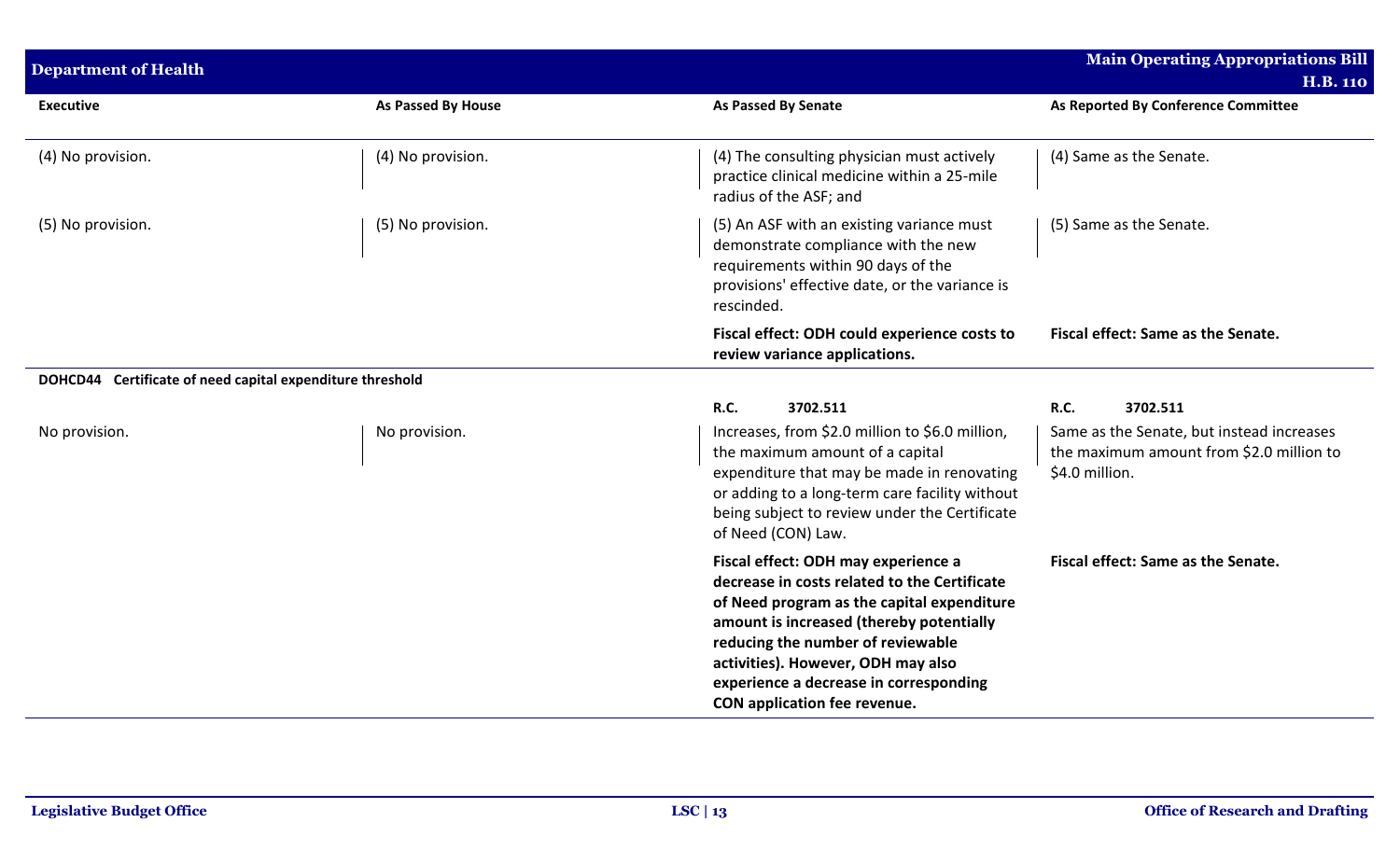| <b>Department of Health</b>                                                                                                                                                                                                                                                                                                               |                                       |                                       | <b>Main Operating Appropriations Bill</b><br><b>H.B. 110</b> |
|-------------------------------------------------------------------------------------------------------------------------------------------------------------------------------------------------------------------------------------------------------------------------------------------------------------------------------------------|---------------------------------------|---------------------------------------|--------------------------------------------------------------|
| <b>Executive</b>                                                                                                                                                                                                                                                                                                                          | <b>As Passed By House</b>             | <b>As Passed By Senate</b>            | As Reported By Conference Committee                          |
| Combined health district property tax authority<br>DOHCD9                                                                                                                                                                                                                                                                                 |                                       |                                       |                                                              |
| <b>R.C.</b><br>3709.291                                                                                                                                                                                                                                                                                                                   |                                       | R.C.<br>3709.291                      |                                                              |
| Authorizes combined health districts to levy<br>property tax, with voter approval, for<br>operating expenses.                                                                                                                                                                                                                             | No provision.                         | Same as the Executive.                | No provision.                                                |
| Fiscal effect: Potential increase in<br>administrative costs to county boards of<br>elections, as well as a potential gain in tax<br>revenue for boards of health of a combined<br>health district if a new tax levy is approved.<br>According to ODH, this could facilitate local<br>health district mergers.                            |                                       | Fiscal effect: Same as the Executive. |                                                              |
| DOHCD4<br>Inspections of residential care facilities                                                                                                                                                                                                                                                                                      |                                       |                                       |                                                              |
| 3721.02<br><b>R.C.</b>                                                                                                                                                                                                                                                                                                                    | 3721.02<br><b>R.C.</b>                | R.C.<br>3721.02                       | 3721.02<br><b>R.C.</b>                                       |
| Authorizes the Director of Health to inspect<br>a residential care (assisted living) facility<br>every 30 months (instead of every 15<br>months as in current law) once the<br>residential care facility has had two<br>consecutive 15 month inspections without<br>any substantiated violations and other<br>related conditions are met. | Same as the Executive.                | Same as the Executive.                | Same as the Executive.                                       |
| Fiscal effect: Potential decrease in costs if<br>residential care facilities that meet<br>requirements are inspected less frequently.                                                                                                                                                                                                     | Fiscal effect: Same as the Executive. | Fiscal effect: Same as the Executive. | Fiscal effect: Same as the Executive.                        |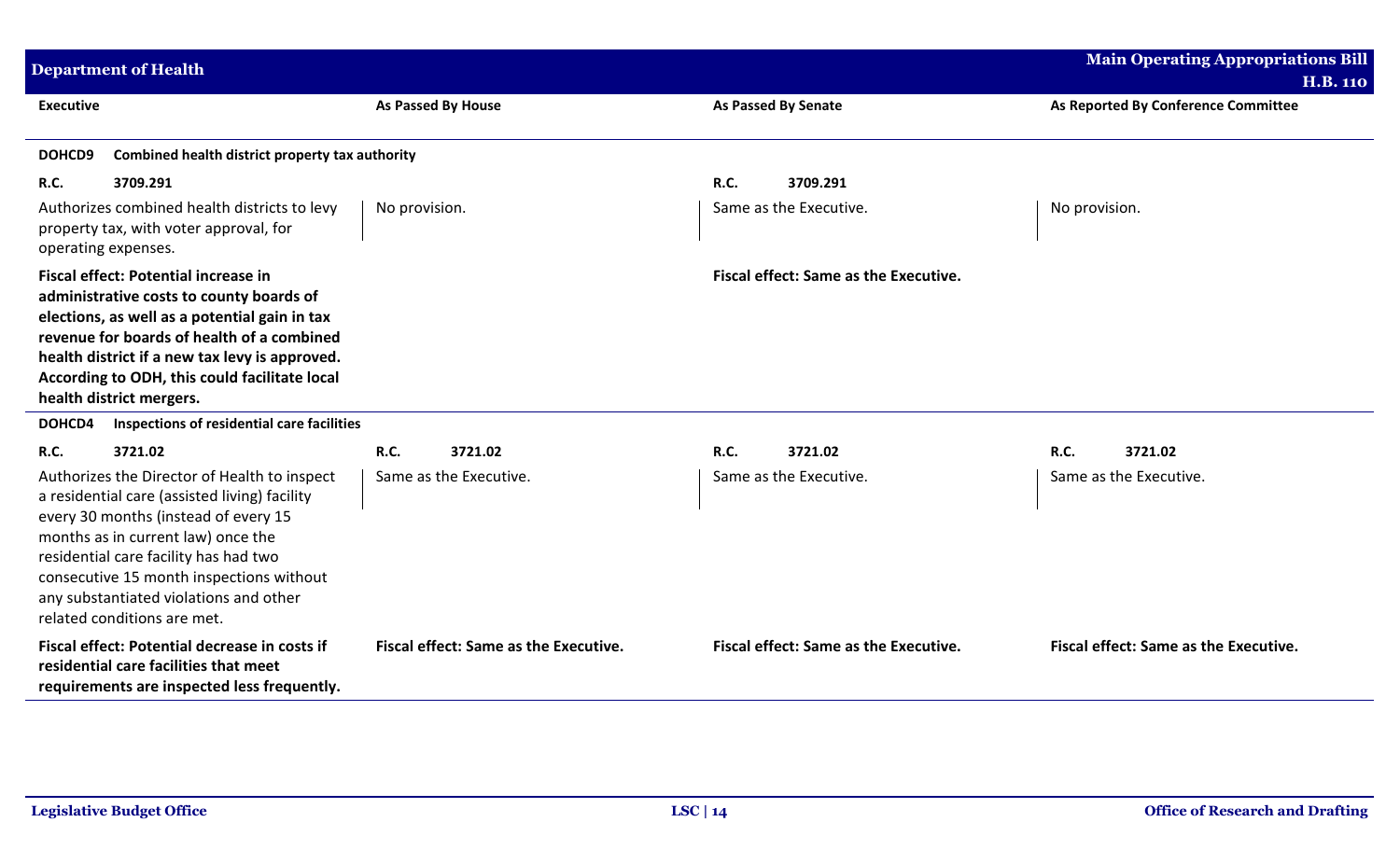| <b>Department of Health</b>                                                                                                                                                                                                                                               |                                                                                                                                                                                                                                                                                                                                  |                                                                                                                                                                  | <b>Main Operating Appropriations Bill</b><br><b>H.B. 110</b>                                                                                                                               |
|---------------------------------------------------------------------------------------------------------------------------------------------------------------------------------------------------------------------------------------------------------------------------|----------------------------------------------------------------------------------------------------------------------------------------------------------------------------------------------------------------------------------------------------------------------------------------------------------------------------------|------------------------------------------------------------------------------------------------------------------------------------------------------------------|--------------------------------------------------------------------------------------------------------------------------------------------------------------------------------------------|
| <b>Executive</b>                                                                                                                                                                                                                                                          | <b>As Passed By House</b>                                                                                                                                                                                                                                                                                                        | <b>As Passed By Senate</b>                                                                                                                                       | As Reported By Conference Committee                                                                                                                                                        |
| DOHCD38 Expedited licensing inspections                                                                                                                                                                                                                                   |                                                                                                                                                                                                                                                                                                                                  |                                                                                                                                                                  |                                                                                                                                                                                            |
|                                                                                                                                                                                                                                                                           | <b>R.C.</b><br>3721.02                                                                                                                                                                                                                                                                                                           | R.C.<br>3721.02                                                                                                                                                  | R.C.<br>3721.02                                                                                                                                                                            |
| No provision.                                                                                                                                                                                                                                                             | Specifies that an existing licensed residential<br>care (assisted living) facility may request an<br>expedited licensing inspection from the<br>Director of Health when seeking approval to<br>increase or decrease its licensed capacity or<br>make any other change for which the<br>Director requires a licensing inspection. | Same as the House, but specifies that any<br>existing home, not just an existing<br>residential care facility, may request an<br>expedited licensing inspection. | Same as the Senate, but specifies that ODH's<br>obligation to commence an expedited<br>licensing inspection applies so long as the<br>request for the expedited inspection is<br>complete. |
|                                                                                                                                                                                                                                                                           | Fiscal effect: The impact will depend on the<br>number of expedited inspections requested.                                                                                                                                                                                                                                       | Fiscal effect: Same as the House.                                                                                                                                | Fiscal effect: Same as the House.                                                                                                                                                          |
| DOHCD3<br>Summary orders against nursing homes                                                                                                                                                                                                                            |                                                                                                                                                                                                                                                                                                                                  |                                                                                                                                                                  |                                                                                                                                                                                            |
| <b>R.C.</b><br>3721.081                                                                                                                                                                                                                                                   | R.C.<br>3721.081                                                                                                                                                                                                                                                                                                                 |                                                                                                                                                                  | R.C.<br>3721.081                                                                                                                                                                           |
| Permits the Director of Health to issue<br>orders, take corrective action, and impose<br>fines regarding a nursing home, residential<br>care facility, or other home if the Director<br>determines immediate action is necessary to<br>protect resident health or safety. | Same as the Executive.                                                                                                                                                                                                                                                                                                           | No provision.                                                                                                                                                    | Same as the Executive.                                                                                                                                                                     |
| Permits a home to request a hearing under<br>the Administrative Procedure Act after such<br>an order is issued.                                                                                                                                                           | Same as the Executive, but clarifies that a<br>home may also request a hearing regarding<br>action taken by the Director.                                                                                                                                                                                                        | No provision.                                                                                                                                                    | Same as the House.                                                                                                                                                                         |
| No provision.                                                                                                                                                                                                                                                             | Requires the Director to provide a home 24-<br>hours advance notice before entering the<br>home.                                                                                                                                                                                                                                 | No provision.                                                                                                                                                    | Same as the House.                                                                                                                                                                         |
| No provision.                                                                                                                                                                                                                                                             | Places limits on the Director's authority to<br>transfer residents in the case of<br>environmental and clinical conditions<br>affecting a home.                                                                                                                                                                                  | No provision.                                                                                                                                                    | Same as the House.                                                                                                                                                                         |
| <b>Legislative Budget Office</b>                                                                                                                                                                                                                                          |                                                                                                                                                                                                                                                                                                                                  | LSC   $15$                                                                                                                                                       | <b>Office of Research and Drafting</b>                                                                                                                                                     |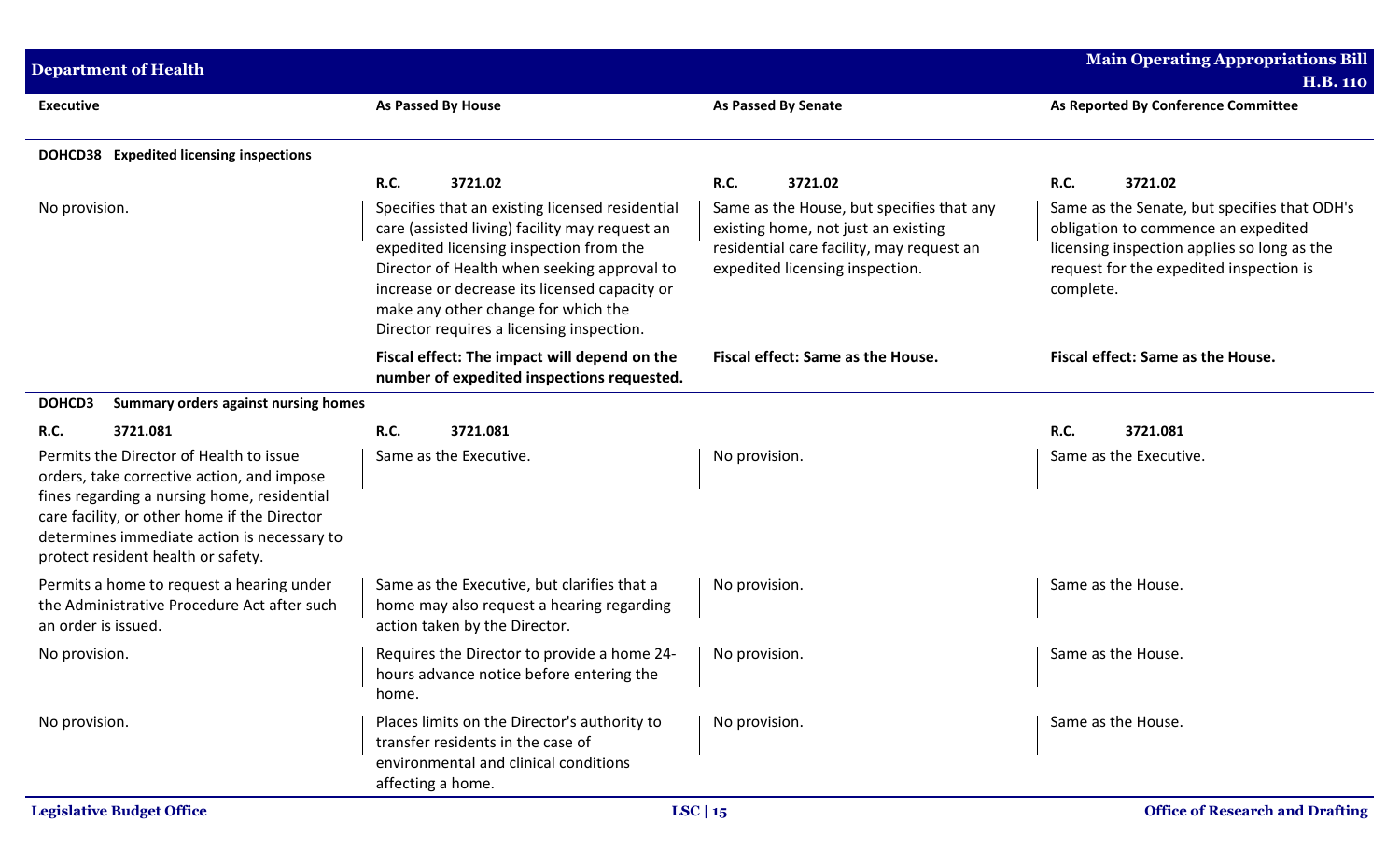| <b>Department of Health</b>                                                                                        |                                                                                                                                                                                                                            |                            | <b>Main Operating Appropriations Bill</b><br><b>H.B. 110</b> |
|--------------------------------------------------------------------------------------------------------------------|----------------------------------------------------------------------------------------------------------------------------------------------------------------------------------------------------------------------------|----------------------------|--------------------------------------------------------------|
| <b>Executive</b>                                                                                                   | As Passed By House                                                                                                                                                                                                         | <b>As Passed By Senate</b> | As Reported By Conference Committee                          |
| Requires a home to request a hearing within<br>30 days and requires the hearing to be held<br>within 60 days.      | Replaces the Executive provision with a<br>provision that requires a home to request a<br>hearing within 15 days and requires the<br>hearing to be held within ten days.                                                   | No provision.              | Same as the House.                                           |
| Requires the Director to issue a final<br>adjudication order within 90 days of the<br>hearing.                     | Replaces the Executive provision with a<br>provision that requires the Director to issue<br>a final adjudication order within 30 days of<br>the hearing.                                                                   | No provision.              | Same as the House.                                           |
| Requires a home to reimburse ODH for<br>necessary expenses incurred by the<br>Department in taking direct action.  | Replaces the Executive provision with a<br>provision specifying that if the Director is<br>found to have acted outside the authority of<br>this provision, the home must be<br>reimbursed for its expenses within 90 days. | No provision.              | Same as the House.                                           |
| Provides the following regarding fines for<br>noncompliance:                                                       | Same as the Executive, with the following<br>changes.                                                                                                                                                                      | No provision.              | Same as the House.                                           |
| (1) Interest may accrue on imposed fines;<br>and                                                                   | (1) No provision.                                                                                                                                                                                                          | (1) No provision.          | (1) No provision.                                            |
| (2) Not more than \$250,000 may be imposed<br>for each instance of noncompliance.                                  | (2) Replaces the Executive provision with a<br>provision that lowers the maximum fine to<br>\$100,000 per incident; and                                                                                                    | (2) No provision.          | (2) Same as the House.                                       |
| (3) No provision.                                                                                                  | (3) Requires any fine to be commensurate to<br>the harm caused by a home.                                                                                                                                                  | (3) No provision.          | (3) Same as the House.                                       |
| Provides that a final adjudication order is<br>not subject to suspension by a court while<br>an appeal is pending. | No provision.                                                                                                                                                                                                              | No provision.              | No provision.                                                |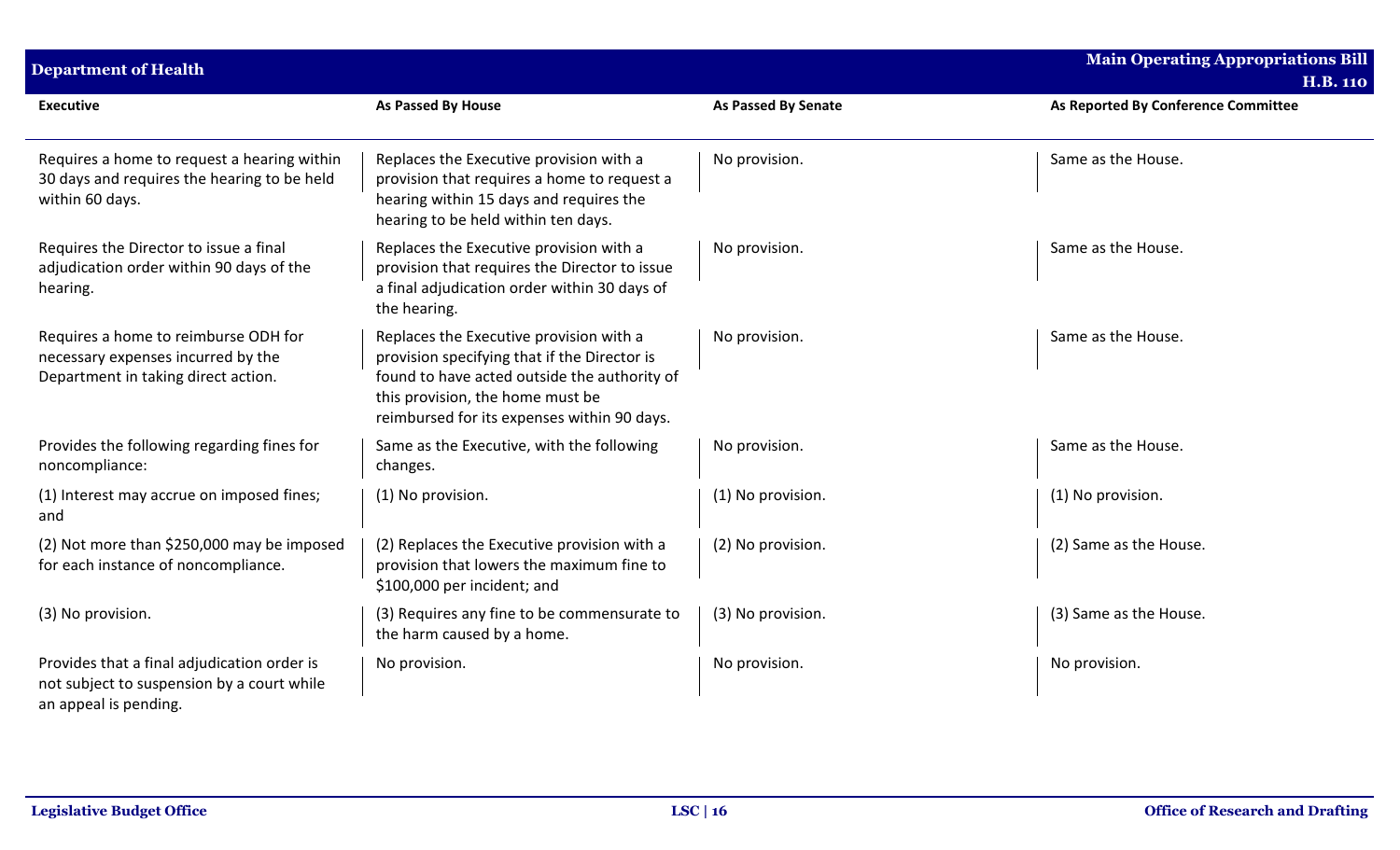| Department of Health                                                                                                                                                                                                                                                           |                                                                                                                                                                                                                                                                                                                                                                                                                                                        |                     | <b>Main Operating Appropriations Bill</b><br><b>H.B. 110</b> |
|--------------------------------------------------------------------------------------------------------------------------------------------------------------------------------------------------------------------------------------------------------------------------------|--------------------------------------------------------------------------------------------------------------------------------------------------------------------------------------------------------------------------------------------------------------------------------------------------------------------------------------------------------------------------------------------------------------------------------------------------------|---------------------|--------------------------------------------------------------|
| <b>Executive</b>                                                                                                                                                                                                                                                               | As Passed By House                                                                                                                                                                                                                                                                                                                                                                                                                                     | As Passed By Senate | As Reported By Conference Committee                          |
| Fiscal effect: ODH may experience an<br>increase in costs. However, nursing homes<br>are required to reimburse ODH for<br>necessary expenses incurred. Additionally,<br>ODH may realize an increase in fine and<br>interest revenue, which is to be deposited<br>in Fund 4700. | Fiscal effect: ODH may realize a gain in<br>revenue deposited in Fund 4700. However,<br>it could be less than under the Executive<br>due to the lowered maximum fine, the<br>removal of interest accrual allowed, and<br>the removal of reimbursement for<br>necessary expenses. Additionally, ODH may<br>experience costs if the Director is found to<br>have acted outside the authority of the<br>provision and is required to reimburse a<br>home. |                     | Fiscal effect: Same as the House.                            |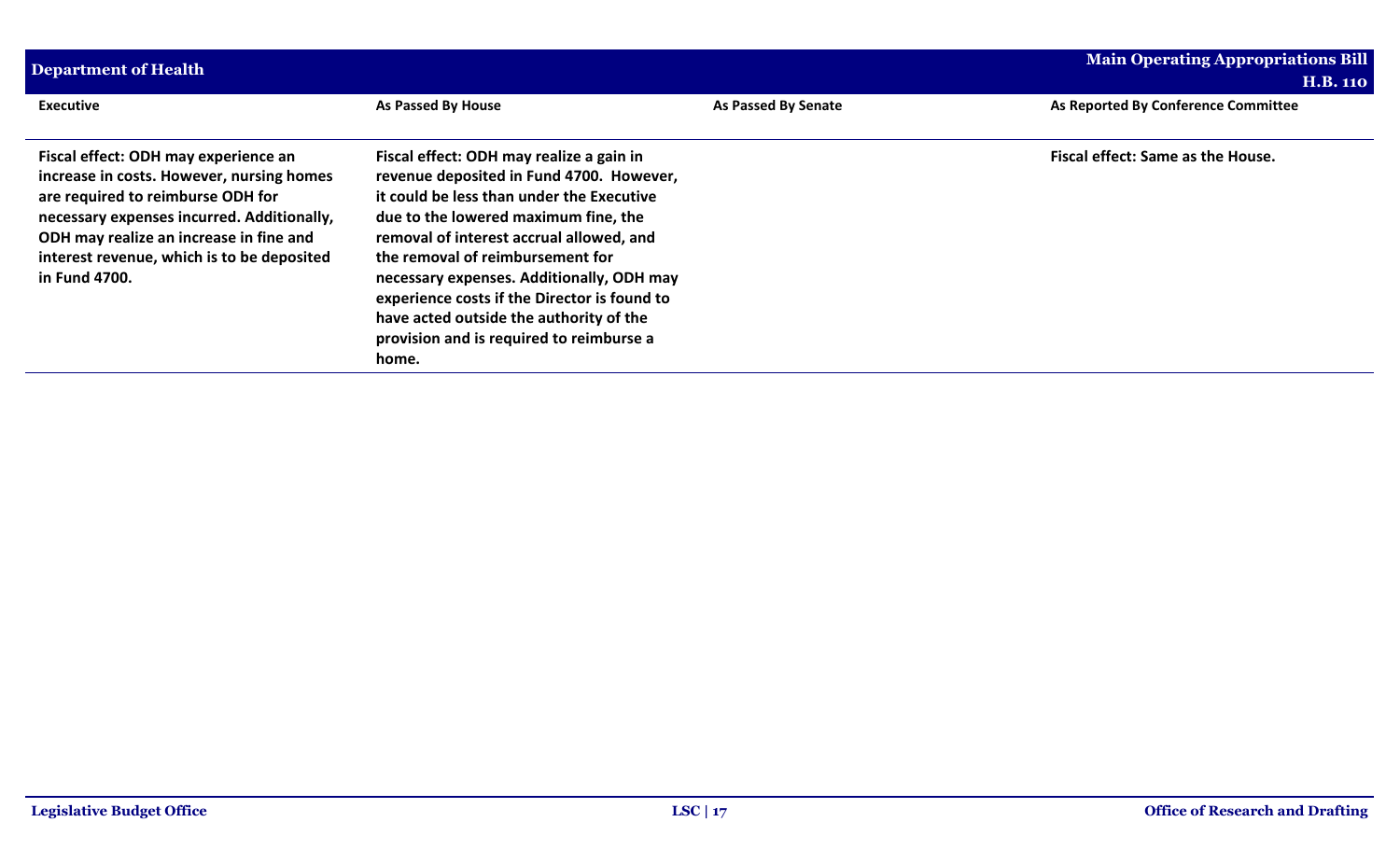| <b>Department of Health</b>                                    |                           |                                                                                                                                                                                                                                                                                                                                                                                                                                                                                                                                                                                                                                                                                                                                                                                        | <b>Main Operating Appropriations Bill</b>              |
|----------------------------------------------------------------|---------------------------|----------------------------------------------------------------------------------------------------------------------------------------------------------------------------------------------------------------------------------------------------------------------------------------------------------------------------------------------------------------------------------------------------------------------------------------------------------------------------------------------------------------------------------------------------------------------------------------------------------------------------------------------------------------------------------------------------------------------------------------------------------------------------------------|--------------------------------------------------------|
| <b>Executive</b>                                               | <b>As Passed By House</b> | As Passed By Senate                                                                                                                                                                                                                                                                                                                                                                                                                                                                                                                                                                                                                                                                                                                                                                    | <b>H.B. 110</b><br>As Reported By Conference Committee |
| DOHCD43 Nurse aide training and competency evaluation programs |                           |                                                                                                                                                                                                                                                                                                                                                                                                                                                                                                                                                                                                                                                                                                                                                                                        |                                                        |
|                                                                |                           | <b>R.C.</b><br>3721.28, 3721.31, 3721.32                                                                                                                                                                                                                                                                                                                                                                                                                                                                                                                                                                                                                                                                                                                                               |                                                        |
| No provision.                                                  | No provision.             | Adds to current law an additional ground<br>upon which a nurse aide may satisfy the<br>existing requirement of having successfully<br>completed a training and competency<br>evaluation program: that the individual<br>completes, during the COVID-19 public<br>health emergency, a minimum of 75 hours<br>of training that occurs in a long-term care<br>facility setting, includes on-site observation<br>and work as a nurse aide under COVID-19<br>pandemic waiver issued by the federal<br>Centers for Medicare and Medicaid Services,<br>and addresses all of the required areas<br>specified in federal law, including through<br>supplemental training, if the individual also<br>successfully completes the competency<br>evaluation conducted by the Director of<br>Health. | No provision.                                          |
|                                                                |                           | <b>Fiscal effect: None.</b>                                                                                                                                                                                                                                                                                                                                                                                                                                                                                                                                                                                                                                                                                                                                                            |                                                        |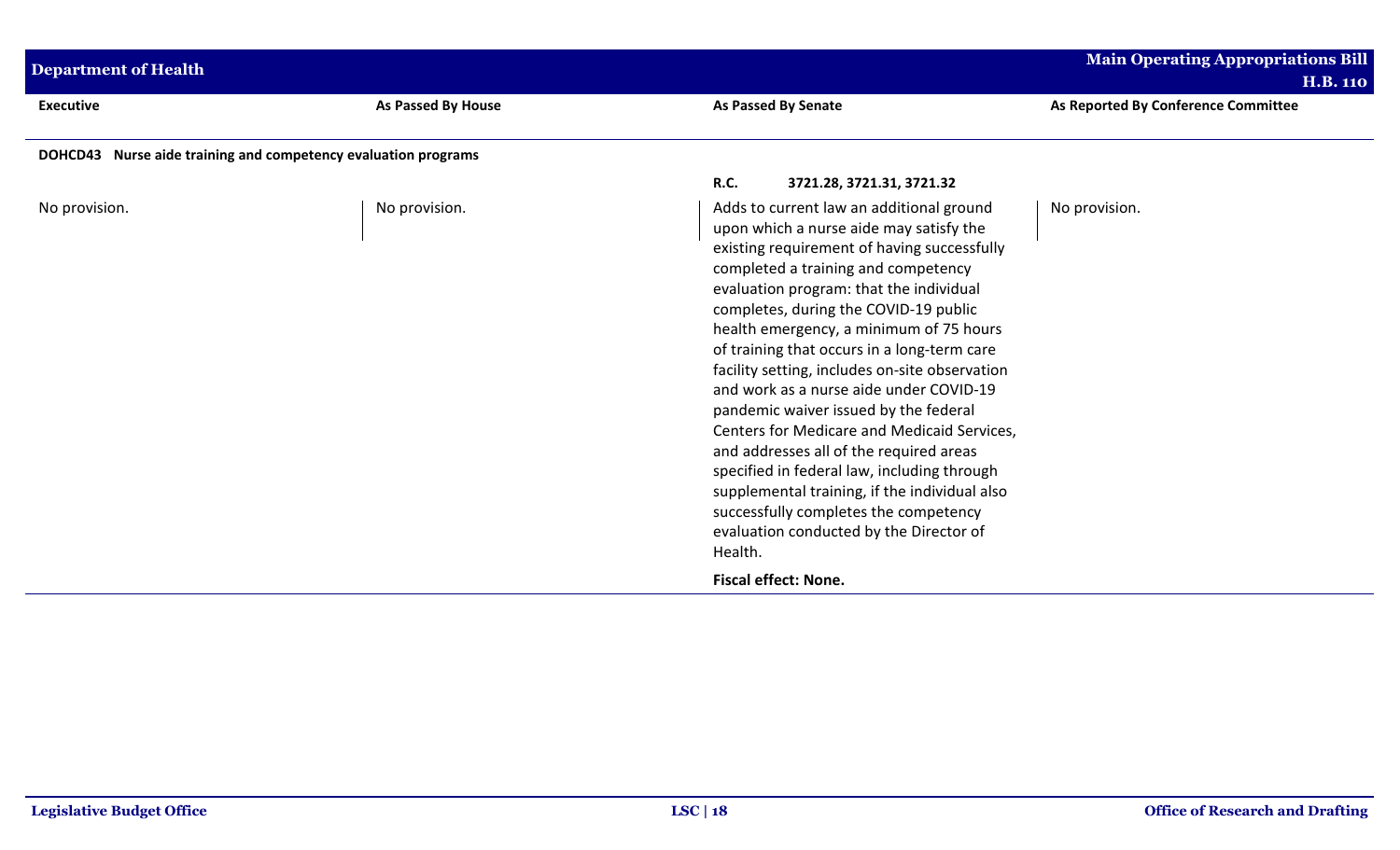|                        | <b>Department of Health</b>                                                                                                                                                                                                                                                                                                                                                                                                                                                                                                       |                                                                                                                                                                                                                                                                                                                                                                                                                                                                                                                                |                                                                                                                                                                                                                                                                                                                                                                                                                                                                                                                                | <b>Main Operating Appropriations Bill</b><br><b>H.B. 110</b>                                                                                                                                                                                                                                                                                                                                                                                                                                                                   |
|------------------------|-----------------------------------------------------------------------------------------------------------------------------------------------------------------------------------------------------------------------------------------------------------------------------------------------------------------------------------------------------------------------------------------------------------------------------------------------------------------------------------------------------------------------------------|--------------------------------------------------------------------------------------------------------------------------------------------------------------------------------------------------------------------------------------------------------------------------------------------------------------------------------------------------------------------------------------------------------------------------------------------------------------------------------------------------------------------------------|--------------------------------------------------------------------------------------------------------------------------------------------------------------------------------------------------------------------------------------------------------------------------------------------------------------------------------------------------------------------------------------------------------------------------------------------------------------------------------------------------------------------------------|--------------------------------------------------------------------------------------------------------------------------------------------------------------------------------------------------------------------------------------------------------------------------------------------------------------------------------------------------------------------------------------------------------------------------------------------------------------------------------------------------------------------------------|
| <b>Executive</b>       |                                                                                                                                                                                                                                                                                                                                                                                                                                                                                                                                   | As Passed By House                                                                                                                                                                                                                                                                                                                                                                                                                                                                                                             | <b>As Passed By Senate</b>                                                                                                                                                                                                                                                                                                                                                                                                                                                                                                     | As Reported By Conference Committee                                                                                                                                                                                                                                                                                                                                                                                                                                                                                            |
| DOHCD34<br><b>R.C.</b> | <b>Hospital licensure</b><br>3722.02, 3722.01, 3722.03-3722.14,<br>3722.99, 111.15, 140.01, 3701.07,<br>3701.351, 3701.503, 3701.5010,<br>3701.63, 3701.69, 3701.83, 3702.31,<br>3702.51, 3702.52, 3702.521,<br>3702.55, 3702.592, 3702.593,<br>3705.30, 3705.41, 3711.01, 3711.02,<br>3711.04-3711.06, 3711.10, 3711.12,<br>3711.14, 3711.30, 3727.01-3727.07,<br>3727.70, 3727.99, 3781.112,<br>3901.40, 3929.67, 4723.431,<br>4723.481, 4730.411, 4731.31,<br>4761.01; Repealed: 3702.11-<br>3702.20, 3727.01-3727.07, 3727.99 | <b>R.C.</b><br>3722.02, 3722.01, 3722.03-3722.14,<br>3722.99, 111.15, 140.01, 3701.07,<br>3701.351, 3701.503, 3701.5010,<br>3701.63, 3701.69, 3701.83, 3702.30,<br>3702.31, 3702.51, 3702.52,<br>3702.521, 3702.55, 3702.592,<br>3702.593, 3705.30, 3705.41,<br>3711.01, 3711.02, 3711.04-3711.06,<br>3711.10, 3711.12, 3711.14, 3711.30,<br>3727.01-3727.07, 3727.70, 3727.99,<br>3781.112, 3901.40, 3929.67,<br>4723.431, 4723.481, 4730.411,<br>4731.31, 4761.01; Repealed:<br>3702.11-3702.20, 3727.01-3727.07,<br>3727.99 | <b>R.C.</b><br>3722.02, 3722.01, 3722.03-3722.14,<br>3722.99, 111.15, 140.01, 3701.07,<br>3701.351, 3701.503, 3701.5010,<br>3701.63, 3701.69, 3701.83, 3702.30,<br>3702.31, 3702.51, 3702.52,<br>3702.521, 3702.55, 3702.592,<br>3702.593, 3705.30, 3705.41,<br>3711.01, 3711.02, 3711.04-3711.06,<br>3711.10, 3711.12, 3711.14, 3711.30,<br>3727.01-3727.07, 3727.70, 3727.99,<br>3781.112, 3901.40, 3929.67,<br>4723.431, 4723.481, 4730.411,<br>4731.31, 4761.01; Repealed:<br>3702.11-3702.20, 3727.01-3727.07,<br>3727.99 | <b>R.C.</b><br>3722.02, 3722.01, 3722.03-3722.14,<br>3722.99, 111.15, 140.01, 3701.07,<br>3701.351, 3701.503, 3701.5010,<br>3701.63, 3701.69, 3701.83, 3702.30,<br>3702.31, 3702.51, 3702.52,<br>3702.521, 3702.55, 3702.592,<br>3702.593, 3705.30, 3705.41,<br>3711.01, 3711.02, 3711.04-3711.06,<br>3711.10, 3711.12, 3711.14, 3711.30,<br>3727.01-3727.07, 3727.70, 3727.99,<br>3781.112, 3901.40, 3929.67,<br>4723.431, 4723.481, 4730.411,<br>4731.31, 4761.01; Repealed:<br>3702.11-3702.20, 3727.01-3727.07,<br>3727.99 |
| under current law.     | Requires a hospital, including one operated<br>by a health maintenance organization, to be<br>licensed by ODH within three years of the<br>bill's effective date, rather than registered as                                                                                                                                                                                                                                                                                                                                       | Same as the Executive, but removes<br>references to health maintenance<br>organizations.                                                                                                                                                                                                                                                                                                                                                                                                                                       | Same as the House.                                                                                                                                                                                                                                                                                                                                                                                                                                                                                                             | Same as the House.                                                                                                                                                                                                                                                                                                                                                                                                                                                                                                             |
| requirements.          | Specifies that any existing law reference to a<br>hospital that is not contained within the bill<br>is to be construed as a reference to a<br>hospital licensed under the bill's licensure                                                                                                                                                                                                                                                                                                                                        | Same as the Executive.                                                                                                                                                                                                                                                                                                                                                                                                                                                                                                         | Same as the Executive.                                                                                                                                                                                                                                                                                                                                                                                                                                                                                                         | Same as the Executive.                                                                                                                                                                                                                                                                                                                                                                                                                                                                                                         |
| license:               | Specifies the following regarding a hospital's                                                                                                                                                                                                                                                                                                                                                                                                                                                                                    | Same as the Executive, but makes the<br>following changes:                                                                                                                                                                                                                                                                                                                                                                                                                                                                     | Same as the House.                                                                                                                                                                                                                                                                                                                                                                                                                                                                                                             | Same as the House.                                                                                                                                                                                                                                                                                                                                                                                                                                                                                                             |
| premises.              | (1) Specifies that the license is valid for its                                                                                                                                                                                                                                                                                                                                                                                                                                                                                   | (1) Replaces the Executive provision with a<br>provision that specifies that a hospital's<br>license is valid only for the hospital                                                                                                                                                                                                                                                                                                                                                                                            | (1) Same as the House.                                                                                                                                                                                                                                                                                                                                                                                                                                                                                                         | (1) Same as the House.                                                                                                                                                                                                                                                                                                                                                                                                                                                                                                         |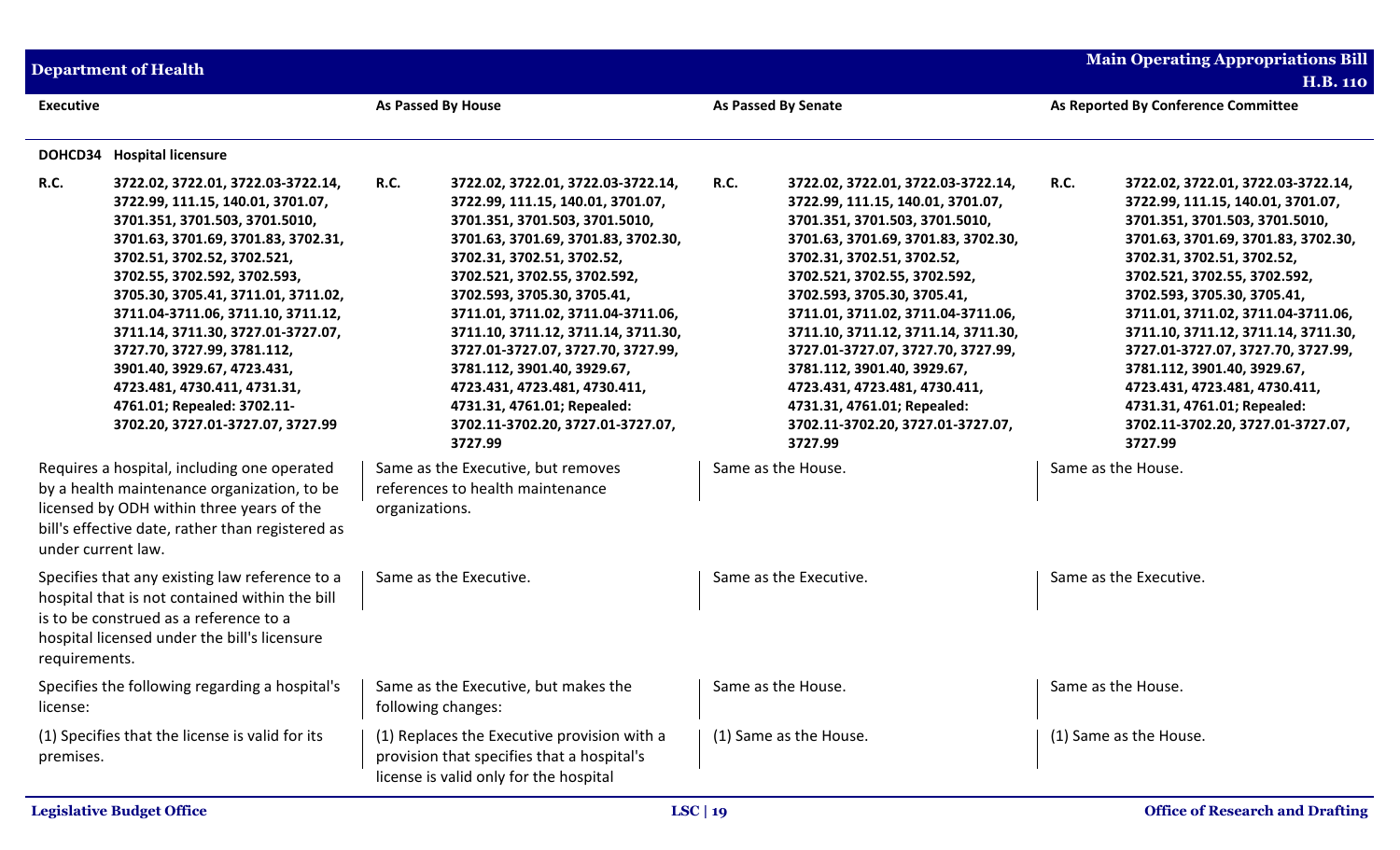| <b>Department of Health</b>                                                                                                                                                                                                                 |                                                                                                                                                                                                                                                                                                                                                                                                                                                                            |                            | Main Operating Appropriations Bill<br><b>H.B. 110</b> |
|---------------------------------------------------------------------------------------------------------------------------------------------------------------------------------------------------------------------------------------------|----------------------------------------------------------------------------------------------------------------------------------------------------------------------------------------------------------------------------------------------------------------------------------------------------------------------------------------------------------------------------------------------------------------------------------------------------------------------------|----------------------------|-------------------------------------------------------|
| <b>Executive</b>                                                                                                                                                                                                                            | As Passed By House                                                                                                                                                                                                                                                                                                                                                                                                                                                         | <b>As Passed By Senate</b> | As Reported By Conference Committee                   |
|                                                                                                                                                                                                                                             | identified in the licensure application and<br>requires a hospital to identify its main<br>hospital location and the other locations it<br>operates in its application.                                                                                                                                                                                                                                                                                                    |                            |                                                       |
| (2) That a hospital operating a medical<br>campus or from multiple buildings must<br>submit a single application for licensure.                                                                                                             | (2) No provision.                                                                                                                                                                                                                                                                                                                                                                                                                                                          | (2) No provision.          | (2) No provision.                                     |
| Specifies that the Director of Health may at<br>any time inspect a licensed hospital.                                                                                                                                                       | Same as the Executive, but specifies that the<br>Director of Health may inspect a hospital to<br>address an incident that may impact public<br>health, respond to a complaint submitted to<br>the director, or otherwise ensure the safety<br>of hospital patients.                                                                                                                                                                                                        | Same as the House.         | Same as the House.                                    |
| Specifies that a hospital may avoid an<br>inspection by the Director of Health prior to<br>receiving a license or prior to renewal if the<br>hospital submits a copy of its most recent on-<br>site survey report from an accrediting body. | Same as the Executive, but specifies that on-<br>site survey reports which may be submitted<br>to avoid inspections by the Director of<br>Health include reports from the federal<br><b>Centers for Medicare and Medicaid Services</b><br>or accrediting organizations approved under<br>federal law.                                                                                                                                                                      | Same as the House.         | Same as the House.                                    |
| Requires ODH to adopt rules establishing<br>fees for initial applications, license renewals,<br>license transfers, inspections conducted, as<br>well as standards and procedures for<br>imposing civil penalties.                           | Same as the Executive, but makes the<br>following changes: (1) requires the Director<br>of Health, when adopting rules establishing<br>fee amounts, to limit the amounts to what is<br>necessary to support the hospital licensure<br>program, (2) provides that, in the case of<br>inspection fees, the amounts must cover<br>only the cost of inspections, (3) requires the<br>Director of Health to adopt rules governing<br>changes to a hospital's license, including | Same as the House.         | Same as the House.                                    |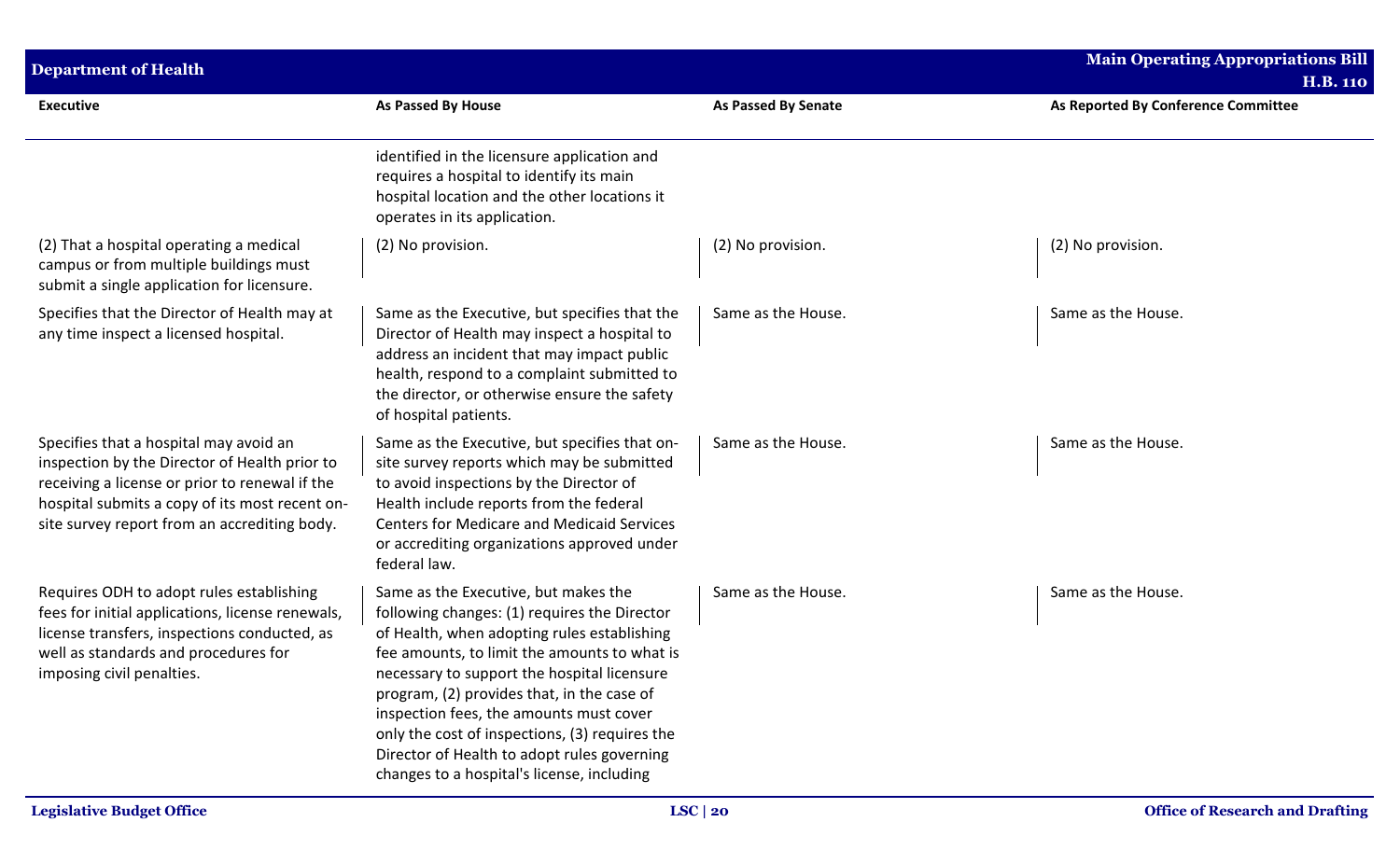| <b>Department of Health</b>                                                                                                                                                                                                                                                                                                                                                                                                                                                                                                                                              |                                                                                                                                                                                                                                                                                                                                                                                                                                                                           |                            | <b>Main Operating Appropriations Bill</b><br><b>H.B. 110</b> |
|--------------------------------------------------------------------------------------------------------------------------------------------------------------------------------------------------------------------------------------------------------------------------------------------------------------------------------------------------------------------------------------------------------------------------------------------------------------------------------------------------------------------------------------------------------------------------|---------------------------------------------------------------------------------------------------------------------------------------------------------------------------------------------------------------------------------------------------------------------------------------------------------------------------------------------------------------------------------------------------------------------------------------------------------------------------|----------------------------|--------------------------------------------------------------|
| Executive                                                                                                                                                                                                                                                                                                                                                                                                                                                                                                                                                                | As Passed By House                                                                                                                                                                                                                                                                                                                                                                                                                                                        | <b>As Passed By Senate</b> | As Reported By Conference Committee                          |
|                                                                                                                                                                                                                                                                                                                                                                                                                                                                                                                                                                          | address changes, as well as rules governing<br>the eligibility of new hospitals for licensure,<br>and (4) requires the Director of Health to<br>collaborate with the hospital industry to<br>maximize the rules' public health utility and<br>to limit the administrative burden and costs<br>of compliance.                                                                                                                                                              |                            |                                                              |
| Authorizes the Director of Health to impose<br>penalties on hospitals for violating the bill's<br>provisions, including the following: (1)<br>suspending, revoking, or refusing to issue or<br>renew a license; (2) providing the license<br>holder an opportunity to correct the<br>violation; (3) providing the license holder<br>with a plan to correct or mitigate the<br>violation; (4) prohibiting the license holder<br>from admitting new patients; (5) imposing a<br>civil penalty; and (6) summarily suspending a<br>license or a type of health care service. | Replaces the Executive provision with a<br>provision that limits the Director's authority<br>to the following: (1) imposing a civil penalty<br>of not less than \$1,000 and not more than<br>\$250,000; (2) requiring the license holder to<br>submit a plan to correct or mitigate the<br>violation; and (3) suspending a health care<br>service or revoking a license issued if the<br>Director determines that the license holder<br>is not in substantial compliance. | Same as the House.         | Same as the House.                                           |
| Specifies that the Director of Health may<br>take certain actions if a "real and present<br>danger" exists at a hospital, including<br>appointing a special master or engaging in<br>on-site monitoring.                                                                                                                                                                                                                                                                                                                                                                 | Same as the Executive, but replaces the<br>term "real and present danger" with<br>"imminent threat of harm" and removes<br>provisions authorizing the special master's<br>appointment or on-site monitoring.                                                                                                                                                                                                                                                              | Same as the House.         | Same as the House.                                           |
| Prohibits a quality improvement<br>organization, which is authorized by the bill<br>to assist the Director of Health in providing<br>technical assistance to a hospital, from being<br>compensated by ODH.                                                                                                                                                                                                                                                                                                                                                               | No provision.                                                                                                                                                                                                                                                                                                                                                                                                                                                             | No provision.              | No provision.                                                |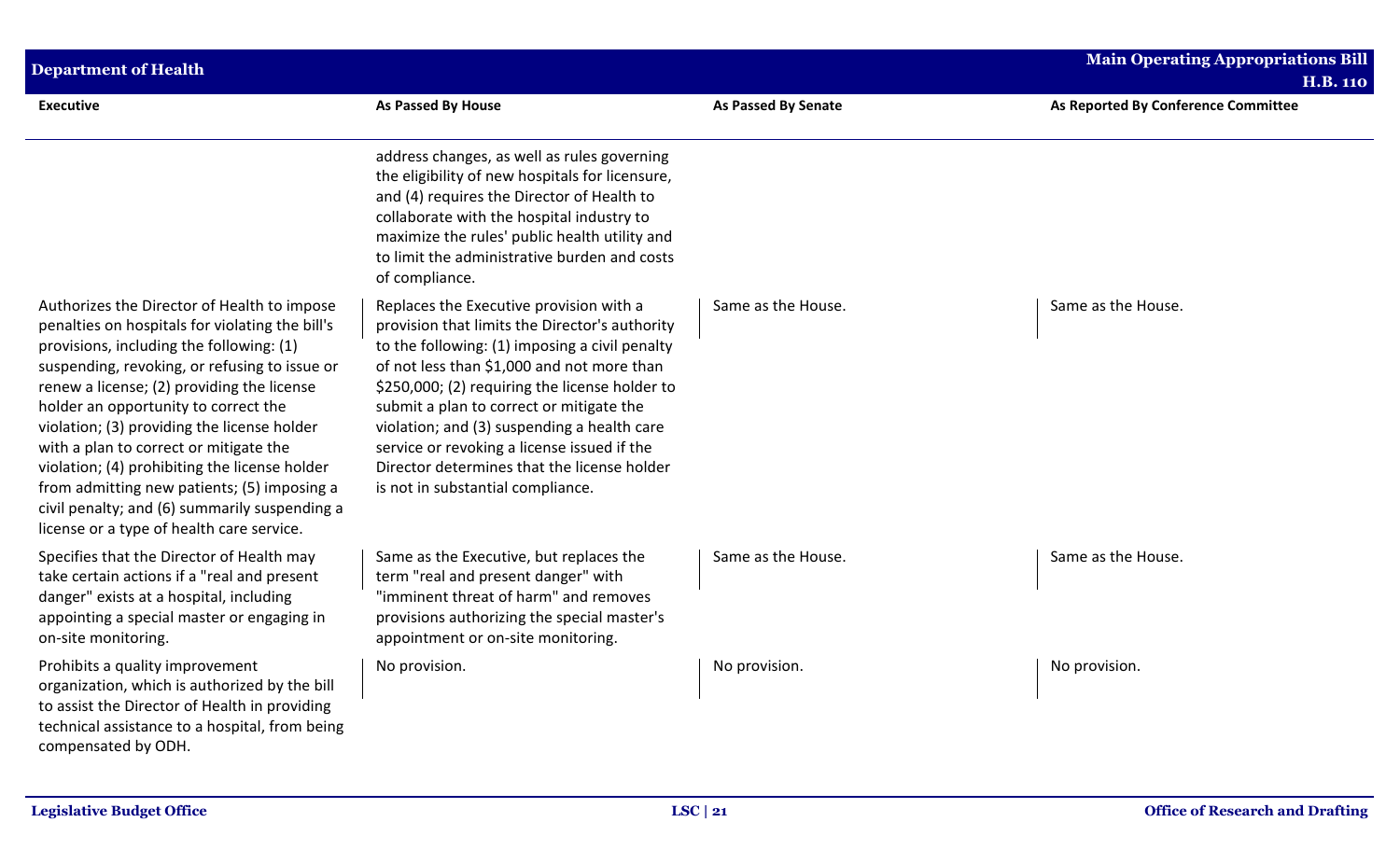| <b>Department of Health</b>                                                                                                                                                                                                                                                                                        |                                                                                                                                                                                                                                                                                                                                                                                |                                                                                                                                                                                                      | <b>Main Operating Appropriations Bill</b> |
|--------------------------------------------------------------------------------------------------------------------------------------------------------------------------------------------------------------------------------------------------------------------------------------------------------------------|--------------------------------------------------------------------------------------------------------------------------------------------------------------------------------------------------------------------------------------------------------------------------------------------------------------------------------------------------------------------------------|------------------------------------------------------------------------------------------------------------------------------------------------------------------------------------------------------|-------------------------------------------|
|                                                                                                                                                                                                                                                                                                                    |                                                                                                                                                                                                                                                                                                                                                                                |                                                                                                                                                                                                      | <b>H.B. 110</b>                           |
| <b>Executive</b>                                                                                                                                                                                                                                                                                                   | As Passed By House                                                                                                                                                                                                                                                                                                                                                             | As Passed By Senate                                                                                                                                                                                  | As Reported By Conference Committee       |
| Requires each licensed hospital to have a<br>governing board which is required to be<br>responsible for the following:                                                                                                                                                                                             | Same as the Executive, but makes the<br>following change to the responsibilities:                                                                                                                                                                                                                                                                                              | Same as the House.                                                                                                                                                                                   | Same as the House.                        |
| (1) Overseeing the appointment,<br>reappointment, and assignment of privileges<br>to medical staff; and                                                                                                                                                                                                            | (1) Same as the Executive.                                                                                                                                                                                                                                                                                                                                                     | (1) Same as the Executive.                                                                                                                                                                           | (1) Same as the Executive.                |
| (2) Establishing protocols for the admission<br>and treatment of patients.                                                                                                                                                                                                                                         | (2) No provision.                                                                                                                                                                                                                                                                                                                                                              | (2) No provision.                                                                                                                                                                                    | (2) No provision.                         |
| No provision.                                                                                                                                                                                                                                                                                                      | Authorizes third-party organizations to<br>report the following to the Director of<br>Health on behalf of hospitals: the number of<br>opioid dependent newborns and the<br>contagious, environmental, or infectious<br>diseases, illnesses, or health conditions or<br>unusual infectious agents or biological toxins<br>for which hospitals provide treatment to<br>patients. | Same as the House.                                                                                                                                                                                   | Same as the House.                        |
| No provision.                                                                                                                                                                                                                                                                                                      | Specifies that an ambulatory surgical facility<br>does not include a hospital provider-based<br>department that is otherwise licensed under<br>the bill's provisions.                                                                                                                                                                                                          | Same as the House.                                                                                                                                                                                   | Same as the House.                        |
| Defines "children's hospital" as a hospital or<br>a distinct portion of a hospital that provides<br>general pediatric medical and surgical care<br>in which at least seventy-five percent of<br>annual inpatient discharges for the<br>preceding two calendar years were<br>individuals less than 18 years of age. | Same as the Executive.                                                                                                                                                                                                                                                                                                                                                         | Same as the Executive, but specifies that a<br>children's hospital that is a distinct portion<br>of hospital has a total of at least 150<br>pediatric special care and pediatric acute<br>care beds. | Same as the Senate.                       |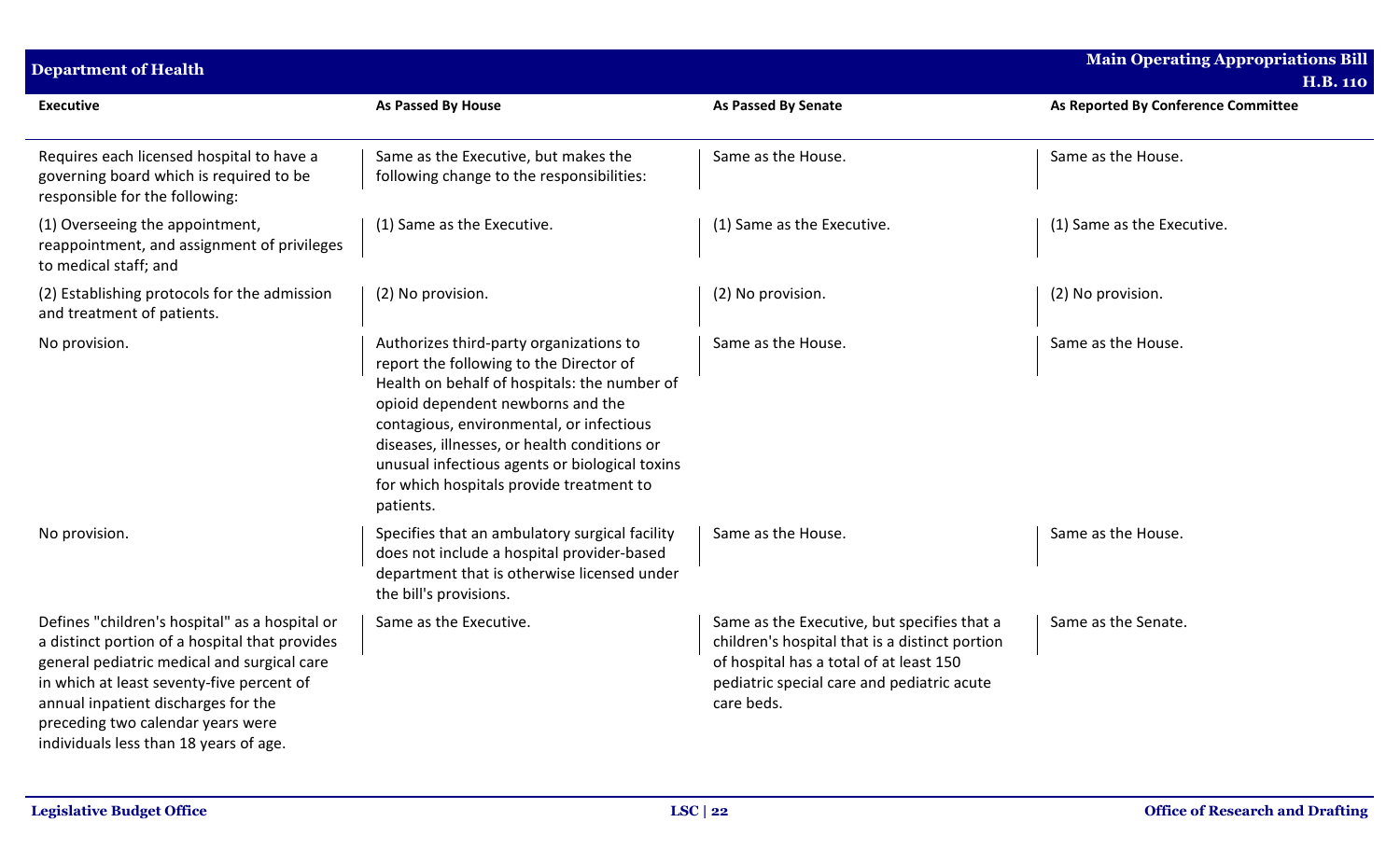| <b>Department of Health</b>                                                                                                                                     |                        |                                                                                                                                                                                                                                                                                              | <b>Main Operating Appropriations Bill</b><br><b>H.B. 110</b> |
|-----------------------------------------------------------------------------------------------------------------------------------------------------------------|------------------------|----------------------------------------------------------------------------------------------------------------------------------------------------------------------------------------------------------------------------------------------------------------------------------------------|--------------------------------------------------------------|
| <b>Executive</b>                                                                                                                                                | As Passed By House     | <b>As Passed By Senate</b>                                                                                                                                                                                                                                                                   | As Reported By Conference Committee                          |
| No provision.                                                                                                                                                   | No provision.          | Specifies that the ODH Director is not<br>prohibited from issuing a license to a<br>hospital that occupies space in a building<br>also used by another hospital or occupies<br>one or more buildings located on the same<br>campus as buildings used by another<br>hospital.                 | Same as the Senate.                                          |
| No provision.                                                                                                                                                   | No provision.          | Requires the ODH Director to accept a<br>corrective action plan also accepted by the<br>federal Centers for Medicare and Medicaid<br>Services or an accrediting organization so<br>long as the plan was submitted in response<br>to the same deficiencies identified by the<br>ODH Director. | Same as the Senate.                                          |
| No provision.                                                                                                                                                   | No provision.          | Specifies that rules adopted by the ODH<br>Director cannot conflict with requirements<br>under federal law or regulations.                                                                                                                                                                   | Same as the Senate.                                          |
| Specifies that an adjudication requested by a<br>license holder subject to suspension or<br>revocation must be held from a period<br>between seven and 15 days. | Same as the Executive. | Replaces the Executive provision with a<br>provision that reduces the period to a seven-<br>day period.                                                                                                                                                                                      | Same as the Senate.                                          |
| Requires the Director to issue a final<br>adjudication order not later than ninety days<br>after completion of the adjudication.                                | Same as the Executive. | Replaces the Executive provision with a<br>provision that reduces the number of days<br>that the ODH Director has to issue a final<br>adjudication order from 90 to 14.                                                                                                                      | Same as the Senate.                                          |
| Requires a hospital to have an opportunity<br>to present evidence to a court that an<br>imminent threat of harm does not exist or<br>has been remedied.         | Same as the Executive. | Same as the Executive, but specifies that the<br>hospital is to have the opportunity before<br>the court enters an order granting injunctive<br>relief.                                                                                                                                      | Same as the Senate.                                          |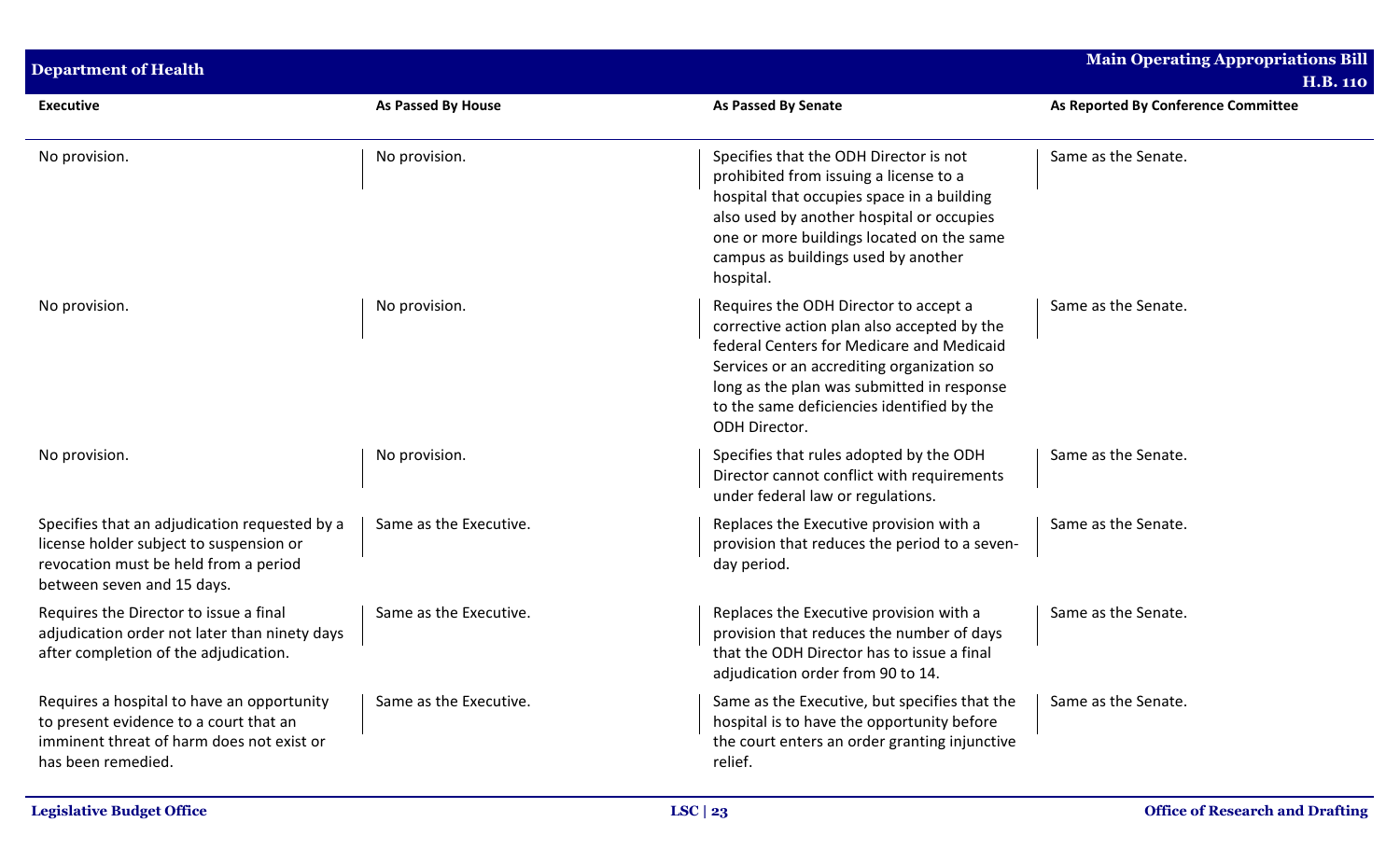| <b>Department of Health</b>                                                                                                                                                                                                                                                                                                                                                                                    |                                       |                                                                                                                                                                               | <b>Main Operating Appropriations Bill</b><br><b>H.B. 110</b>                    |
|----------------------------------------------------------------------------------------------------------------------------------------------------------------------------------------------------------------------------------------------------------------------------------------------------------------------------------------------------------------------------------------------------------------|---------------------------------------|-------------------------------------------------------------------------------------------------------------------------------------------------------------------------------|---------------------------------------------------------------------------------|
| <b>Executive</b>                                                                                                                                                                                                                                                                                                                                                                                               | As Passed By House                    | <b>As Passed By Senate</b>                                                                                                                                                    | As Reported By Conference Committee                                             |
| Fiscal effect: ODH will realize an increase in<br>costs to promulgate rules and to implement<br>and enforce a hospital licensure program.<br>However, it is anticipated that the fee<br>established in rule may eventually offset<br>program costs. Government-owned<br>hospitals could realize costs. The total costs<br>will depend on the licensure process,<br>including fee amounts, established in rule. | Fiscal effect: Same as the Executive. | Fiscal effect: Same as the Executive.                                                                                                                                         | <b>Fiscal effect: Same as the Executive.</b>                                    |
| DOHCD48 Hospital admissions and notification to health plan issuers                                                                                                                                                                                                                                                                                                                                            |                                       |                                                                                                                                                                               |                                                                                 |
|                                                                                                                                                                                                                                                                                                                                                                                                                |                                       | <b>R.C.</b><br>3727.80                                                                                                                                                        | R.C.<br>3727.80                                                                 |
| No provision.                                                                                                                                                                                                                                                                                                                                                                                                  | No provision.                         | Requires, when a patient covered by a<br>health benefit plan is admitted to a hospital,<br>the hospital to notify the health plan issuer<br>of the admission within 24 hours. | Same as the Senate, but requires the<br>notification to happen within 48 hours. |
|                                                                                                                                                                                                                                                                                                                                                                                                                |                                       | <b>Fiscal effect: Government-owned hospitals</b><br>may experience a minimal increase in<br>administrative costs.                                                             | Fiscal effect: Same as the Senate.                                              |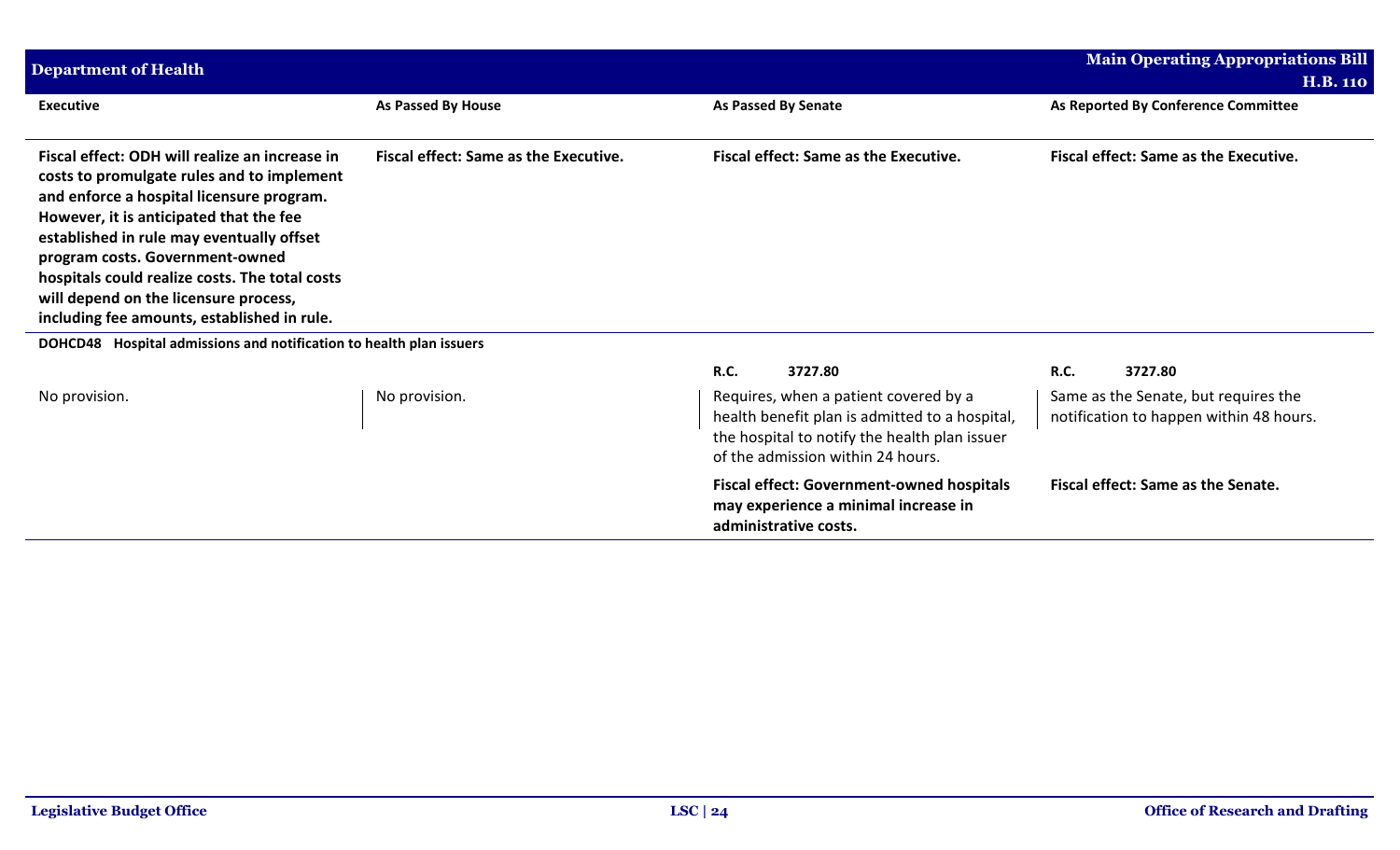| <b>As Passed By House</b><br><b>As Passed By Senate</b><br>As Reported By Conference Committee<br><b>Executive</b><br>DOHCD39 Home health licensure<br><b>R.C.</b><br>3740.01, 3740.02-3740.05, 3740.07,<br><b>R.C.</b><br>3740.01, 3740.02-3740.05, 3740.07,<br><b>R.C.</b><br>3740.01, 3740.02-3740.05, 3740.07,<br>3740.10, 3740.11, 3740.99;<br>3740.10, 3740.11, 3740.99;<br>3740.10, 3740.11, 3740.99;<br>conforming changes in other<br>conforming changes in other<br>conforming changes in other<br>sections<br>sections<br>sections<br>Requires home health agencies and non-<br>Same as the House, but additionally<br>Same as the Senate.<br>No provision.<br>agency providers of direct care (excluding<br>excludes the following from home health<br>nursing homes, residential care facilities,<br>licensure: (1) providers certified by the<br>Department of Developmental Disabilities,<br>hospice care programs, pediatric respite<br>care programs, or immediate family<br>such as providers of supported living; (2)<br>members), starting one year after the bill's<br>persons who provide direct care to not more<br>effective date, to be licensed by ODH to<br>than two individuals who are not related to<br>provide skilled home health services and<br>the care provider; (3) volunteers; (4)<br>nonmedical home health services.<br>residential facilities, which are homes and<br>facilities where individuals with a<br>developmental disabilities reside; (5)<br>informal respite care providers and shared<br>living providers; (6) persons certified under<br>current law to provide publicly funded child<br>care as in-home aides; (7) persons who<br>provide privately funded child care; and (8)<br>legal guardians, grandchildren, step-parents,<br>step-children, and step-siblings providing<br>care.<br>Specifies, for purposes of the licensure<br>Same as the House, but (1) specifies that<br>Same as the Senate.<br>No provision.<br>described above, application and renewal<br>certification by the Department of Aging<br>procedures, reasons for discipline, criminal<br>does satisfy the home health licensure<br>requirement and removes the Director's<br>penalties, and rulemaking authority,<br>including the Director of Health's ability to<br>ability to adopt rules specifying the extent | <b>Department of Health</b> |                                            |                                            | <b>Main Operating Appropriations Bill</b><br><b>H.B. 110</b> |
|-----------------------------------------------------------------------------------------------------------------------------------------------------------------------------------------------------------------------------------------------------------------------------------------------------------------------------------------------------------------------------------------------------------------------------------------------------------------------------------------------------------------------------------------------------------------------------------------------------------------------------------------------------------------------------------------------------------------------------------------------------------------------------------------------------------------------------------------------------------------------------------------------------------------------------------------------------------------------------------------------------------------------------------------------------------------------------------------------------------------------------------------------------------------------------------------------------------------------------------------------------------------------------------------------------------------------------------------------------------------------------------------------------------------------------------------------------------------------------------------------------------------------------------------------------------------------------------------------------------------------------------------------------------------------------------------------------------------------------------------------------------------------------------------------------------------------------------------------------------------------------------------------------------------------------------------------------------------------------------------------------------------------------------------------------------------------------------------------------------------------------------------------------------------------------------------------------------------------------------------------------------------------------------------------------------------------------------------------------|-----------------------------|--------------------------------------------|--------------------------------------------|--------------------------------------------------------------|
|                                                                                                                                                                                                                                                                                                                                                                                                                                                                                                                                                                                                                                                                                                                                                                                                                                                                                                                                                                                                                                                                                                                                                                                                                                                                                                                                                                                                                                                                                                                                                                                                                                                                                                                                                                                                                                                                                                                                                                                                                                                                                                                                                                                                                                                                                                                                                     |                             |                                            |                                            |                                                              |
|                                                                                                                                                                                                                                                                                                                                                                                                                                                                                                                                                                                                                                                                                                                                                                                                                                                                                                                                                                                                                                                                                                                                                                                                                                                                                                                                                                                                                                                                                                                                                                                                                                                                                                                                                                                                                                                                                                                                                                                                                                                                                                                                                                                                                                                                                                                                                     |                             |                                            |                                            |                                                              |
|                                                                                                                                                                                                                                                                                                                                                                                                                                                                                                                                                                                                                                                                                                                                                                                                                                                                                                                                                                                                                                                                                                                                                                                                                                                                                                                                                                                                                                                                                                                                                                                                                                                                                                                                                                                                                                                                                                                                                                                                                                                                                                                                                                                                                                                                                                                                                     |                             |                                            |                                            |                                                              |
|                                                                                                                                                                                                                                                                                                                                                                                                                                                                                                                                                                                                                                                                                                                                                                                                                                                                                                                                                                                                                                                                                                                                                                                                                                                                                                                                                                                                                                                                                                                                                                                                                                                                                                                                                                                                                                                                                                                                                                                                                                                                                                                                                                                                                                                                                                                                                     |                             |                                            |                                            |                                                              |
| the following certifications satisfy home<br>Department of Developmental Disabilities                                                                                                                                                                                                                                                                                                                                                                                                                                                                                                                                                                                                                                                                                                                                                                                                                                                                                                                                                                                                                                                                                                                                                                                                                                                                                                                                                                                                                                                                                                                                                                                                                                                                                                                                                                                                                                                                                                                                                                                                                                                                                                                                                                                                                                                               |                             | adopt rules specifying the extent to which | and (2) exempts providers certified by the |                                                              |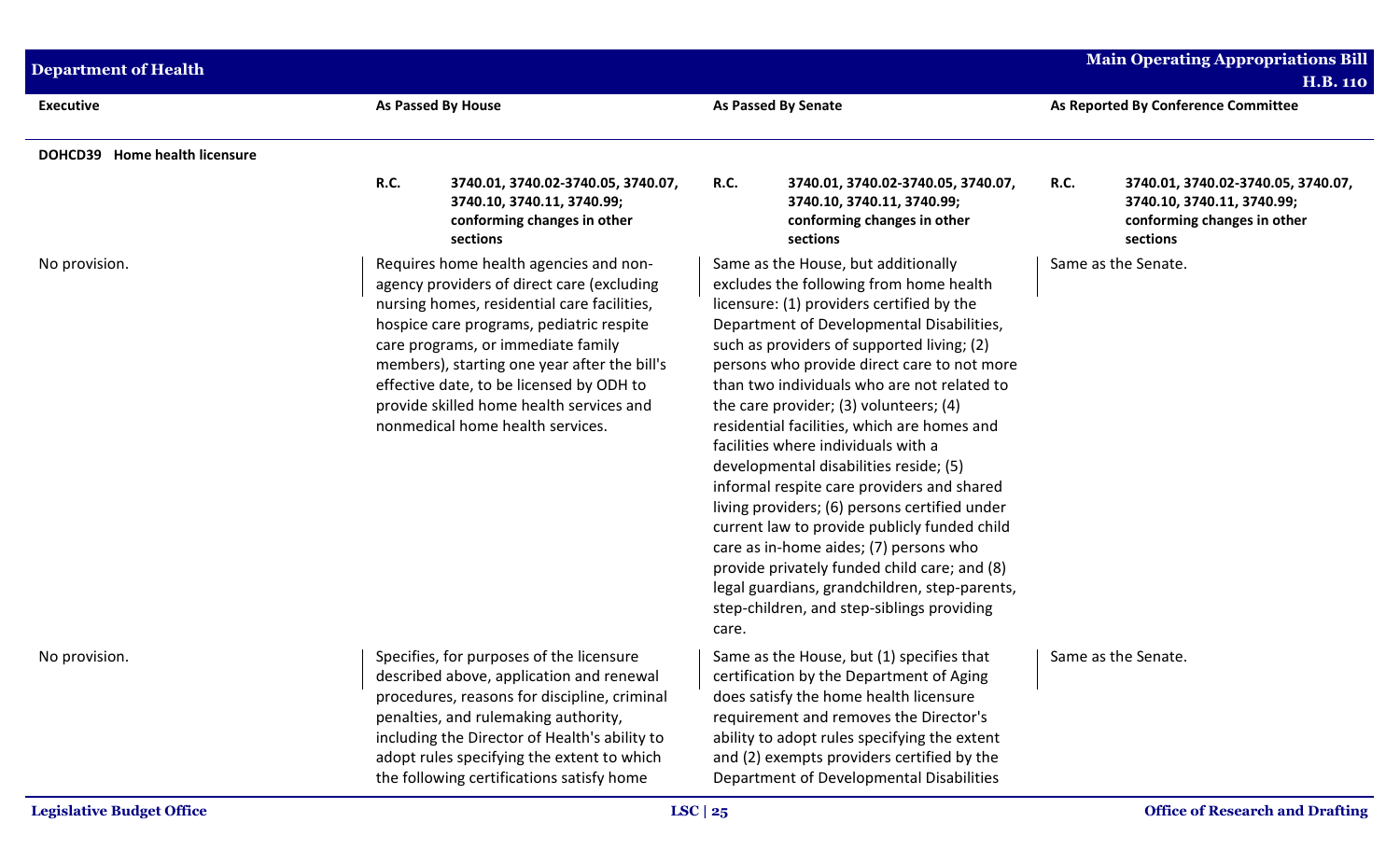| <b>Department of Health</b> |                                                                                                                                                                                                                                                                            |                                                                                                                                                                                                                                                                                                         | <b>Main Operating Appropriations Bill</b>              |
|-----------------------------|----------------------------------------------------------------------------------------------------------------------------------------------------------------------------------------------------------------------------------------------------------------------------|---------------------------------------------------------------------------------------------------------------------------------------------------------------------------------------------------------------------------------------------------------------------------------------------------------|--------------------------------------------------------|
| <b>Executive</b>            | <b>As Passed By House</b>                                                                                                                                                                                                                                                  | <b>As Passed By Senate</b>                                                                                                                                                                                                                                                                              | <b>H.B. 110</b><br>As Reported By Conference Committee |
|                             | health licensure requirements: certification<br>by the Department of Aging to provide<br>community-based long-term care services<br>and certification by the Department of<br>Developmental Disabilities to provide<br>supported living.                                   | from licensure.                                                                                                                                                                                                                                                                                         |                                                        |
| No provision.               | Prescribes application and renewal fees of<br>\$250 for both skilled and nonmedical home<br>health services licenses.                                                                                                                                                      | Same as the House.                                                                                                                                                                                                                                                                                      | Same as the House.                                     |
| No provision.               | Requires that ODH's review of an application<br>include a site visit to verify that Medicare<br>conditions of participation are met if the<br>applicant has not had such a site visit within<br>the five-year period immediately preceding<br>the date of the application. | Same as the House, but exempts nonmedical<br>home health services applicants from a site<br>visit as part of the licensure process.                                                                                                                                                                     | Same as the Senate.                                    |
| No provision.               | No provision.                                                                                                                                                                                                                                                              | Requires the Director of Health to adopt<br>rules to establish processes for dispute<br>resolution and appeals.                                                                                                                                                                                         | Same as the Senate.                                    |
| No provision.               | Permits the Director of Health to waive<br>receipt of certain application materials for<br>license applicants that are certified by the<br>Department of Aging to provide community-<br>based long-term care services.                                                     | Replaces the House provision with a<br>provision that requires the Director of<br>Health to waive receipt of these application<br>materials.                                                                                                                                                            | Same as the Senate.                                    |
| No provision.               | Defines "personal care services" as having<br>the same meaning as in section 3721.01 of<br>the Revised Code.                                                                                                                                                               | Replaces the House provision with a<br>provision that specifically names certain<br>additional services in the definition of<br>personal care services, including<br>instrumental activities of daily living,<br>assistance managing the individual's home<br>and personal affairs, homemaker services, | Same as the Senate.                                    |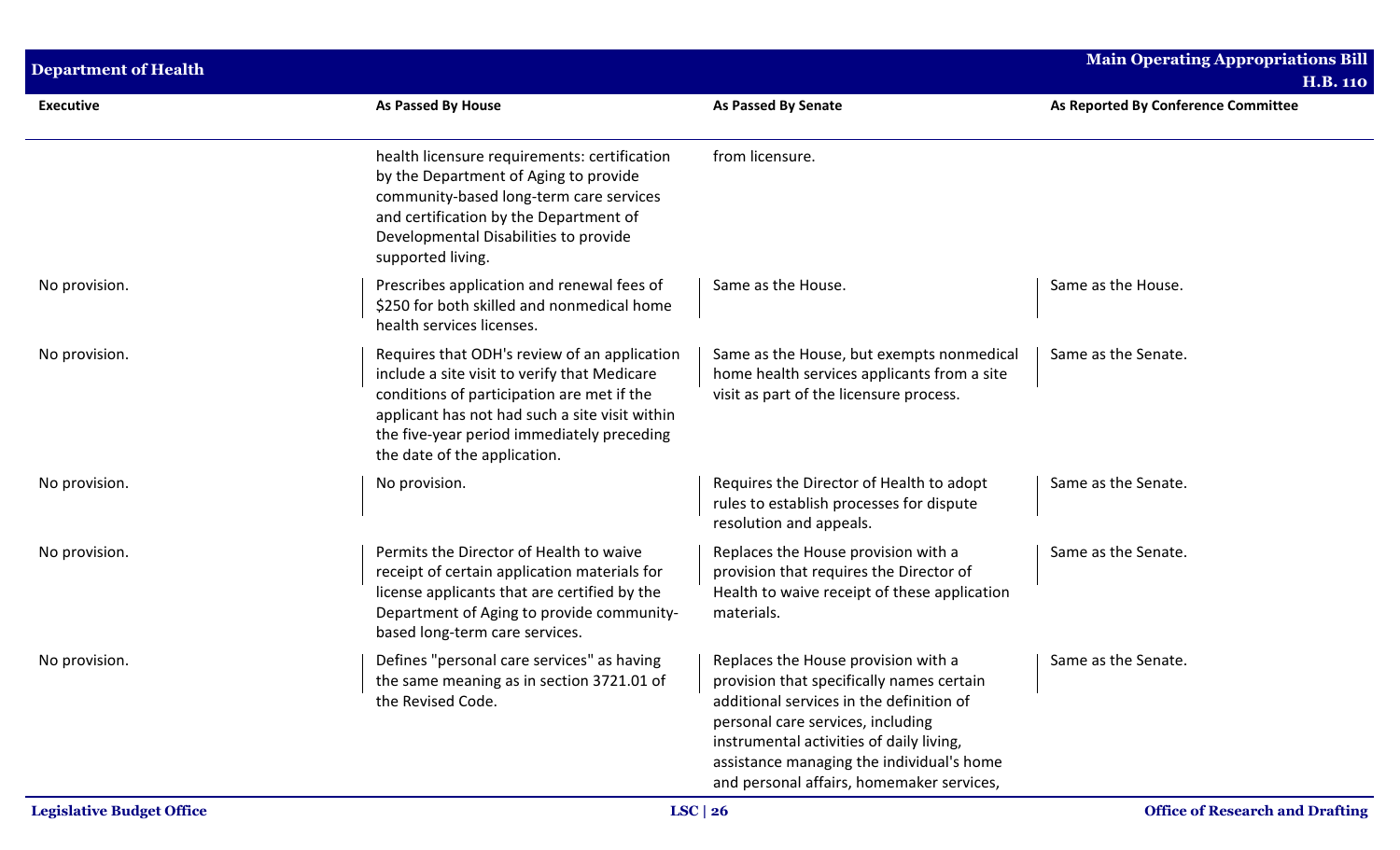| <b>Department of Health</b>                                                                                                                                                                                                                                                                                                                                                     |                                                                                                                                                                                                                                                                                                                                                                                                                                                              |                                                                                                                                                                                             | <b>Main Operating Appropriations Bill</b><br><b>H.B. 110</b> |
|---------------------------------------------------------------------------------------------------------------------------------------------------------------------------------------------------------------------------------------------------------------------------------------------------------------------------------------------------------------------------------|--------------------------------------------------------------------------------------------------------------------------------------------------------------------------------------------------------------------------------------------------------------------------------------------------------------------------------------------------------------------------------------------------------------------------------------------------------------|---------------------------------------------------------------------------------------------------------------------------------------------------------------------------------------------|--------------------------------------------------------------|
| <b>Executive</b>                                                                                                                                                                                                                                                                                                                                                                | As Passed By House                                                                                                                                                                                                                                                                                                                                                                                                                                           | <b>As Passed By Senate</b>                                                                                                                                                                  | As Reported By Conference Committee                          |
|                                                                                                                                                                                                                                                                                                                                                                                 |                                                                                                                                                                                                                                                                                                                                                                                                                                                              | respite services, and errands.                                                                                                                                                              |                                                              |
|                                                                                                                                                                                                                                                                                                                                                                                 | Fiscal effect: ODH will experience an<br>increase in costs to adopt rules, review<br>applications, conduct potential site visits,<br>and issue licenses. However, these costs<br>may be at least partially offset by<br>application fee revenue. Any government<br>entities that provide home health services<br>may experience an increase in costs to<br>apply for licensure. Total costs may depend<br>on if they already have certain<br>accreditations. | Fiscal effect: Same as the House, but costs<br>to ODH may be decreased with the<br>additional exemptions. However, any<br>corresponding application fee revenue<br>would also be decreased. | Fiscal effect: Same as the Senate.                           |
| DOHCD <sub>2</sub><br><b>Renovation, Repair, and Painting Rule</b>                                                                                                                                                                                                                                                                                                              |                                                                                                                                                                                                                                                                                                                                                                                                                                                              |                                                                                                                                                                                             |                                                              |
| R.C.<br>3742.11<br>Authorizes the Director of Health to enter<br>into agreements with the U.S.<br>Environmental Protection Agency for the<br>administration and enforcement of the<br>federal Renovation, Repair, and Painting<br>Rule, which establishes requirements<br>regarding lead-based paint hazards<br>associated with renovation, repair, and<br>painting activities. | R.C.<br>3742.11<br>Same as the Executive.                                                                                                                                                                                                                                                                                                                                                                                                                    | No provision.                                                                                                                                                                               | No provision.                                                |
| Allows the Director to accept available<br>assistance in support of the agreements.                                                                                                                                                                                                                                                                                             | Same as the Executive.                                                                                                                                                                                                                                                                                                                                                                                                                                       | No provision.                                                                                                                                                                               | No provision.                                                |
| Allows the Director to adopt rules to<br>administer and enforce the federal<br>Renovation, Repair, and Painting Rule,<br>including specifying provisions governing the                                                                                                                                                                                                          | Same as the Executive.                                                                                                                                                                                                                                                                                                                                                                                                                                       | No provision.                                                                                                                                                                               | No provision.                                                |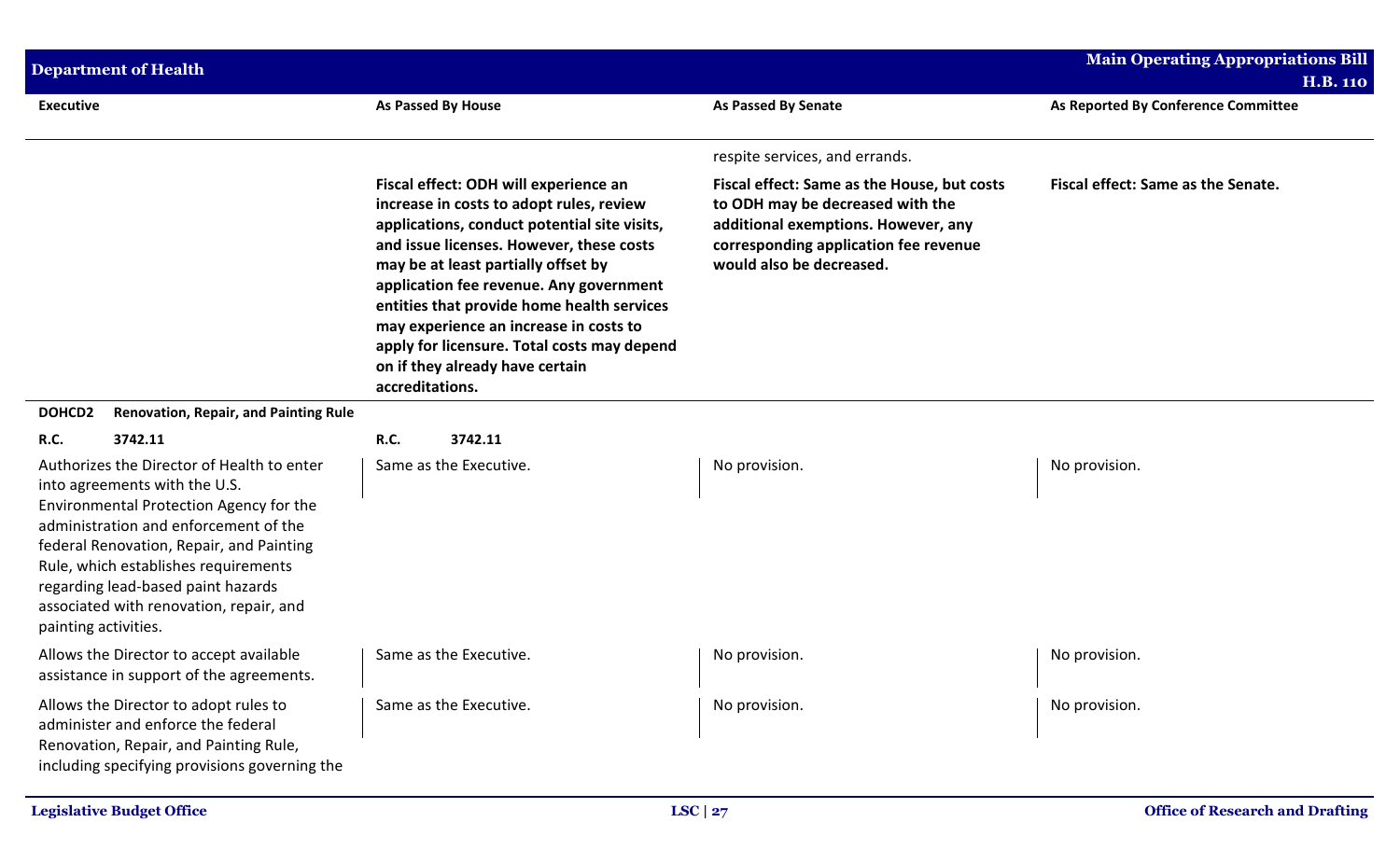| <b>Department of Health</b>                                                                                                                                                                                                                                                                               |                                              |                     | <b>Main Operating Appropriations Bill</b><br><b>H.B. 110</b> |
|-----------------------------------------------------------------------------------------------------------------------------------------------------------------------------------------------------------------------------------------------------------------------------------------------------------|----------------------------------------------|---------------------|--------------------------------------------------------------|
| <b>Executive</b>                                                                                                                                                                                                                                                                                          | As Passed By House                           | As Passed By Senate | As Reported By Conference Committee                          |
| certification process and fees for<br>certification.                                                                                                                                                                                                                                                      |                                              |                     |                                                              |
| Fiscal effect: ODH has budgeted \$650,000 in<br>each fiscal year for costs associated with<br>administration and enforcement; however,<br>ODH anticipates that the program will<br>eventually be self-sufficient.                                                                                         | <b>Fiscal effect: Same as the Executive.</b> |                     |                                                              |
| Fines and penalties for lead abatement violations<br>DOHCD1                                                                                                                                                                                                                                               |                                              |                     |                                                              |
| R.C.<br>3742.16, 3742.18, 3742.19<br>Allows the Director of Health to impose an<br>administrative fine of up to \$5,000 for<br>specified violations of the Lead Abatement<br>Law. Specifies that all administrative fines<br>collected must be deposited in ODH's<br>General Operations Fund (Fund 4700). | No provision.                                | No provision.       | No provision.                                                |
| Increases, from \$1,000 to \$5,000, the<br>maximum allowable civil penalty that a court<br>of common pleas may impose against a<br>person for specified violations of the Lead<br>Abatement Law, which are deposited into<br>the Lead Abatement Personnel Licensing<br>Fund.                              | No provision.                                | No provision.       | No provision.                                                |
| Fiscal effect: Potential increase in fine<br>revenue deposited in Fund 4700.                                                                                                                                                                                                                              |                                              |                     |                                                              |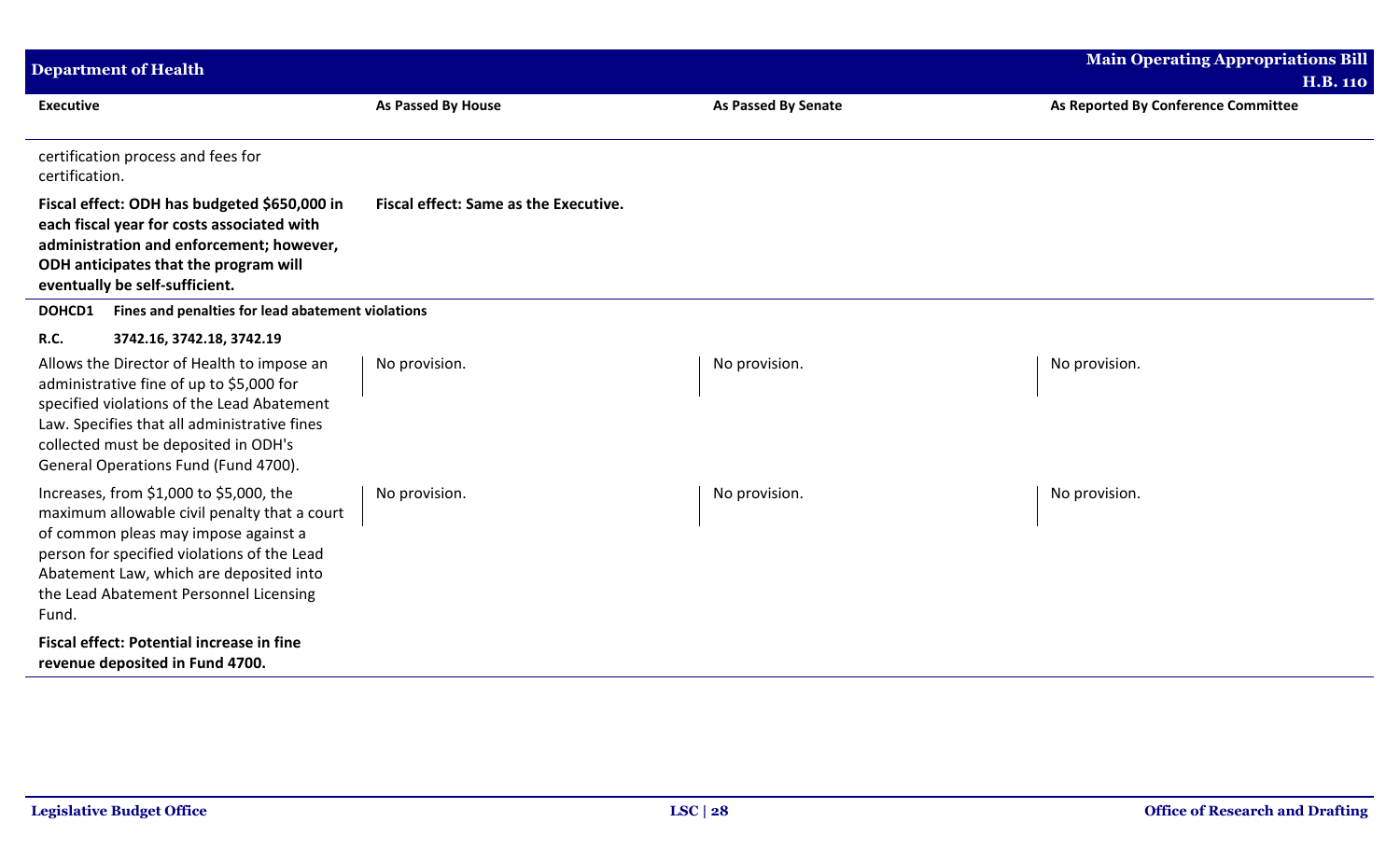|                  | <b>Department of Health</b>                                                       |                    |                                                                                                                                                                                                                                                                       |                |                                                                                                                                                                                                                                                                                                                        |                    | <b>Main Operating Appropriations Bill</b><br><b>H.B. 110</b> |
|------------------|-----------------------------------------------------------------------------------|--------------------|-----------------------------------------------------------------------------------------------------------------------------------------------------------------------------------------------------------------------------------------------------------------------|----------------|------------------------------------------------------------------------------------------------------------------------------------------------------------------------------------------------------------------------------------------------------------------------------------------------------------------------|--------------------|--------------------------------------------------------------|
| <b>Executive</b> |                                                                                   | As Passed By House |                                                                                                                                                                                                                                                                       |                | As Passed By Senate                                                                                                                                                                                                                                                                                                    |                    | As Reported By Conference Committee                          |
| <b>DOHCD7</b>    | Smoke-Free Workplace Law                                                          |                    |                                                                                                                                                                                                                                                                       |                |                                                                                                                                                                                                                                                                                                                        |                    |                                                              |
| <b>R.C.</b>      | 3794.01                                                                           | <b>R.C.</b>        | 3794.01                                                                                                                                                                                                                                                               | <b>R.C.</b>    | 3794.01, 3794.03                                                                                                                                                                                                                                                                                                       | <b>R.C.</b>        | 3794.01, 3794.03                                             |
| vapor products.  | Expands the Smoke-Free Workplace Law to<br>include electronic smoking devices and |                    | Same as the Executive.                                                                                                                                                                                                                                                |                | Same as the Executive.                                                                                                                                                                                                                                                                                                 |                    | Same as the Executive.                                       |
| No provision.    |                                                                                   |                    | Revises the current definition of "retail<br>tobacco store" under the Smoke-Free<br>Workplace Law to apply to stores that sell<br>"lighted or heated tobacco products" as<br>opposed to "cigars, cigarettes, pipes, or<br>other smoking devices for burning tobacco." |                | Same as the House.                                                                                                                                                                                                                                                                                                     | Same as the House. |                                                              |
| No provision.    |                                                                                   | No provision.      |                                                                                                                                                                                                                                                                       | devices.       | Exempts retail vapor establishments from<br>the smoking ban with regard to smoking via<br>vapor products and electronic smoking                                                                                                                                                                                        |                    | Same as the Senate.                                          |
| No provision.    |                                                                                   | No provision.      |                                                                                                                                                                                                                                                                       |                | Specifies that the smoking ban applies to<br>retail vapor establishments with regard to all<br>other forms of smoking.                                                                                                                                                                                                 |                    | Same as the Senate.                                          |
| No provision.    |                                                                                   | No provision.      |                                                                                                                                                                                                                                                                       | ban exemption. | Requires entities to certify that they are<br>eligible for the retail vapor store smoking                                                                                                                                                                                                                              |                    | Same as the Senate.                                          |
| No provision.    |                                                                                   | No provision.      |                                                                                                                                                                                                                                                                       |                | Defines "retail vapor store" as being a retail<br>establishment that derives more than eighty<br>per cent of its gross revenue from the sale of<br>vapor products, electronic smoking devices,<br>or other electronic smoking product<br>accessories and for which the sale of other<br>products is merely incidental. |                    | Same as the Senate.                                          |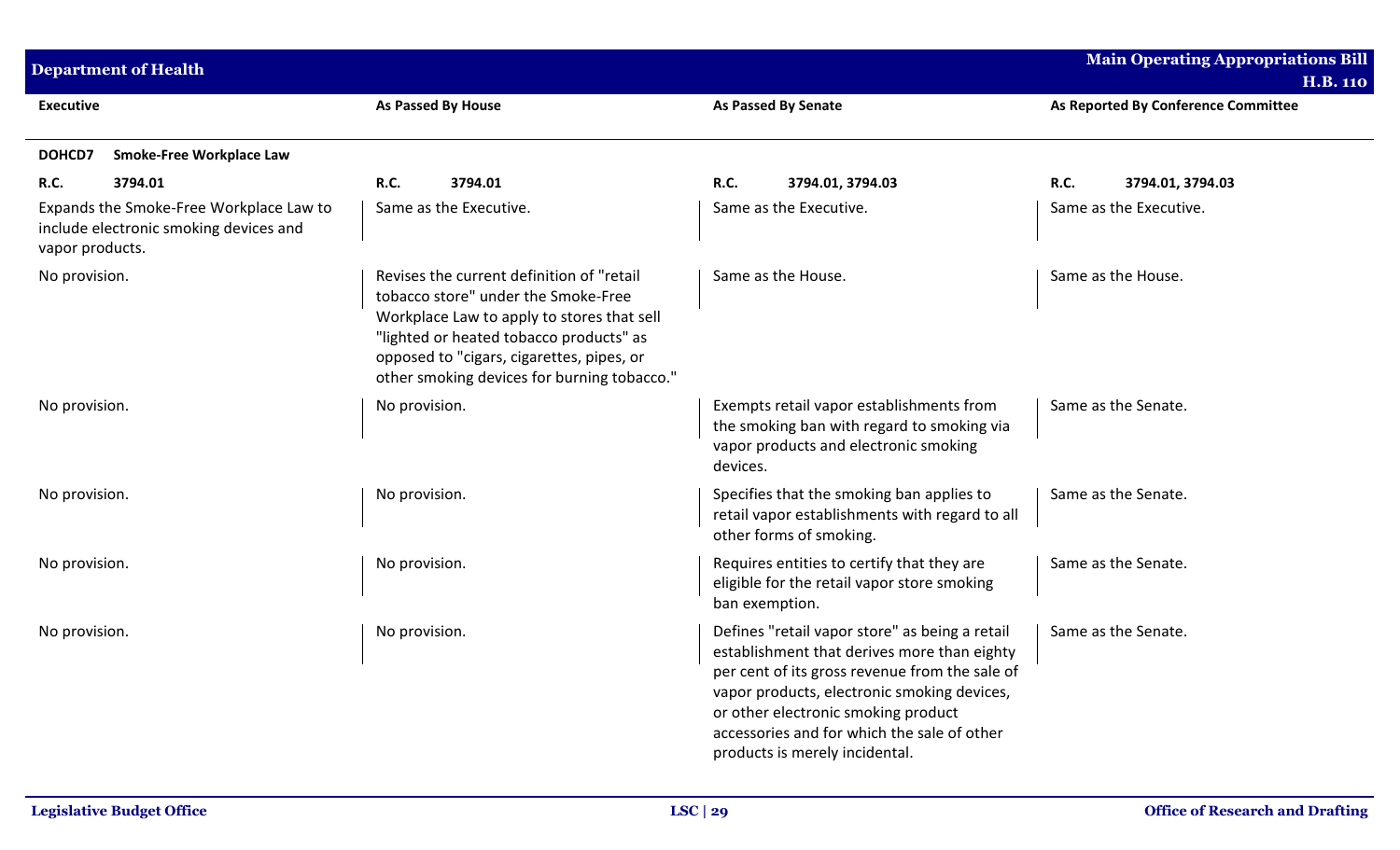| <b>Department of Health</b>                                                                                                                                                                                                                                                                                                                                                                                                                                                                                                             |                                                                                                                                                                                                                                                                                                                 |                                                                                                                                                                                             | <b>Main Operating Appropriations Bill</b><br><b>H.B. 110</b>                                                                                                                 |
|-----------------------------------------------------------------------------------------------------------------------------------------------------------------------------------------------------------------------------------------------------------------------------------------------------------------------------------------------------------------------------------------------------------------------------------------------------------------------------------------------------------------------------------------|-----------------------------------------------------------------------------------------------------------------------------------------------------------------------------------------------------------------------------------------------------------------------------------------------------------------|---------------------------------------------------------------------------------------------------------------------------------------------------------------------------------------------|------------------------------------------------------------------------------------------------------------------------------------------------------------------------------|
| <b>Executive</b>                                                                                                                                                                                                                                                                                                                                                                                                                                                                                                                        | <b>As Passed By House</b>                                                                                                                                                                                                                                                                                       | <b>As Passed By Senate</b>                                                                                                                                                                  | As Reported By Conference Committee                                                                                                                                          |
| <b>Fiscal effect: Potential increase in</b><br>enforcement costs and a potential gain in<br>fine revenues for any violations.                                                                                                                                                                                                                                                                                                                                                                                                           | <b>Fiscal effect: Same as the Executive.</b>                                                                                                                                                                                                                                                                    | Fiscal effect: Same as the Executive, but<br>there may be a decrease in enforcement<br>costs and corresponding fine revenue<br>associated with the retail vapor<br>establishment exemption. | Fiscal effect: Same as the Senate.                                                                                                                                           |
| <b>DOHCD10</b> Local Health Departments                                                                                                                                                                                                                                                                                                                                                                                                                                                                                                 |                                                                                                                                                                                                                                                                                                                 |                                                                                                                                                                                             |                                                                                                                                                                              |
| 291.20<br>Section:                                                                                                                                                                                                                                                                                                                                                                                                                                                                                                                      | 291.20<br>Section:                                                                                                                                                                                                                                                                                              |                                                                                                                                                                                             | 291.20<br>Section:                                                                                                                                                           |
| Earmarks up to \$6.0 million in FY 2022 in<br>GRF appropriation item 440413, Local Health<br>Departments, which may be used to support<br>local health departments' efforts to improve<br>population health, based upon the findings<br>and recommendations in Ohio's 2020-2022<br>State Health Improvement Plan, and/or to<br>incentivize efficiencies among local health<br>departments, including the use of shared<br>services or the consolidation of local health<br>departments that formally merge on or after<br>July 1, 2021. | Same as the Executive, but requires the<br>earmark to be used to conduct studies<br>regarding city and general health district<br>mergers as required in R.C. 3709.012 (see<br>DOHCD40 for the requirements related to<br>the study) and allows any remaining funds to<br>be used for the Executive provisions. | No provision.                                                                                                                                                                               | Same as the House, but requires ODH to<br>instead use up to \$6.0 million in FY 2022<br>from existing non-GRF appropriations,<br>consistent with federal law and guidelines. |
| Requires funding for mergers to be<br>distributed only after a formal merger<br>agreement is signed by two or more local<br>health departments and shared with ODH.                                                                                                                                                                                                                                                                                                                                                                     | Same as the Executive.                                                                                                                                                                                                                                                                                          | No provision.                                                                                                                                                                               | Same as the Executive.                                                                                                                                                       |
| Requires the merger funding to be used to<br>cover the costs related to the merger and to<br>build capacity for the newly combined local<br>health department in order to improve<br>services to the public and the health of all<br>residents. Allows a portion of this funding to<br>be used to support pre-merger analysis and                                                                                                                                                                                                       | Same as the Executive, but specifies that the<br>funds to be used to support pre-merger<br>analysis and planning are for local health<br>departments not impacted by R.C. 3709.012.                                                                                                                             | No provision.                                                                                                                                                                               | Same as the House.                                                                                                                                                           |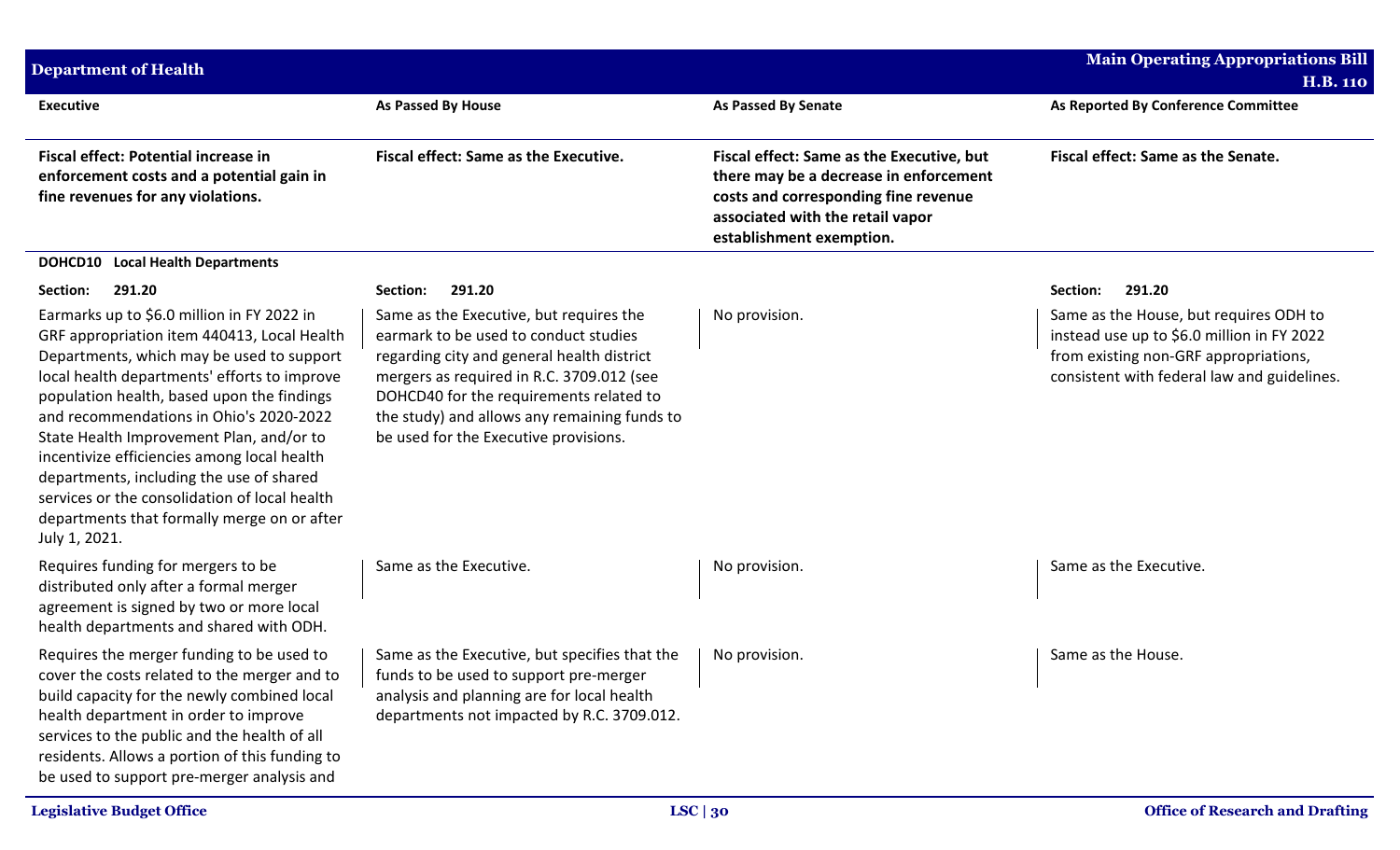| <b>Department of Health</b>                                                                                                                                                                                                                                                                                                                                                                                               |                                                                                                                                                                                                                 |                            | <b>Main Operating Appropriations Bill</b><br><b>H.B. 110</b>                              |
|---------------------------------------------------------------------------------------------------------------------------------------------------------------------------------------------------------------------------------------------------------------------------------------------------------------------------------------------------------------------------------------------------------------------------|-----------------------------------------------------------------------------------------------------------------------------------------------------------------------------------------------------------------|----------------------------|-------------------------------------------------------------------------------------------|
| <b>Executive</b>                                                                                                                                                                                                                                                                                                                                                                                                          | As Passed By House                                                                                                                                                                                              | <b>As Passed By Senate</b> | As Reported By Conference Committee                                                       |
| planning for departments interested in a<br>merger.                                                                                                                                                                                                                                                                                                                                                                       |                                                                                                                                                                                                                 |                            |                                                                                           |
| No provision.                                                                                                                                                                                                                                                                                                                                                                                                             | Requires the Director of Health to seek<br>Controlling Board approval before any funds<br>can be expended from this earmark.                                                                                    | No provision.              | Same as the House, but refers to existing<br>funds to be used for the specified purposes. |
| Allows the Director of Health, on July 1,<br>2022, or as soon as possible thereafter, to<br>certify to the Director of Budget and<br>Management an amount up to the<br>unexpended, unencumbered balance of GRF<br>appropriation item 440413, Local Health<br>Departments, at the end of FY 2022 to be<br>reappropriated to FY 2023. Reappropriates<br>the amount certified to the same<br>appropriation item for FY 2023. | Same as the Executive.                                                                                                                                                                                          | No provision.              | No provision.                                                                             |
| DOHCD11 Mothers and Children Safety Net Services                                                                                                                                                                                                                                                                                                                                                                          |                                                                                                                                                                                                                 |                            |                                                                                           |
| Section:<br>291.20                                                                                                                                                                                                                                                                                                                                                                                                        | 291.20<br>Section:                                                                                                                                                                                              | 291.20<br>Section:         | 291.20<br>Section:                                                                        |
| No provision.                                                                                                                                                                                                                                                                                                                                                                                                             | Earmarks \$15,000 in each fiscal year in GRF<br>appropriation item 440416, Mothers and<br>Children Safety Net Services, to be<br>distributed to the Trumbull County chapter<br>of Sleep in Heavenly Peace, Inc. | Same as the House.         | Same as the House, but increases the<br>earmark to \$50,000 in each fiscal year.          |
| Earmarks up to \$200,000 in each fiscal year<br>in GRF appropriation item 440416, Mothers<br>and Children Safety Net Services, to be used<br>to assist families with hearing impaired<br>children under 21 years of age in purchasing<br>hearing aids and hearing assistive<br>technology.                                                                                                                                | Same as the Executive.                                                                                                                                                                                          | Same as the Executive.     | Same as the Executive.                                                                    |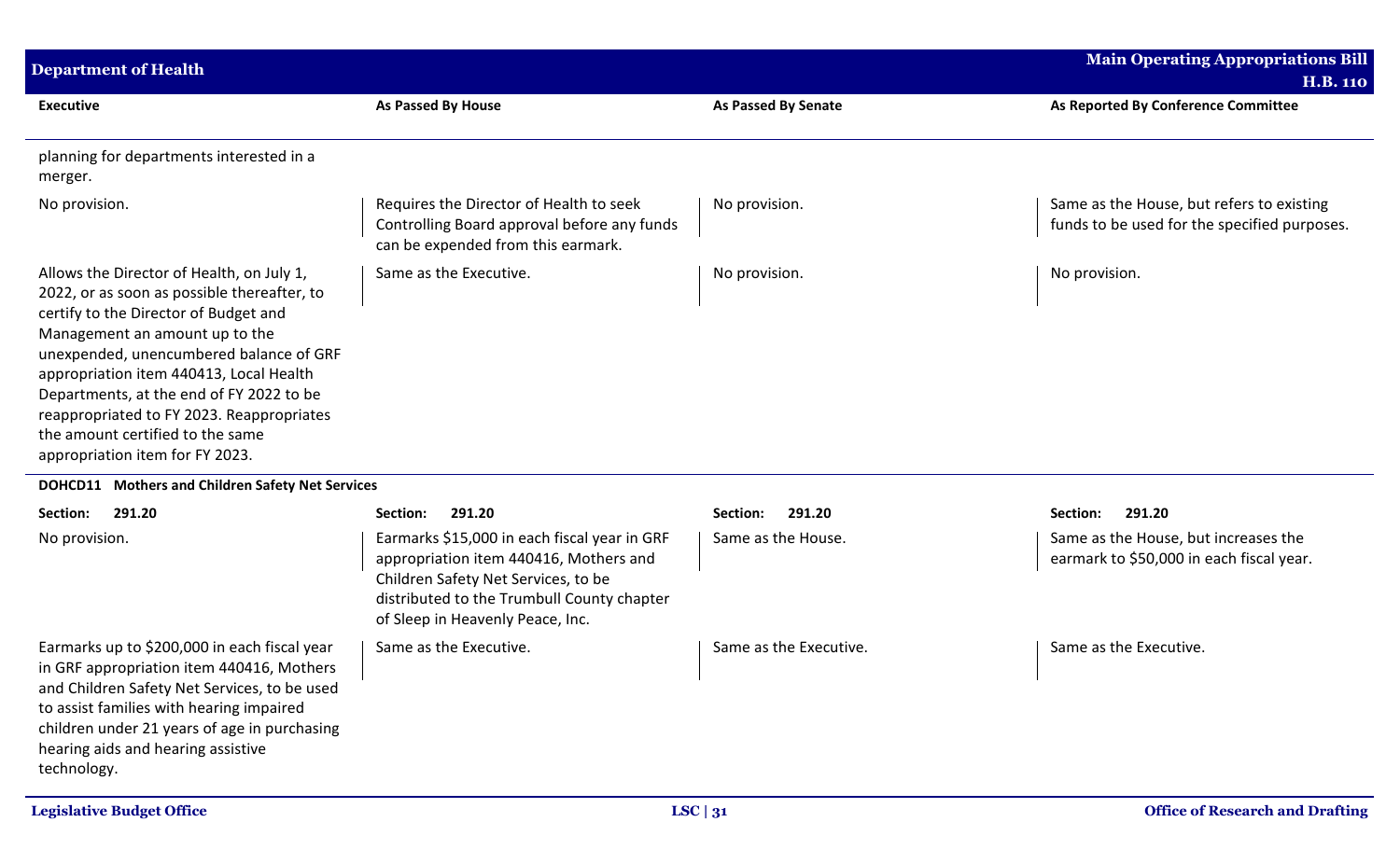| <b>Department of Health</b>                                                                                                                                                                                                                                                                                                                                  |                           |                            | <b>Main Operating Appropriations Bill</b><br><b>H.B. 110</b> |
|--------------------------------------------------------------------------------------------------------------------------------------------------------------------------------------------------------------------------------------------------------------------------------------------------------------------------------------------------------------|---------------------------|----------------------------|--------------------------------------------------------------|
| <b>Executive</b>                                                                                                                                                                                                                                                                                                                                             | As Passed By House        | <b>As Passed By Senate</b> | As Reported By Conference Committee                          |
| Requires the Director of Health to adopt<br>rules governing the distribution of these<br>funds including rules that do both of the<br>following: (1) establish eligibility criteria to<br>include families with incomes at or below<br>400% of the federal poverty guidelines; and<br>(2) develop a sliding scale of disbursement<br>based on family income. | Same as the Executive.    | Same as the Executive.     | Same as the Executive.                                       |
| <b>DOHCD12</b> Free Clinic Safety Net Services                                                                                                                                                                                                                                                                                                               |                           |                            |                                                              |
| 291.20<br>Section:                                                                                                                                                                                                                                                                                                                                           | 291.20<br>Section:        | 291.20<br>Section:         | 291.20<br>Section:                                           |
| Requires GRF appropriation item 440431,<br>Free Clinic Safety Net Services, to be<br>provided to the Charitable Healthcare<br>Network.                                                                                                                                                                                                                       | Same as the Executive.    | Same as the Executive.     | Same as the Executive.                                       |
| Allows funds to be used to reimburse free<br>clinics for health care services provided, as<br>well as for administrative services,<br>information technology costs, infrastructure<br>repair, or other clinic necessities.                                                                                                                                   | Same as the Executive.    | Same as the Executive.     | Same as the Executive.                                       |
| Allows the Director of Health to designate<br>up to five per cent of the appropriation in<br>each fiscal year to pay the administrative<br>costs ODH incurs for operating the program.                                                                                                                                                                       | Same as the Executive.    | Same as the Executive.     | Same as the Executive.                                       |
| <b>DOHCD13 AIDS Prevention</b>                                                                                                                                                                                                                                                                                                                               |                           |                            |                                                              |
| 291.20<br>Section:                                                                                                                                                                                                                                                                                                                                           | 291.20<br><b>Section:</b> | 291.20<br>Section:         | 291.20<br>Section:                                           |
| Requires GRF appropriation item 440444,<br>AIDS Prevention, to be used to administer<br>educational and other prevention initiatives.                                                                                                                                                                                                                        | Same as the Executive.    | Same as the Executive.     | Same as the Executive.                                       |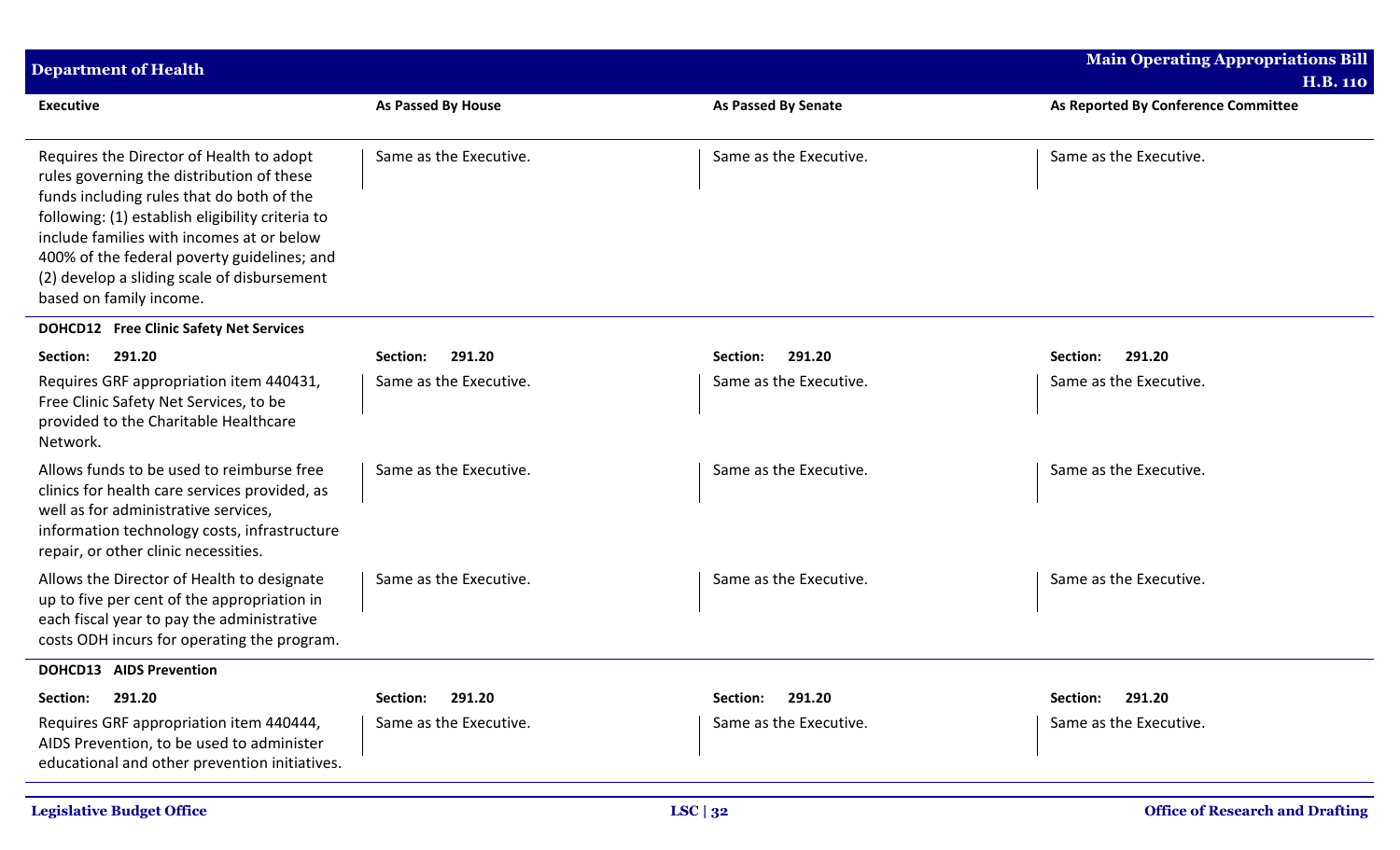| <b>Department of Health</b>                                                                                                                                                                                                                                                                                                                                                                                                                    |                           |                            | <b>Main Operating Appropriations Bill</b>              |
|------------------------------------------------------------------------------------------------------------------------------------------------------------------------------------------------------------------------------------------------------------------------------------------------------------------------------------------------------------------------------------------------------------------------------------------------|---------------------------|----------------------------|--------------------------------------------------------|
| <b>Executive</b>                                                                                                                                                                                                                                                                                                                                                                                                                               | <b>As Passed By House</b> | <b>As Passed By Senate</b> | <b>H.B. 110</b><br>As Reported By Conference Committee |
|                                                                                                                                                                                                                                                                                                                                                                                                                                                |                           |                            |                                                        |
| DOHCD14 FQHC Primary Care Workforce Initiative                                                                                                                                                                                                                                                                                                                                                                                                 |                           |                            |                                                        |
| 291.20<br>Section:                                                                                                                                                                                                                                                                                                                                                                                                                             | 291.20<br>Section:        | 291.20<br>Section:         | Section:<br>291.20                                     |
| Requires GRF appropriation item 440465,<br>FQHC Primary Care Workforce Initiative, to<br>be provided to the Ohio Association of<br>Community Health Centers to administer the<br>FQHC Primary Care Workforce Initiative.<br>Requires the Initiative to provide medical,<br>dental, behavioral health, physician<br>assistant, and advanced practice nursing<br>students with clinical rotations through<br>federally qualified health centers. | Same as the Executive.    | Same as the Executive.     | Same as the Executive.                                 |
| <b>DOHCD15</b> Infant Vitality                                                                                                                                                                                                                                                                                                                                                                                                                 |                           |                            |                                                        |
| 291.20<br>Section:                                                                                                                                                                                                                                                                                                                                                                                                                             | 291.20<br>Section:        | 291.20<br>Section:         | 291.20<br>Section:                                     |
| Earmarks up to \$5.0 million in FY 2022 in<br>GRF appropriation item 440474, Infant<br>Vitality, to be used, in consultation with the<br>Governor's Office of Children's Initiatives, to<br>support programming by community and<br>local faith-based service providers that<br>invests in maternal health programs,<br>provides services and support to pregnant<br>mothers, and improves both maternal and<br>infant health outcomes.        | Same as the Executive.    | Same as the Executive.     | Same as the Executive.                                 |
| Earmarks up to \$500,000 in FY 2022 in GRF<br>appropriation item 440474, Infant Vitality,<br>to be used, in consultation with the<br>Department of Medicaid, to develop a<br>universal needs assessment to identify and<br>provide needed health and wraparound                                                                                                                                                                                | Same as the Executive.    | Same as the Executive.     | Same as the Executive.                                 |
| <b>Legislative Budget Office</b>                                                                                                                                                                                                                                                                                                                                                                                                               |                           | LSC $ 33$                  | <b>Office of Research and Drafting</b>                 |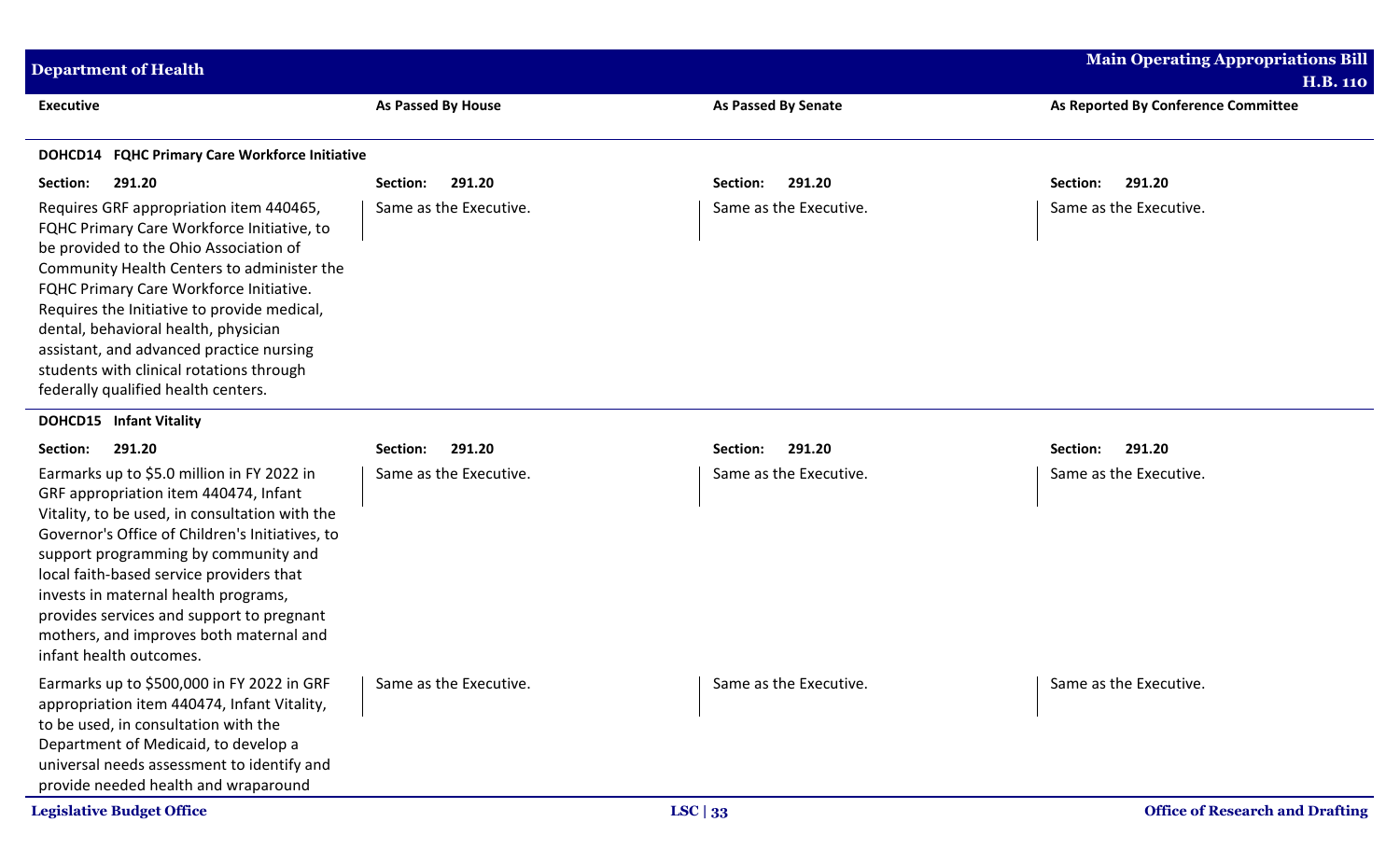| <b>Department of Health</b>                                                                                                                                                                                                                                                                                                                                                                                                                                                                                                                                  |                        |                                                                                                                                                  | <b>Main Operating Appropriations Bill</b><br><b>H.B. 110</b> |
|--------------------------------------------------------------------------------------------------------------------------------------------------------------------------------------------------------------------------------------------------------------------------------------------------------------------------------------------------------------------------------------------------------------------------------------------------------------------------------------------------------------------------------------------------------------|------------------------|--------------------------------------------------------------------------------------------------------------------------------------------------|--------------------------------------------------------------|
| <b>Executive</b>                                                                                                                                                                                                                                                                                                                                                                                                                                                                                                                                             | As Passed By House     | <b>As Passed By Senate</b>                                                                                                                       | As Reported By Conference Committee                          |
| supports for vulnerable women.                                                                                                                                                                                                                                                                                                                                                                                                                                                                                                                               |                        |                                                                                                                                                  |                                                              |
| Requires the remainder of GRF<br>appropriation item 440474, Infant Vitality,<br>to be used to fund a multi-pronged<br>population health approach to address<br>infant mortality. Specifies that this approach<br>may include the following: increasing<br>awareness; supporting data collection;<br>analysis and interpretation to inform<br>decision-making and ensure accountability;<br>targeting resources where the need is<br>greatest; and implementing quality<br>improvement science and programming that<br>is evidence-based or based on emerging | Same as the Executive. | Same as the Executive, but includes raising<br>awareness regarding respiratory syncytial<br>virus as an approach to address infant<br>mortality. | Same as the Senate.                                          |
| Specifies that measurable interventions may<br>include activities related to safe sleep,<br>community engagement, Centering<br>Pregnancy, newborn screening, safe birth<br>spacing, gestational diabetes, smoking<br>cessation, breastfeeding, care coordination,<br>and progesterone.                                                                                                                                                                                                                                                                       | Same as the Executive. | Same as the Executive.                                                                                                                           | Same as the Executive.                                       |
| <b>DOHCD16</b> Emergency Preparedness and Response                                                                                                                                                                                                                                                                                                                                                                                                                                                                                                           |                        |                                                                                                                                                  |                                                              |
| 291.20<br>Section:                                                                                                                                                                                                                                                                                                                                                                                                                                                                                                                                           | 291.20<br>Section:     | 291.20<br>Section:                                                                                                                               | 291.20<br>Section:                                           |
| Requires GRF appropriation item 440477,<br>Emergency Preparedness and Response, to<br>be used to support public health emergency<br>preparedness and response efforts.                                                                                                                                                                                                                                                                                                                                                                                       | Same as the Executive. | Same as the Executive.                                                                                                                           | Same as the Executive.                                       |
| Allows GRF appropriation item 440477 to<br>also be used to support data infrastructure                                                                                                                                                                                                                                                                                                                                                                                                                                                                       | Same as the Executive. | Same as the Executive.                                                                                                                           | Same as the Executive.                                       |
| <b>Legislative Budget Office</b>                                                                                                                                                                                                                                                                                                                                                                                                                                                                                                                             |                        | LSC $ 34$                                                                                                                                        | <b>Office of Research and Drafting</b>                       |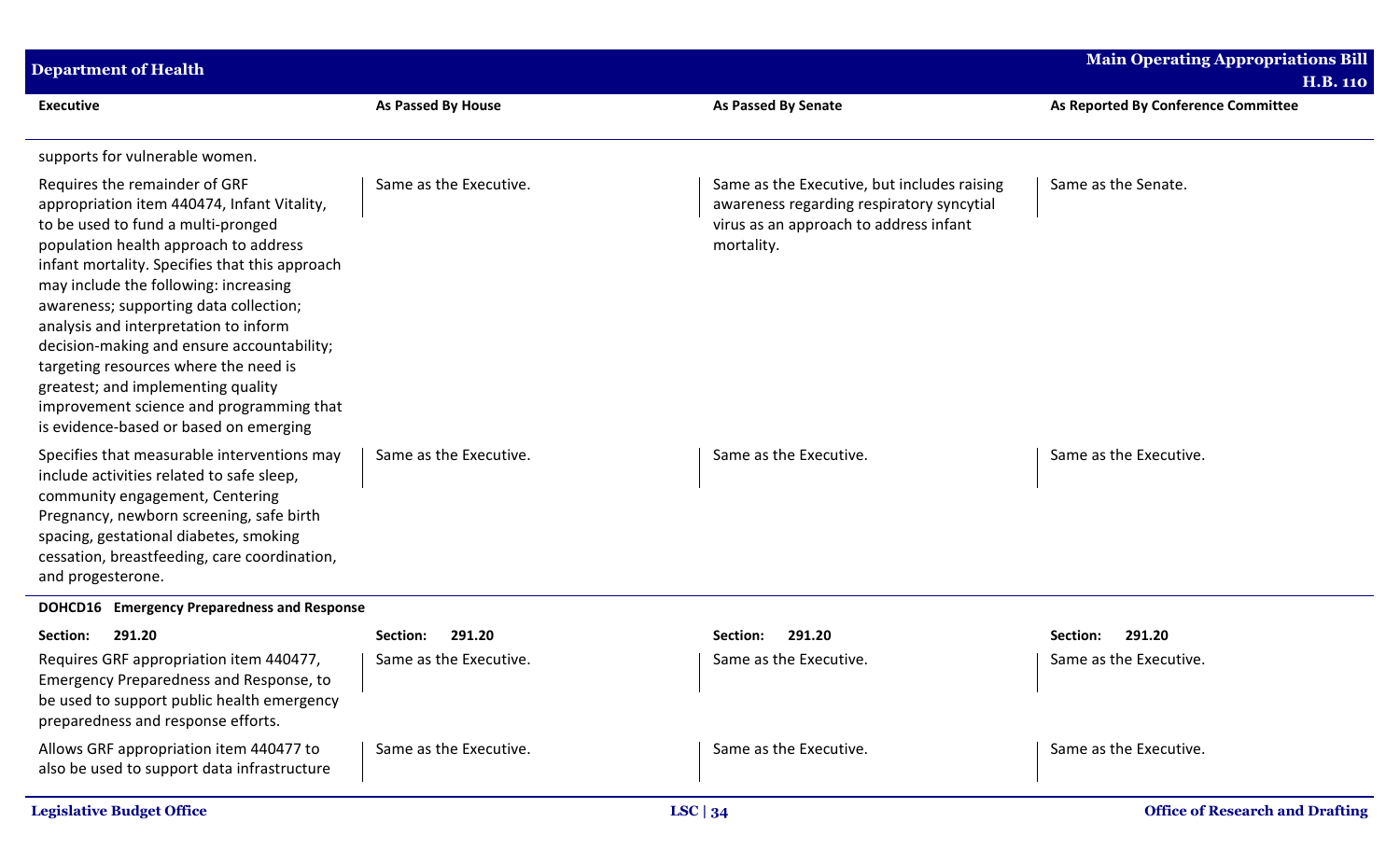| <b>Department of Health</b>                                                                                                                                                                                                                                                                                                                                                                                                                                 |                                                                           |                                                        | <b>Main Operating Appropriations Bill</b> |
|-------------------------------------------------------------------------------------------------------------------------------------------------------------------------------------------------------------------------------------------------------------------------------------------------------------------------------------------------------------------------------------------------------------------------------------------------------------|---------------------------------------------------------------------------|--------------------------------------------------------|-------------------------------------------|
|                                                                                                                                                                                                                                                                                                                                                                                                                                                             |                                                                           |                                                        | <b>H.B. 110</b>                           |
| <b>Executive</b>                                                                                                                                                                                                                                                                                                                                                                                                                                            | As Passed By House                                                        | <b>As Passed By Senate</b>                             | As Reported By Conference Committee       |
| projects and other data analysis and<br>analytics work.                                                                                                                                                                                                                                                                                                                                                                                                     |                                                                           |                                                        |                                           |
| <b>DOHCD17</b> Lupus Awareness                                                                                                                                                                                                                                                                                                                                                                                                                              |                                                                           |                                                        |                                           |
| 291.20<br>Section:                                                                                                                                                                                                                                                                                                                                                                                                                                          | 291.20<br>Section:                                                        | 291.20<br>Section:                                     | 291.20<br>Section:                        |
| Requires GRF appropriation item 440481,<br>Lupus Awareness, to be distributed to the<br>Lupus Foundation of America, Greater Ohio<br>Chapter, Inc., to operate a lupus education<br>and awareness program.                                                                                                                                                                                                                                                  | Same as the Executive.                                                    | Same as the Executive.                                 | Same as the Executive.                    |
| DOHCD18 Chronic Disease, Injury Prevention and Drug Overdose                                                                                                                                                                                                                                                                                                                                                                                                |                                                                           |                                                        |                                           |
| 291.20<br>Section:                                                                                                                                                                                                                                                                                                                                                                                                                                          | 291.20<br>Section:                                                        | 291.20<br>Section:                                     | 291.20<br>Section:                        |
| Makes the following earmarks from the<br>appropriations to GRF line item 440482,<br>Chronic Disease, Injury Prevention and Drug<br>Overdose:                                                                                                                                                                                                                                                                                                                | Same as the Executive, but makes the<br>following change to the earmarks: | Same as the House, but makes the following<br>changes: | Same as the House.                        |
| (1) Up to \$3.0 million in FY 2022 to be used,<br>in consultation with the Department of<br>Mental Health and Addiction Services and<br>the Governor's RecoveryOhio Initiative, to<br>support the continuation of the Emergency<br>Department Comprehensive Care Initiative<br>to enhance Ohio's response to the addiction<br>crisis by creating a comprehensive system of<br>care for patients who present in emergency<br>departments with addiction; and | (1) Same as the Executive.                                                | (1) No provision.                                      | (1) Same as the Executive.                |
| (2) Up to \$250,000 in FY 2022 to be used, in<br>consultation with the Governor's<br>RecoveryOhio Initiative, to support local<br>health providers' harm reduction efforts to                                                                                                                                                                                                                                                                               | (2) Same as the Executive.                                                | (2) Same as the Executive.                             | (2) Same as the Executive.                |
| <b>Legislative Budget Office</b>                                                                                                                                                                                                                                                                                                                                                                                                                            |                                                                           | LSC $ 35$                                              | <b>Office of Research and Drafting</b>    |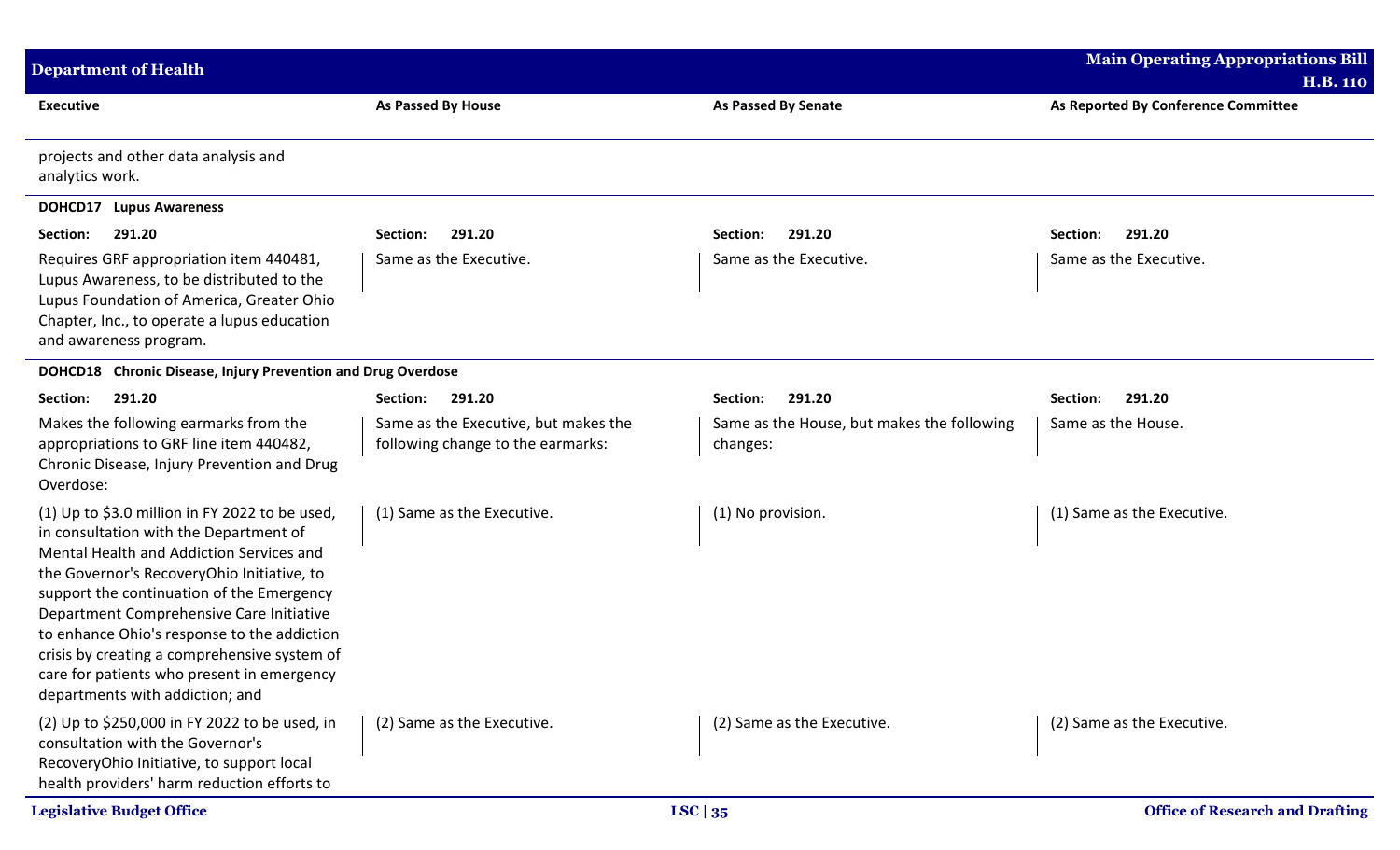| <b>Department of Health</b>                                                                                                                                                                                                                                                                                                                                                                                                                |                                                                                                                                                        |                            | <b>Main Operating Appropriations Bill</b><br><b>H.B. 110</b> |
|--------------------------------------------------------------------------------------------------------------------------------------------------------------------------------------------------------------------------------------------------------------------------------------------------------------------------------------------------------------------------------------------------------------------------------------------|--------------------------------------------------------------------------------------------------------------------------------------------------------|----------------------------|--------------------------------------------------------------|
| <b>Executive</b>                                                                                                                                                                                                                                                                                                                                                                                                                           | As Passed By House                                                                                                                                     | <b>As Passed By Senate</b> | As Reported By Conference Committee                          |
| reduce overdose rates and deaths.                                                                                                                                                                                                                                                                                                                                                                                                          |                                                                                                                                                        |                            |                                                              |
| (3) No provision.                                                                                                                                                                                                                                                                                                                                                                                                                          | (3) \$75,000 in FY 2022 to be distributed to<br>the Dental Center of Northwest Ohio to be<br>used for clinical equipment at its practice in<br>Toledo. | (3) Same as the House.     | (3) Same as the House.                                       |
| <b>Infectious Disease Prevention and Control</b><br>DOHCD19                                                                                                                                                                                                                                                                                                                                                                                |                                                                                                                                                        |                            |                                                              |
| 291.20<br>Section:                                                                                                                                                                                                                                                                                                                                                                                                                         | Section:<br>291.20                                                                                                                                     | 291.20<br>Section:         | Section:<br>291.20                                           |
| Earmarks up to \$2.0 million in FY 2022 in<br>GRF appropriation item 440483, Infectious<br>Disease Prevention and Control, to be used,<br>in consultation with Ohio's state agencies,<br>boards, and commissions, for the purpose of<br>addressing social determinants of health and<br>improving health equity for all Ohioans.                                                                                                           | No provision.                                                                                                                                          | No provision.              | No provision.                                                |
| Allows the Director of Health, on July 1,<br>2022, or as soon as possible thereafter, to<br>certify to the Director of Budget and<br>Management an amount up to the<br>unexpended, unencumbered balance of GRF<br>appropriation item 440483, Infectious<br>Disease Prevention and Control, at the end<br>of FY 2022 to be reappropriated to FY 2023.<br>Reappropriates the amount certified to the<br>same appropriation item for FY 2023. | Same as the Executive.                                                                                                                                 | Same as the Executive.     | Same as the Executive.                                       |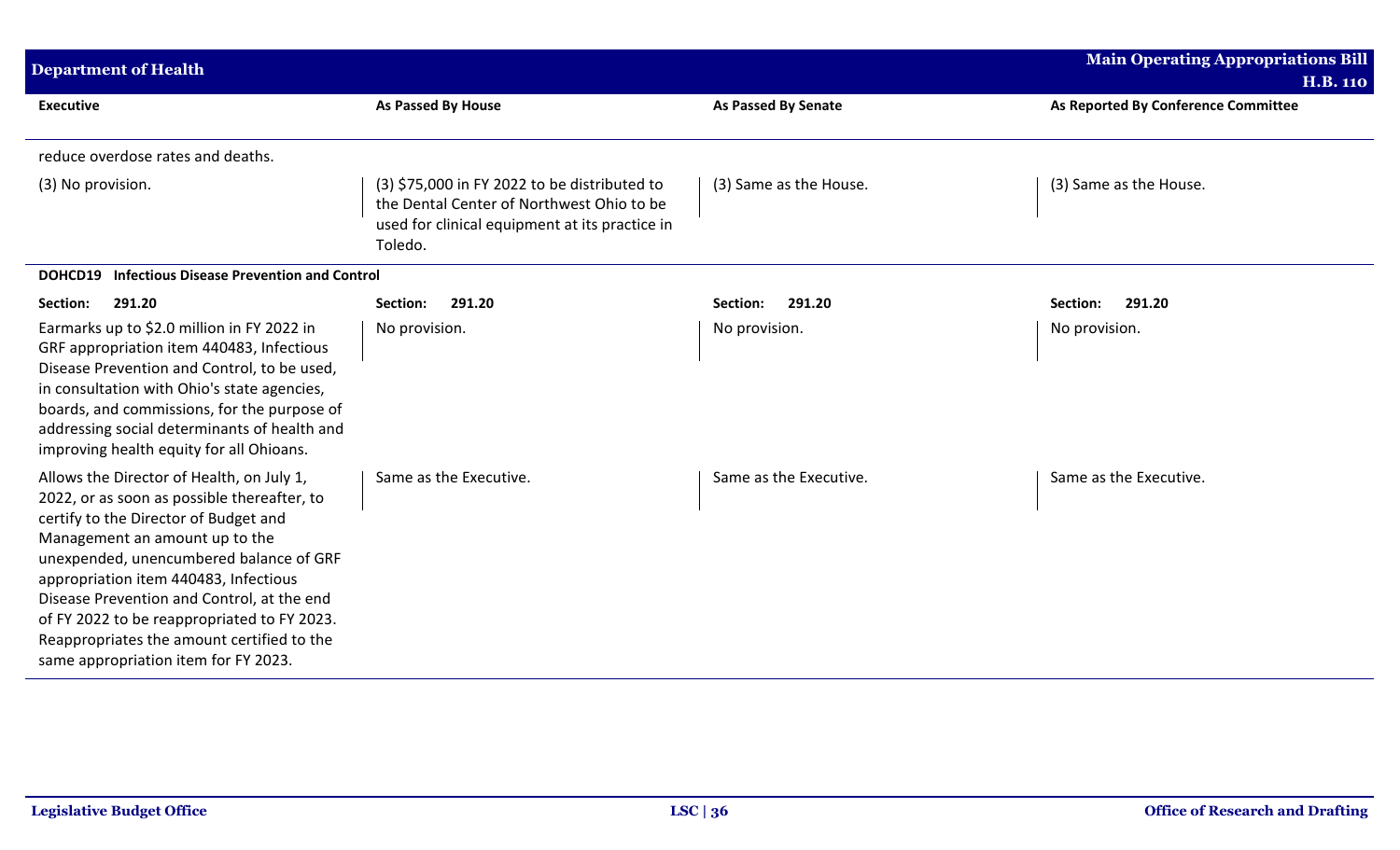| <b>Department of Health</b>                                                                                                                                                                                                                                                                            |                                                                                       |                                                                                   | <b>Main Operating Appropriations Bill</b><br><b>H.B. 110</b> |  |
|--------------------------------------------------------------------------------------------------------------------------------------------------------------------------------------------------------------------------------------------------------------------------------------------------------|---------------------------------------------------------------------------------------|-----------------------------------------------------------------------------------|--------------------------------------------------------------|--|
| <b>Executive</b>                                                                                                                                                                                                                                                                                       | <b>As Passed By House</b>                                                             | <b>As Passed By Senate</b>                                                        | As Reported By Conference Committee                          |  |
| DOHCD20 Targeted Health Care Services - Over 21                                                                                                                                                                                                                                                        |                                                                                       |                                                                                   |                                                              |  |
| 291.20<br>Section:                                                                                                                                                                                                                                                                                     | 291.20<br>Section:                                                                    | 291.20<br>Section:                                                                | 291.20<br>Section:                                           |  |
| Requires GRF appropriation item 440507,<br>Targeted Health Care Services - Over 21, to<br>be used to administer the Cystic Fibrosis<br>Program and to implement the Hemophilia<br>Insurance Premium Payment Program.                                                                                   | Same as the Executive.                                                                | Same as the Executive.                                                            | Same as the Executive.                                       |  |
| Earmarks \$100,000 in each fiscal year for<br>ODH to implement the Hemophilia<br>Insurance Premium Payment Program.                                                                                                                                                                                    | Same as the Executive.                                                                | Same as the Executive.                                                            | Same as the Executive.                                       |  |
| Requires GRF appropriation item 440507 to<br>also be used to provide essential<br>medications and to pay the copayments for<br>drugs approved by ODH and covered by<br>Medicare Part D that are dispensed to<br>participants in the Cystic Fibrosis Program.                                           | Same as the Executive.                                                                | Same as the Executive.                                                            | Same as the Executive.                                       |  |
| Requires ODH to expend all funds in<br>appropriation item 440507.                                                                                                                                                                                                                                      | Same as the Executive.                                                                | Same as the Executive.                                                            | Same as the Executive.                                       |  |
| <b>DOHCD21</b> Lead Abatement                                                                                                                                                                                                                                                                          |                                                                                       |                                                                                   |                                                              |  |
| 291.20<br>Section:                                                                                                                                                                                                                                                                                     | 291.20<br>Section:                                                                    | 291.20<br>Section:                                                                | 291.20<br>Section:                                           |  |
| Earmarks \$250,000 in each fiscal year in GRF<br>appropriation item 440527, Lead<br>Abatement, to be used by ODH to distribute<br>funds to the city of Toledo for lead-based<br>paint abatement, containment, and housing<br>rehabilitation projects in the historic south<br>neighborhoods of Toledo. | Same as the Executive, but increases the<br>earmark to \$400,000 in each fiscal year. | Same as the House, but increases the<br>earmark to \$500,000 in each fiscal year. | Same as the Senate.                                          |  |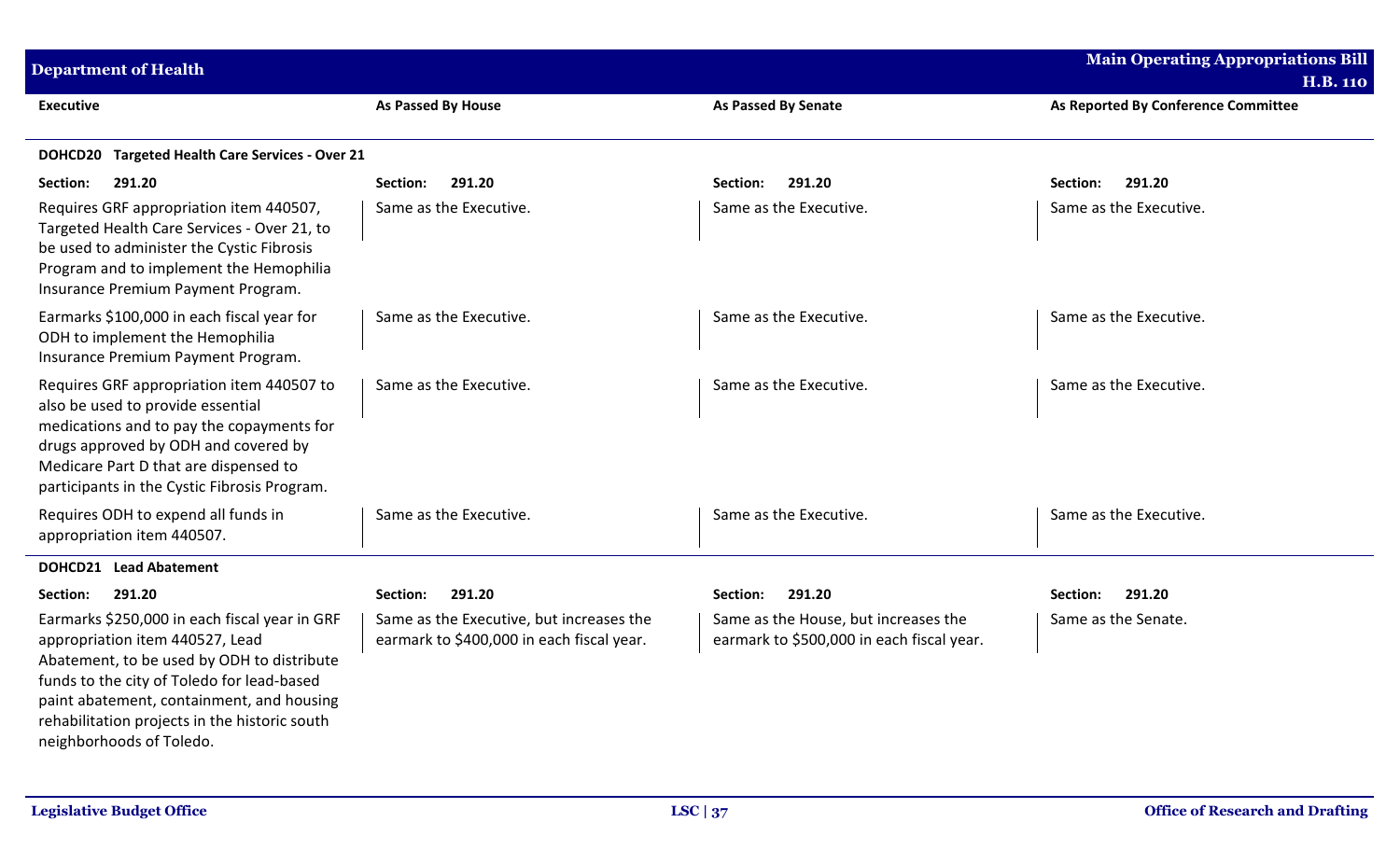| <b>Department of Health</b>                                                                                                                                                                                                            |                        |                                                                                                                                           | <b>Main Operating Appropriations Bill</b> |
|----------------------------------------------------------------------------------------------------------------------------------------------------------------------------------------------------------------------------------------|------------------------|-------------------------------------------------------------------------------------------------------------------------------------------|-------------------------------------------|
|                                                                                                                                                                                                                                        |                        |                                                                                                                                           | <b>H.B. 110</b>                           |
| <b>Executive</b>                                                                                                                                                                                                                       | As Passed By House     | <b>As Passed By Senate</b>                                                                                                                | As Reported By Conference Committee       |
| Allows ODH to choose to require matching<br>funding and to include project and reporting<br>requirements before distributing funds.                                                                                                    | Same as the Executive. | Same as the Executive, but specifies that<br>ODH must require local match funding of up<br>to one half of annual grant funds distributed. | Same as the Senate.                       |
| <b>DOHCD22 Harm Reduction</b>                                                                                                                                                                                                          |                        |                                                                                                                                           |                                           |
| 291.20<br>Section:                                                                                                                                                                                                                     | 291.20<br>Section:     | 291.20<br><b>Section:</b>                                                                                                                 | 291.20<br>Section:                        |
| Requires GRF appropriation item 440529,<br>Harm Reduction to be used to distribute<br>funding to local health departments or a<br>partner agency to operate harm reduction<br>programs, including syringe services.                    | Same as the Executive. | Same as the Executive.                                                                                                                    | Same as the Executive.                    |
| Requires local health departments eligible<br>for funding to be accredited or in the<br>process of becoming accredited through the<br>Public Health Accreditation Board.                                                               | Same as the Executive. | Same as the Executive.                                                                                                                    | Same as the Executive.                    |
| DOHCD23 Lead-Safe Home Fund Pilot Program                                                                                                                                                                                              |                        |                                                                                                                                           |                                           |
| 291.20<br>Section:                                                                                                                                                                                                                     | 291.20<br>Section:     | 291.20<br>Section:                                                                                                                        | 291.20<br>Section:                        |
| Requires GRF appropriation item 440530,<br>Lead-Safe Home Fund Pilot Program, to be<br>used by ODH to make distributions on a<br>quarterly basis to the Lead Safe Cleveland<br>Coalition for the Lead-Safe Home Fund Pilot<br>Program. | Same as the Executive. | Same as the Executive.                                                                                                                    | Same as the Executive.                    |
| Requires the Coalition, before any funds are<br>distributed, to provide ODH with<br>documentation showing the amount of<br>private sector dollars the Coalition has<br>collected.                                                      | Same as the Executive. | Same as the Executive.                                                                                                                    | Same as the Executive.                    |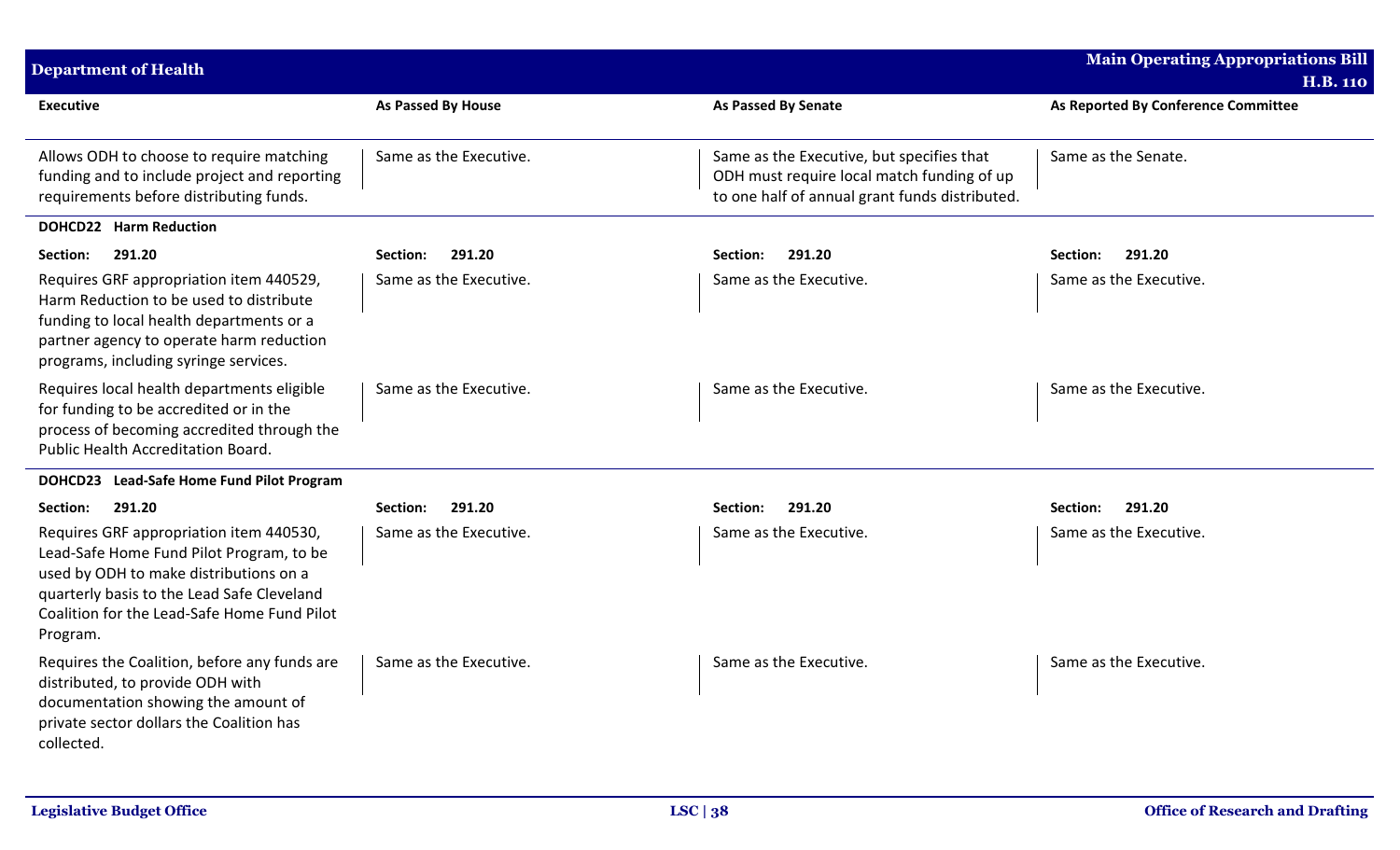| <b>Department of Health</b>                                                                                                                                                                                                                                                                                                                                        |                                                                                                                                                                                                                                          |                            | <b>Main Operating Appropriations Bill</b> |
|--------------------------------------------------------------------------------------------------------------------------------------------------------------------------------------------------------------------------------------------------------------------------------------------------------------------------------------------------------------------|------------------------------------------------------------------------------------------------------------------------------------------------------------------------------------------------------------------------------------------|----------------------------|-------------------------------------------|
|                                                                                                                                                                                                                                                                                                                                                                    |                                                                                                                                                                                                                                          |                            | <b>H.B. 110</b>                           |
| <b>Executive</b>                                                                                                                                                                                                                                                                                                                                                   | As Passed By House                                                                                                                                                                                                                       | <b>As Passed By Senate</b> | As Reported By Conference Committee       |
| Specifies that the amount of each<br>distribution provided by ODH must not<br>exceed the amount documented. Specifies<br>that total disbursements must not exceed<br>\$1.0 million in each fiscal year.                                                                                                                                                            | Same as the Executive.                                                                                                                                                                                                                   | Same as the Executive.     | Same as the Executive.                    |
| <b>DOHCD24 Youth Homelessness</b>                                                                                                                                                                                                                                                                                                                                  |                                                                                                                                                                                                                                          |                            |                                           |
| Section:<br>291.20                                                                                                                                                                                                                                                                                                                                                 | 291.20<br>Section:                                                                                                                                                                                                                       | 291.20<br>Section:         | 291.20<br>Section:                        |
| No provision.                                                                                                                                                                                                                                                                                                                                                      | Earmarks \$900,000 in each fiscal year in GRF<br>appropriation item 440672, Youth<br>Homelessness, to be distributed to Star<br>House for its Drop-In Center and its Carol<br>Stewart Village to provide services for<br>homeless youth. | Same as the House.         | Same as the House.                        |
| Requires GRF appropriation item 440672,<br>Youth Homelessness, to be used to address<br>homelessness in youth and pregnant women<br>by providing assertive outreach to provide<br>stable housing, including recovery housing.                                                                                                                                      | Same as the Executive, but requires the<br>remainder of the appropriation item to be<br>used for these purposes.                                                                                                                         | Same as the House.         | Same as the House.                        |
| <b>DOHCD25</b> Fee Supported Programs                                                                                                                                                                                                                                                                                                                              |                                                                                                                                                                                                                                          |                            |                                           |
| 291.20<br>Section:                                                                                                                                                                                                                                                                                                                                                 | 291.20<br>Section:                                                                                                                                                                                                                       | 291.20<br>Section:         | Section:<br>291.20                        |
| Earmarks \$2,160,000 in each fiscal year from<br>DPF Fund 4700 appropriation item 440647,<br>Fee Supported Programs, to be used to<br>distribute subsidies, on a per capita basis, to<br>local health departments accredited through<br>the Public Health Accreditation Board, or<br>local health departments that are in the<br>process of earning accreditation. | Same as the Executive.                                                                                                                                                                                                                   | Same as the Executive.     | Same as the Executive.                    |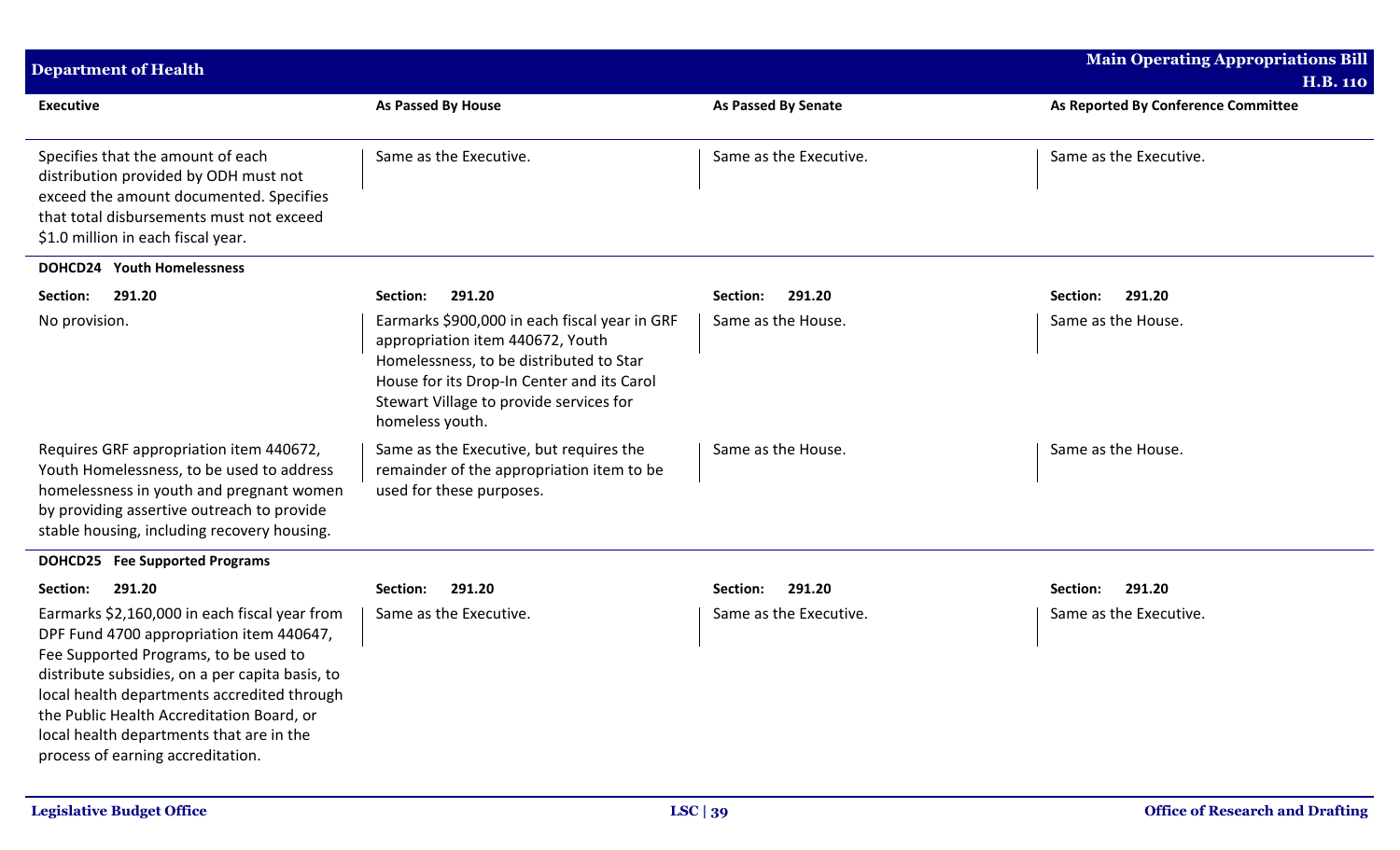| <b>Department of Health</b>                                                                                                                                                                                                                                                                                                                                                                                                                                         |                        |                            | <b>Main Operating Appropriations Bill</b><br><b>H.B. 110</b> |
|---------------------------------------------------------------------------------------------------------------------------------------------------------------------------------------------------------------------------------------------------------------------------------------------------------------------------------------------------------------------------------------------------------------------------------------------------------------------|------------------------|----------------------------|--------------------------------------------------------------|
| <b>Executive</b>                                                                                                                                                                                                                                                                                                                                                                                                                                                    | As Passed By House     | <b>As Passed By Senate</b> | As Reported By Conference Committee                          |
| Earmarks \$1,840,000 in each fiscal year from<br>appropriation item 440647 to be used to<br>distribute subsidies to local health<br>departments accredited through the Public<br>Health Accreditation Board on a per capita<br>basis.                                                                                                                                                                                                                               | Same as the Executive. | Same as the Executive.     | Same as the Executive.                                       |
| DOHCD26 Medically Handicapped Children Audit Fund                                                                                                                                                                                                                                                                                                                                                                                                                   |                        |                            |                                                              |
| 291.20<br>Section:                                                                                                                                                                                                                                                                                                                                                                                                                                                  | 291.20<br>Section:     | 291.20<br>Section:         | 291.20<br>Section:                                           |
| Specifies that the Medically Handicapped<br>Children Audit Fund (Fund 4770) is to<br>receive revenue from audits of hospitals and<br>recoveries from third-party payers. Specifies<br>that moneys in the fund may be used for<br>payment of audit settlements and for costs<br>directly related to obtaining recoveries from<br>third-party payers and for encouraging<br>Medically Handicapped Children's Program<br>recipients to apply for third-party benefits. | Same as the Executive. | Same as the Executive.     | Same as the Executive.                                       |
| Permits moneys in the fund to also be used<br>for payments for diagnostic and treatment<br>services on behalf of medically handicapped<br>children and Ohio residents who are 21 or<br>over and who are suffering from cystic<br>fibrosis or hemophilia.                                                                                                                                                                                                            | Same as the Executive. | Same as the Executive.     | Same as the Executive.                                       |
| Permits moneys to also be used for<br>administrative expenses incurred in<br>operating the Medically Handicapped<br>Children's Program.                                                                                                                                                                                                                                                                                                                             | Same as the Executive. | Same as the Executive.     | Same as the Executive.                                       |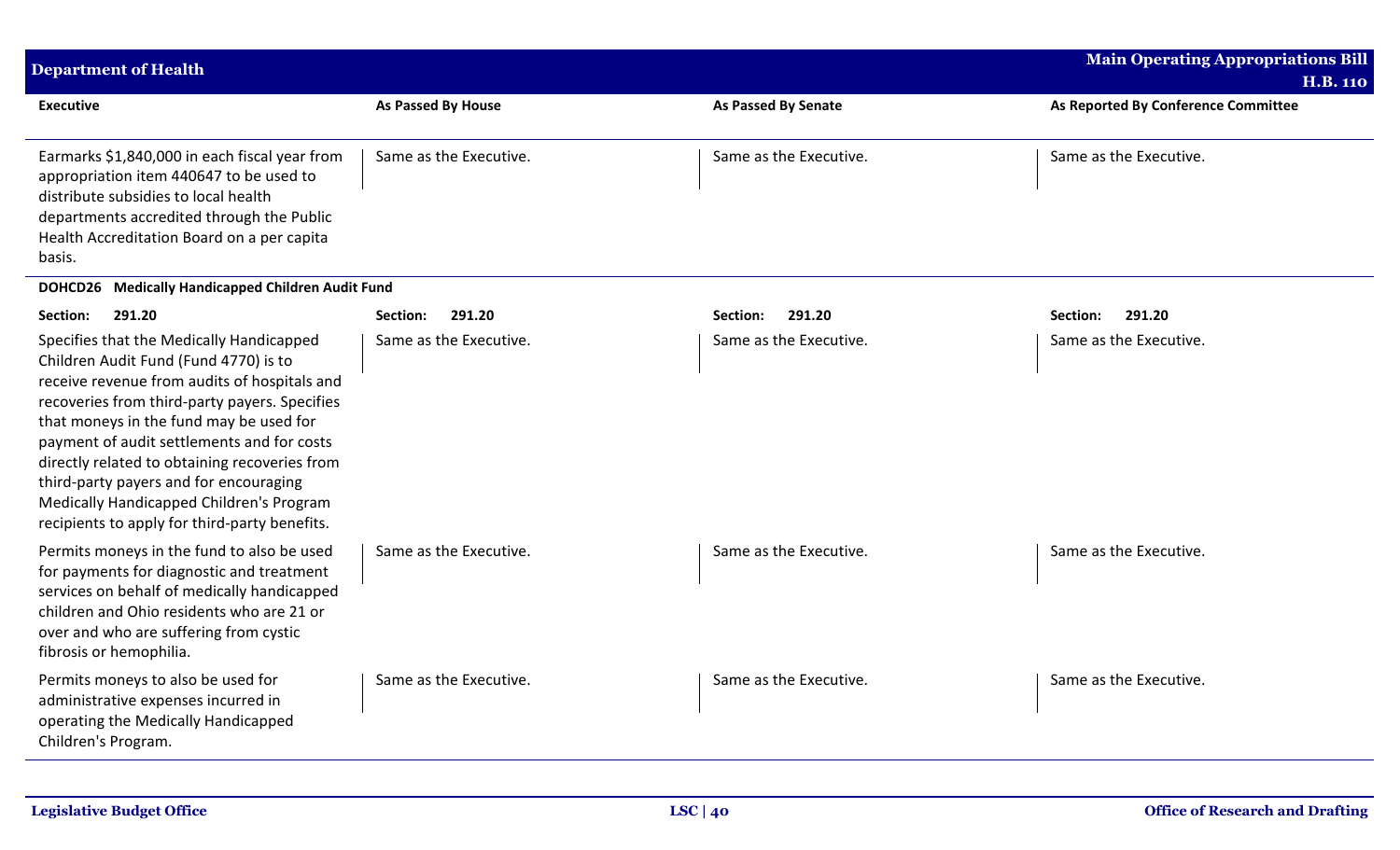| <b>Department of Health</b>                                                                                                                                                                                                                                                                                                                                                                                                                                                                                   |                           |                            | <b>Main Operating Appropriations Bill</b> |
|---------------------------------------------------------------------------------------------------------------------------------------------------------------------------------------------------------------------------------------------------------------------------------------------------------------------------------------------------------------------------------------------------------------------------------------------------------------------------------------------------------------|---------------------------|----------------------------|-------------------------------------------|
|                                                                                                                                                                                                                                                                                                                                                                                                                                                                                                               |                           |                            | <b>H.B. 110</b>                           |
| <b>Executive</b>                                                                                                                                                                                                                                                                                                                                                                                                                                                                                              | <b>As Passed By House</b> | <b>As Passed By Senate</b> | As Reported By Conference Committee       |
| <b>DOHCD27</b> Genetics Services                                                                                                                                                                                                                                                                                                                                                                                                                                                                              |                           |                            |                                           |
| Section:<br>291.20                                                                                                                                                                                                                                                                                                                                                                                                                                                                                            | 291.20<br>Section:        | 291.20<br>Section:         | 291.20<br>Section:                        |
| Requires DPF Fund 4D60 appropriation item<br>440608, Genetics Services, to be used to<br>administer newborn screening and programs<br>related to the education, detection, and<br>treatment of genetic diseases as authorized<br>by R.C. 3701.501 and 3701.502. Requires<br>that the funds cannot be used to counsel or<br>refer for abortion, except in the case of a<br>medical emergency.                                                                                                                  | Same as the Executive.    | Same as the Executive.     | Same as the Executive.                    |
| DOHCD28 Tobacco Use Prevention, Cessation, and Enforcement                                                                                                                                                                                                                                                                                                                                                                                                                                                    |                           |                            |                                           |
| Section:<br>291.20                                                                                                                                                                                                                                                                                                                                                                                                                                                                                            | 291.20<br>Section:        | 291.20<br>Section:         | 291.20<br>Section:                        |
| Earmarks \$250,000 in each fiscal year from<br>DPF Fund 5BX0 appropriation item 440656,<br>Tobacco Use Prevention, Cessation, and<br>Enforcement, to be distributed to boards of<br>health for the Baby and Me Tobacco Free<br>Program. Requires the Director to determine<br>how the funds are to be distributed, but<br>must prioritize awards to boards that serve<br>women who reside in communities that<br>have the highest infant mortality rates in<br>this state, as identified under R.C. 3701.142. | Same as the Executive.    | Same as the Executive.     | Same as the Executive.                    |
| Requires the remainder of the appropriation<br>to be used to administer tobacco use<br>prevention and cessation activities and<br>programs, to administer compliance checks,<br>retailer education and programs related to<br>legal age restrictions, and to enforce the                                                                                                                                                                                                                                      | Same as the Executive.    | Same as the Executive.     | Same as the Executive.                    |
| <b>Legislative Budget Office</b>                                                                                                                                                                                                                                                                                                                                                                                                                                                                              |                           | LSC   $41$                 | <b>Office of Research and Drafting</b>    |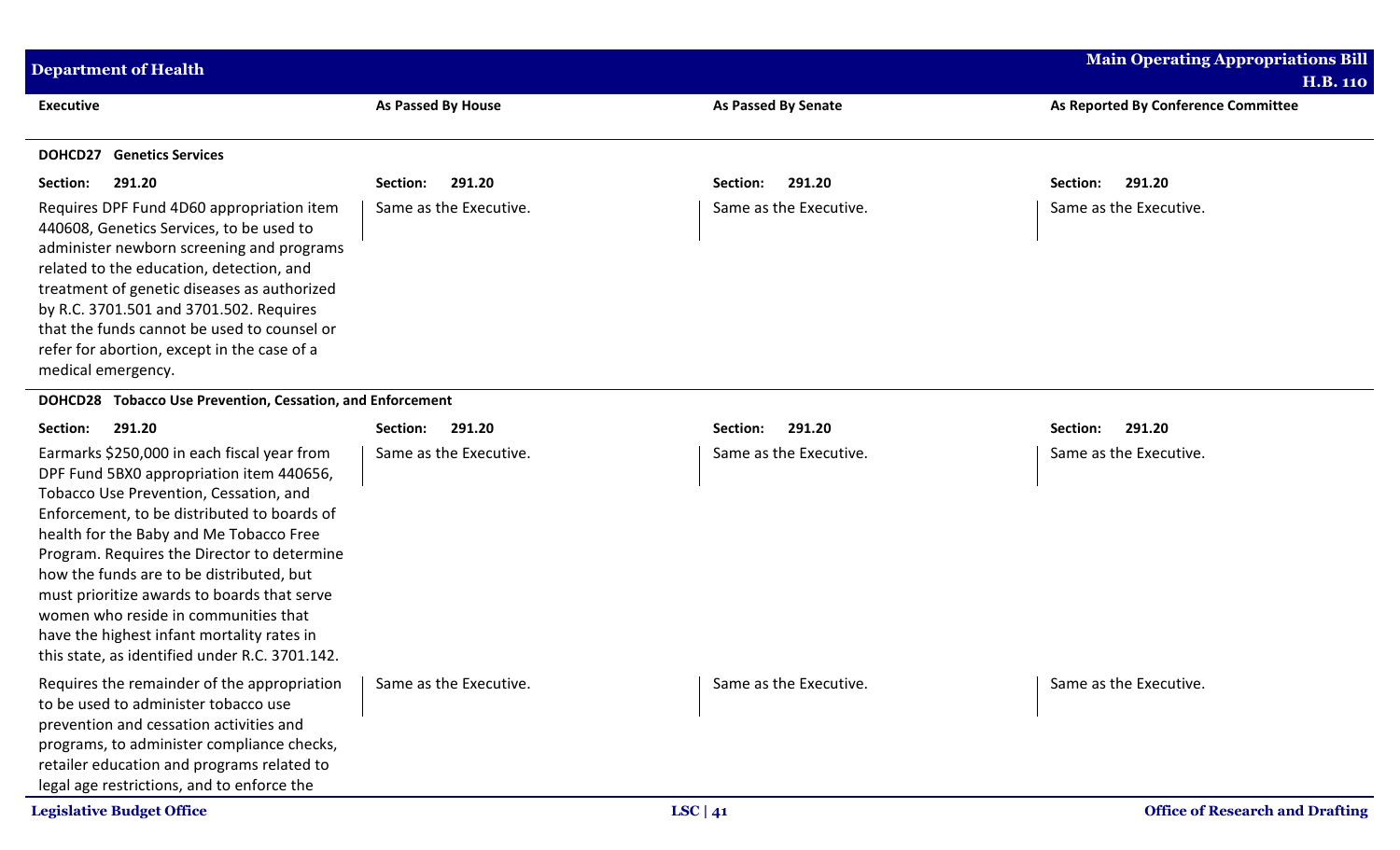| <b>Department of Health</b>                                                                                                                                                                                                      |                           |                            | <b>Main Operating Appropriations Bill</b> |
|----------------------------------------------------------------------------------------------------------------------------------------------------------------------------------------------------------------------------------|---------------------------|----------------------------|-------------------------------------------|
|                                                                                                                                                                                                                                  |                           |                            | <b>H.B. 110</b>                           |
| <b>Executive</b>                                                                                                                                                                                                                 | <b>As Passed By House</b> | <b>As Passed By Senate</b> | As Reported By Conference Committee       |
| Ohio Smoke-Free Workplace Act (See<br>DOHCD32 for the Moms Quit for Two Grant<br>Program earmark).                                                                                                                               |                           |                            |                                           |
| <b>DOHCD29 Toxicology Screenings</b>                                                                                                                                                                                             |                           |                            |                                           |
| 291.20<br>Section:                                                                                                                                                                                                               | 291.20<br>Section:        | 291.20<br>Section:         | Section:<br>291.20                        |
| Requires DPF Fund 5TZ0 appropriation item<br>440621, Toxicology Screenings, to be used to<br>reimburse county coroners in counties in<br>which the coroner has performed toxicology<br>screenings on victims of a drug overdose. | Same as the Executive.    | Same as the Executive.     | Same as the Executive.                    |
| Requires the Director of Health to transfer<br>the funds to the counties in proportion to<br>the numbers of toxicology screenings<br>performed per county.                                                                       | Same as the Executive.    | Same as the Executive.     | Same as the Executive.                    |
| DOHCD30 Medically Handicapped Children - County Assessments                                                                                                                                                                      |                           |                            |                                           |
| 291.20<br>Section:                                                                                                                                                                                                               | 291.20<br>Section:        | 291.20<br>Section:         | 291.20<br>Section:                        |
| Requires DPF Fund 6660 appropriation item<br>440607, Medically Handicapped Children -<br>County Assessments, to be used to make<br>payments for expenses associated with the<br>Bureau for Children with Medical Handicaps.      | Same as the Executive.    | Same as the Executive.     | Same as the Executive.                    |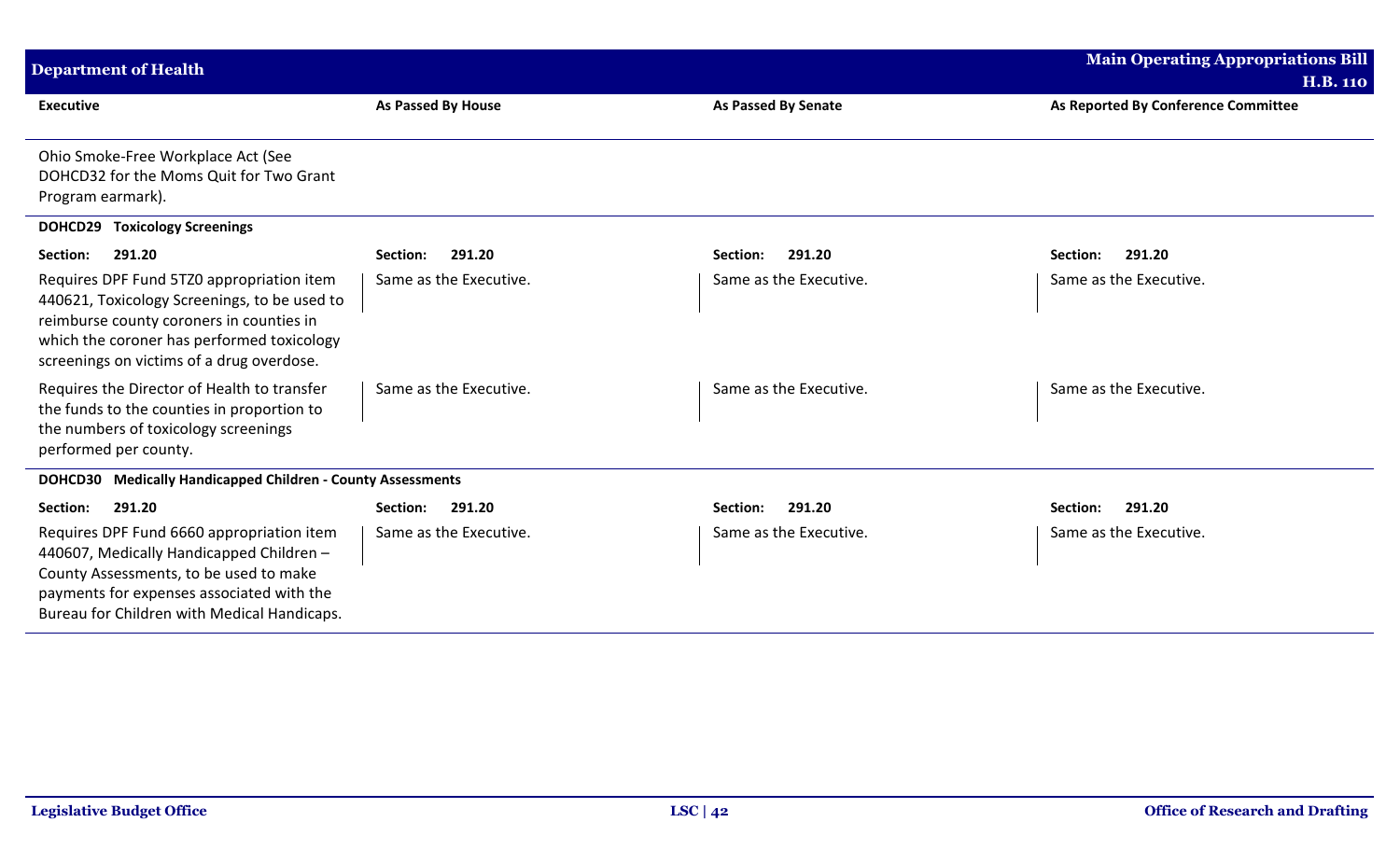| <b>Department of Health</b>                                                                                                                                                                                                                                                                                                              |                        |                            | <b>Main Operating Appropriations Bill</b><br><b>H.B. 110</b> |
|------------------------------------------------------------------------------------------------------------------------------------------------------------------------------------------------------------------------------------------------------------------------------------------------------------------------------------------|------------------------|----------------------------|--------------------------------------------------------------|
| <b>Executive</b>                                                                                                                                                                                                                                                                                                                         | As Passed By House     | <b>As Passed By Senate</b> | As Reported By Conference Committee                          |
| Cash transfer to Emergency Preparedness and Response Fund<br>DOHCD31                                                                                                                                                                                                                                                                     |                        |                            |                                                              |
| 291.20<br>Section:                                                                                                                                                                                                                                                                                                                       | 291.20<br>Section:     |                            |                                                              |
| Allows the Director of Health, if the Director<br>determines that there are insufficient funds<br>in GRF appropriation item 440477,<br>Emergency Preparedness and Response, to<br>certify to the Director of Budget and<br>Management an amount necessary to<br>address public health emergency<br>preparedness and response activities. | Same as the Executive. | No provision.              | No provision.                                                |
| Requires the Director of Budget and<br>Management, upon certification, to transfer<br>up to \$500,000 cash in each fiscal year from<br>the Controlling Board Emergency<br>Purposes/Contingencies Fund (Fund 5KM0)<br>to the Emergency Preparedness and<br>Response Fund (Fund 5UA0).                                                     | Same as the Executive. | No provision.              | No provision.                                                |
| Appropriates the transferred amount.                                                                                                                                                                                                                                                                                                     | Same as the Executive. | No provision.              | No provision.                                                |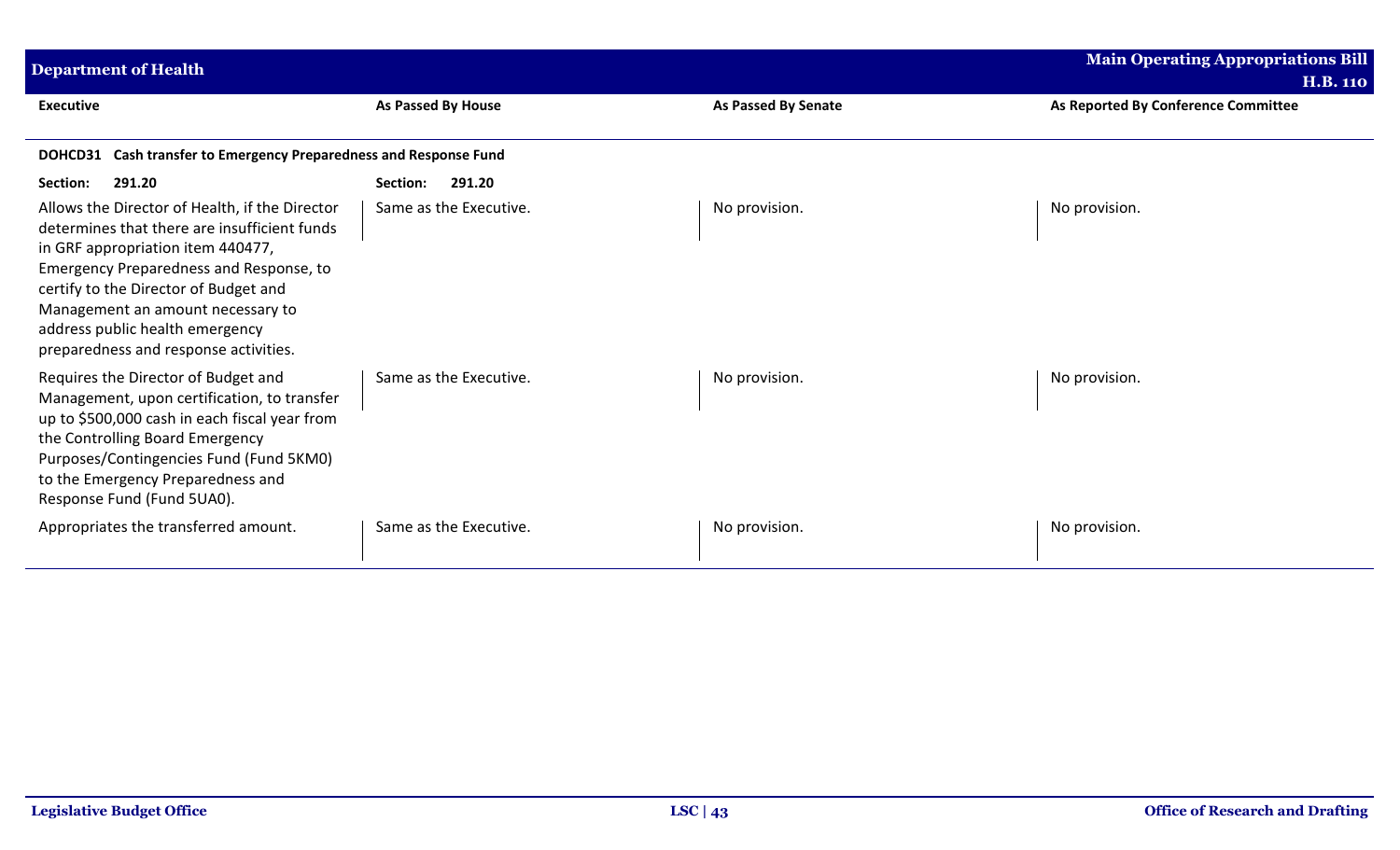| <b>Department of Health</b>                                                                                                                                                                                                                                                                                                                                                 |                           |                            | <b>Main Operating Appropriations Bill</b> |
|-----------------------------------------------------------------------------------------------------------------------------------------------------------------------------------------------------------------------------------------------------------------------------------------------------------------------------------------------------------------------------|---------------------------|----------------------------|-------------------------------------------|
|                                                                                                                                                                                                                                                                                                                                                                             |                           |                            | <b>H.B. 110</b>                           |
| <b>Executive</b>                                                                                                                                                                                                                                                                                                                                                            | <b>As Passed By House</b> | <b>As Passed By Senate</b> | As Reported By Conference Committee       |
| DOHCD32 Moms Quit for Two Grant Program                                                                                                                                                                                                                                                                                                                                     |                           |                            |                                           |
| 291.30<br>Section:                                                                                                                                                                                                                                                                                                                                                          | 291.30<br>Section:        | 291.30<br>Section:         | 291.30<br>Section:                        |
| Creates the "Moms Quit for Two Grant<br>Program," which is to provide grants to<br>private, nonprofit entities or government<br>entities that demonstrate the ability to<br>deliver evidence-based tobacco cessation<br>interventions to pregnant women and<br>women living with children who reside in<br>communities with high infant mortality, as<br>determined by ODH. | Same as the Executive.    | Same as the Executive.     | Same as the Executive.                    |
| Specifies that funds awarded shall not be<br>used to provide tobacco cessation<br>interventions to women who are eligible for<br>Medicaid.                                                                                                                                                                                                                                  | Same as the Executive.    | Same as the Executive.     | Same as the Executive.                    |
| Earmarks \$750,000 in each fiscal year from<br>DPF Fund 5BX0 appropriation item 440656,<br>Tobacco Use Prevention, Cessation, and<br>Enforcement, to be used to award grants for<br>the Moms Quit for Two Grant Program.                                                                                                                                                    | Same as the Executive.    | Same as the Executive.     | Same as the Executive.                    |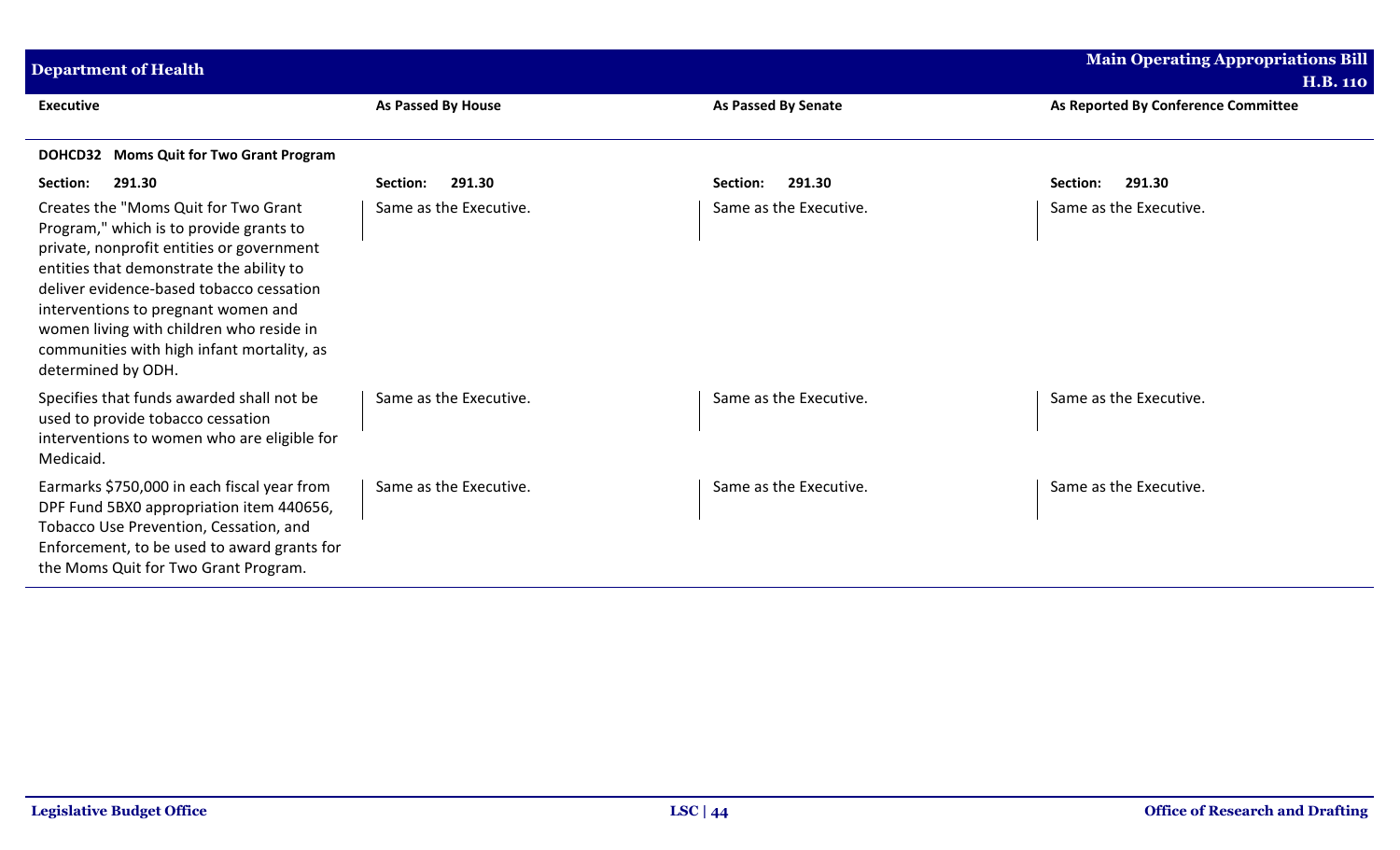| <b>Department of Health</b>                                                                                                                                                                                                                                                                                                                                                                                                                                                                                                                                                                                                                                                |                           |                            | <b>Main Operating Appropriations Bill</b><br><b>H.B. 110</b> |
|----------------------------------------------------------------------------------------------------------------------------------------------------------------------------------------------------------------------------------------------------------------------------------------------------------------------------------------------------------------------------------------------------------------------------------------------------------------------------------------------------------------------------------------------------------------------------------------------------------------------------------------------------------------------------|---------------------------|----------------------------|--------------------------------------------------------------|
| <b>Executive</b>                                                                                                                                                                                                                                                                                                                                                                                                                                                                                                                                                                                                                                                           | <b>As Passed By House</b> | <b>As Passed By Senate</b> | As Reported By Conference Committee                          |
| DOHCD33<br><b>WIC vendor contracts</b>                                                                                                                                                                                                                                                                                                                                                                                                                                                                                                                                                                                                                                     |                           |                            |                                                              |
| 291.40<br>Section:                                                                                                                                                                                                                                                                                                                                                                                                                                                                                                                                                                                                                                                         | 291.40<br>Section:        | 291.40<br>Section:         | 291.40<br>Section:                                           |
| Requires ODH, during FY 2022 and FY 2023,<br>to process and review a Women, Infants,<br>and Children (WIC) vendor contract<br>application not later than 45 days after<br>receipt of the application if the applicant is a<br>WIC-contracted vendor at the time of<br>application and meets all of the following<br>requirements: (1) submits a complete WIC<br>vendor application with all required<br>documents and information; (2) passes the<br>required unannounced preauthorization visit<br>within 45 days of submitting a complete<br>application; and (3) completes the required<br>in-person training within 45 days of<br>submitting the complete application. | Same as the Executive.    | Same as the Executive.     | Same as the Executive.                                       |
| Requires ODH to deny an application for the<br>contract if an applicant fails to meet any of<br>the requirements.                                                                                                                                                                                                                                                                                                                                                                                                                                                                                                                                                          | Same as the Executive.    | Same as the Executive.     | Same as the Executive.                                       |
| Specifies that, after an application has been<br>denied, the applicant may reapply for a<br>contract to act as a WIC vendor during the<br>contracting cycle that is applicable to the<br>applicant's WIC region.                                                                                                                                                                                                                                                                                                                                                                                                                                                           | Same as the Executive.    | Same as the Executive.     | Same as the Executive.                                       |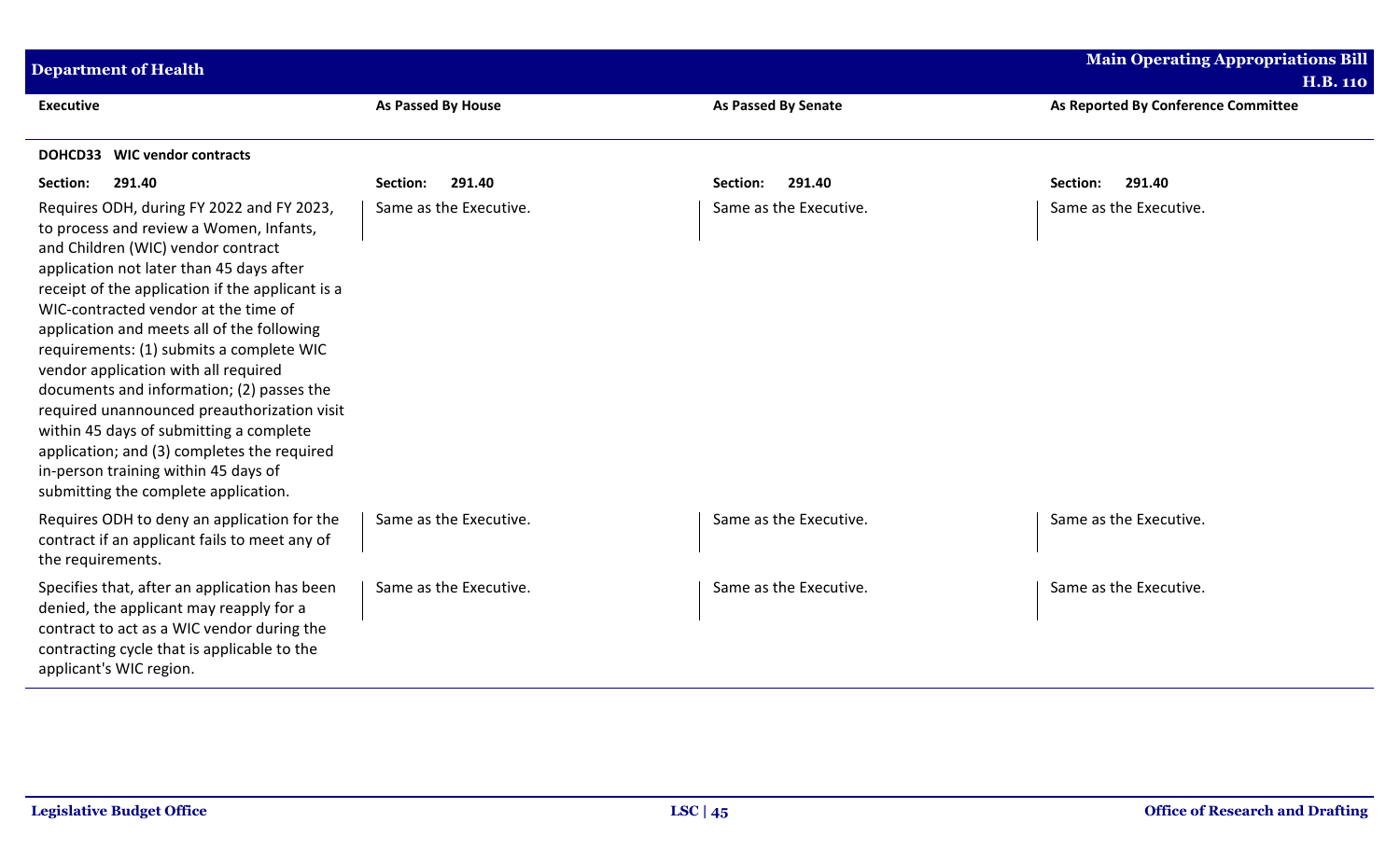| <b>Department of Health</b>                                                                                                                                                                                                                                                                                                                                                                                                                                                                                                                                                                       |                           |                     | <b>Main Operating Appropriations Bill</b><br><b>H.B. 110</b> |
|---------------------------------------------------------------------------------------------------------------------------------------------------------------------------------------------------------------------------------------------------------------------------------------------------------------------------------------------------------------------------------------------------------------------------------------------------------------------------------------------------------------------------------------------------------------------------------------------------|---------------------------|---------------------|--------------------------------------------------------------|
| <b>Executive</b>                                                                                                                                                                                                                                                                                                                                                                                                                                                                                                                                                                                  | <b>As Passed By House</b> | As Passed By Senate | As Reported By Conference Committee                          |
| DOHCD35 Long-Term Care Bed Buyback Program                                                                                                                                                                                                                                                                                                                                                                                                                                                                                                                                                        |                           |                     |                                                              |
| 291.50<br>Section:                                                                                                                                                                                                                                                                                                                                                                                                                                                                                                                                                                                |                           |                     |                                                              |
| Requires ODH, in consultation with the<br>Department of Aging and the Department of<br>Medicaid, to establish a Long-Term Care Bed<br>Buyback Program during FY 2022 and FY<br>2023 under which nursing facility operators<br>may voluntarily, permanently surrender for<br>compensation one or more licensed long-<br>term care beds due to a decrease in bed<br>utilization if the bed is (1) located in a<br>county with bed excess as calculated by ODH<br>and (2) the county has sufficient beds<br>remaining to address the bed need in the<br>county as calculated by ODH after surrender. | No provision.             | No provision.       | No provision.                                                |
| Requires ODH to solicit program<br>applications, setting forth program<br>requirements and the criteria that will be<br>used to evaluate competing bed surrender<br>proposals.                                                                                                                                                                                                                                                                                                                                                                                                                    | No provision.             | No provision.       | No provision.                                                |
| Requires a nursing facility that has received<br>payment for the surrender of long-term care<br>beds under the program to provide notice<br>with specified information to ODH.                                                                                                                                                                                                                                                                                                                                                                                                                    | No provision.             | No provision.       | No provision.                                                |
| Requires DPF Fund L087 appropriation item<br>440680, Nursing Home Bed Reduction, to be<br>used in FY 2022 to support the long-term<br>care bed buyback program.                                                                                                                                                                                                                                                                                                                                                                                                                                   | No provision.             | No provision.       | No provision.                                                |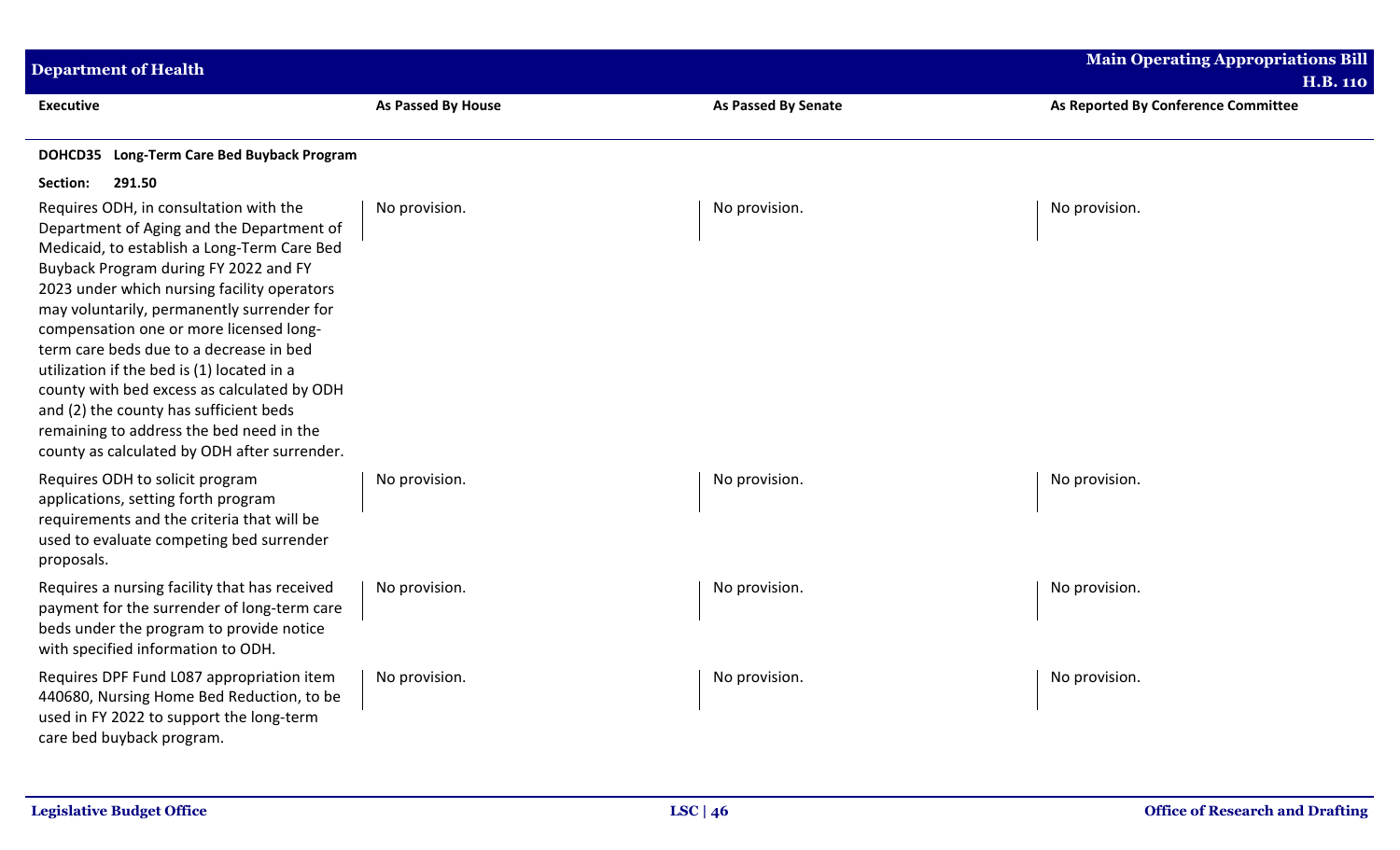| <b>Department of Health</b>                                                                                                                                                                                                                                                                                                                     |                                                                                                                                                                                                                                                                                                                                                                     |                     | <b>Main Operating Appropriations Bill</b>              |
|-------------------------------------------------------------------------------------------------------------------------------------------------------------------------------------------------------------------------------------------------------------------------------------------------------------------------------------------------|---------------------------------------------------------------------------------------------------------------------------------------------------------------------------------------------------------------------------------------------------------------------------------------------------------------------------------------------------------------------|---------------------|--------------------------------------------------------|
| <b>Executive</b>                                                                                                                                                                                                                                                                                                                                | As Passed By House                                                                                                                                                                                                                                                                                                                                                  | As Passed By Senate | <b>H.B. 110</b><br>As Reported By Conference Committee |
| Allows, on July 1, 2022, or as soon as<br>possible thereafter, the Director of Health to<br>certify to the Director of Budget and<br>Management an amount up to the<br>unexpended, unencumbered balance of DPF<br>appropriation item, 440680, Nursing Home<br>Bed Reduction, at the end of fiscal year 2022<br>to be reappropriated to FY 2023. | No provision.                                                                                                                                                                                                                                                                                                                                                       | No provision.       | No provision.                                          |
| Reappropriates the amount certified to the<br>same appropriation item and for the same<br>purpose for FY 2023.                                                                                                                                                                                                                                  | No provision.                                                                                                                                                                                                                                                                                                                                                       | No provision.       | No provision.                                          |
| Fiscal effect: In FY 2022, \$50.0 million is<br>appropriated in appropriation item 440680.                                                                                                                                                                                                                                                      |                                                                                                                                                                                                                                                                                                                                                                     |                     |                                                        |
| DOHCD37 Frontline Health Care Worker Education Pilot Program                                                                                                                                                                                                                                                                                    |                                                                                                                                                                                                                                                                                                                                                                     |                     |                                                        |
|                                                                                                                                                                                                                                                                                                                                                 | 291.60<br>Section:                                                                                                                                                                                                                                                                                                                                                  |                     | Section:<br>291.60                                     |
| No provision.                                                                                                                                                                                                                                                                                                                                   | Requires ODH to establish and operate,<br>during FY 2022 and FY 2023, a Frontline<br>Health Care Worker Education, Training, and<br>Certification Pilot Program to reimburse<br>adult education institutions for the cost of<br>education-related expenses and wraparound<br>services provided to students enrolled in<br>certain in-demand healthcare professions. | No provision.       | Same as the House.                                     |
| No provision.                                                                                                                                                                                                                                                                                                                                   | Requires GRF appropriation item 440485,<br>Health Program Support, to be used to<br>provide reimbursements under the Frontline<br>Healthcare Worker Education, Training, and<br>Certification Pilot Program.                                                                                                                                                        | No provision.       | Same as the House.                                     |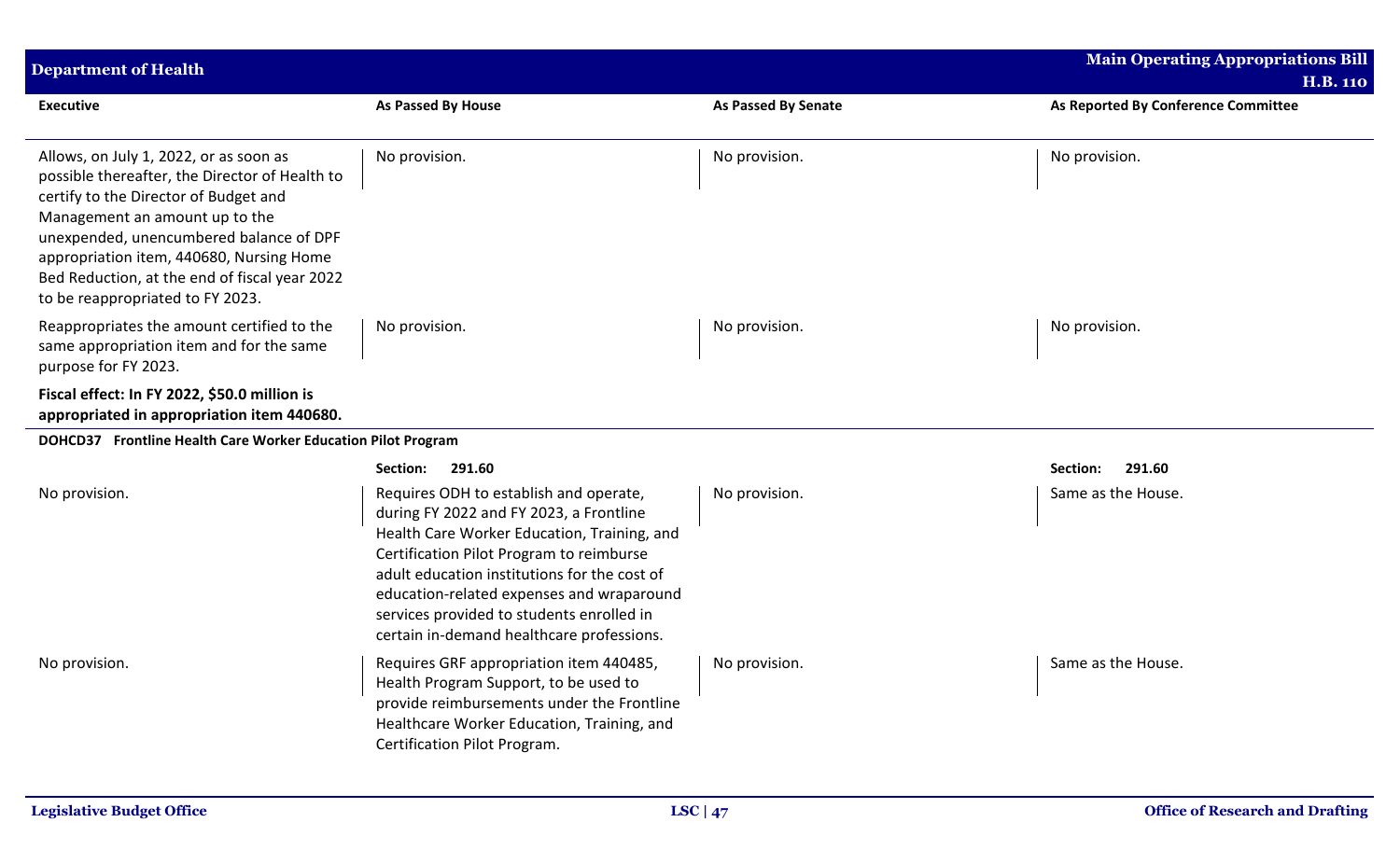| <b>Department of Health</b>                        |                                                                                                                                                                                                                                                                  |                                                                                                                                                                                                                                                       | <b>Main Operating Appropriations Bill</b> |
|----------------------------------------------------|------------------------------------------------------------------------------------------------------------------------------------------------------------------------------------------------------------------------------------------------------------------|-------------------------------------------------------------------------------------------------------------------------------------------------------------------------------------------------------------------------------------------------------|-------------------------------------------|
|                                                    |                                                                                                                                                                                                                                                                  |                                                                                                                                                                                                                                                       | <b>H.B. 110</b>                           |
| <b>Executive</b>                                   | <b>As Passed By House</b>                                                                                                                                                                                                                                        | <b>As Passed By Senate</b>                                                                                                                                                                                                                            | As Reported By Conference Committee       |
|                                                    | Fiscal effect: ODH may experience an<br>increase in costs to establish the program<br>and to adopt rules; however,<br>reimbursement for the program will be<br>provided through the \$125,000<br>appropriation in each FY from GRF<br>appropriation item 440485. |                                                                                                                                                                                                                                                       | Fiscal effect: Same as the House.         |
| DOHCD47 Help Me Grow report                        |                                                                                                                                                                                                                                                                  |                                                                                                                                                                                                                                                       |                                           |
|                                                    |                                                                                                                                                                                                                                                                  | 291.70<br>Section:                                                                                                                                                                                                                                    | 291.70<br>Section:                        |
| No provision.                                      | No provision.                                                                                                                                                                                                                                                    | Requires the Director of Health to submit a<br>report regarding the Help Me Grow program<br>to the chairperson and ranking minority<br>member of the health committee and<br>finance committee of each house.                                         | Same as the Senate.                       |
| No provision.                                      | No provision.                                                                                                                                                                                                                                                    | Requires the report to include the number<br>of families in the program who are eligible<br>for Medicaid and TANF and to include<br>recommendations for using funds associated<br>with Medicaid and TANF to provide services<br>through Help Me Grow. | Same as the Senate.                       |
|                                                    |                                                                                                                                                                                                                                                                  | Fiscal effect: ODH will experience an<br>increase in costs to produce the required<br>report.                                                                                                                                                         | Fiscal effect: Same as the Senate.        |
| DOHCD51 Vax-A-Million database not a public record |                                                                                                                                                                                                                                                                  |                                                                                                                                                                                                                                                       |                                           |
|                                                    |                                                                                                                                                                                                                                                                  | 701.05, 812.23<br>Section:                                                                                                                                                                                                                            | 701.05<br>Section:                        |
| No provision.                                      | No provision.                                                                                                                                                                                                                                                    | Specifies the information in the Vax-A-<br>Million database is<br>confidential and not public record.                                                                                                                                                 | Same as the Senate.                       |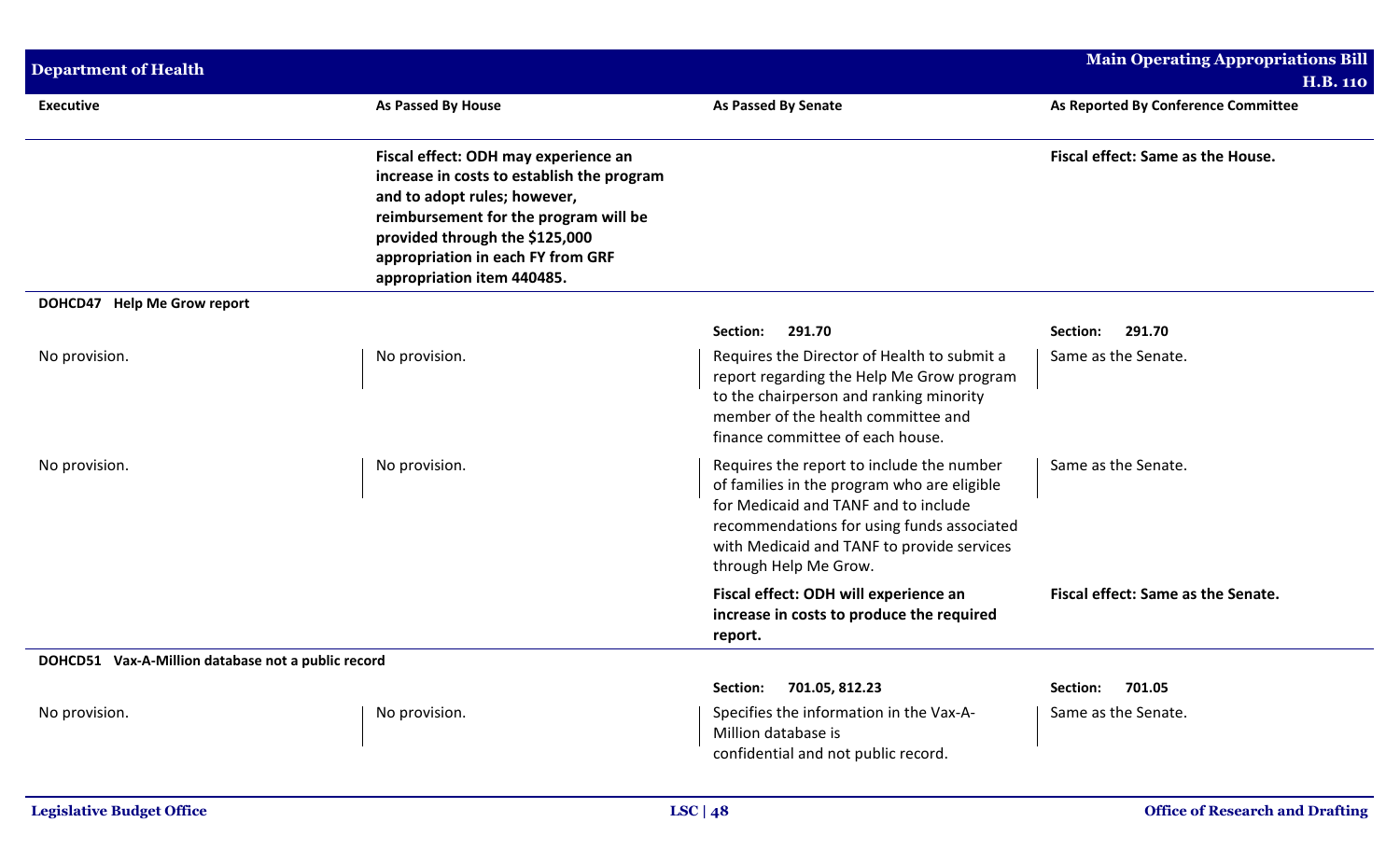| Department of Health |                           |                                                                                                                     | <b>Main Operating Appropriations Bill</b><br><b>H.B. 110</b> |
|----------------------|---------------------------|---------------------------------------------------------------------------------------------------------------------|--------------------------------------------------------------|
| <b>Executive</b>     | <b>As Passed By House</b> | As Passed By Senate                                                                                                 | As Reported By Conference Committee                          |
| No provision.        | No provision.             | Specifies this provision takes immediate<br>effect when the bill becomes law.                                       | No provision.                                                |
|                      |                           | Fiscal effect: There could be impacts to<br>local courts if there were any violations of<br>the public records law. | Fiscal effect: Same as the Senate.                           |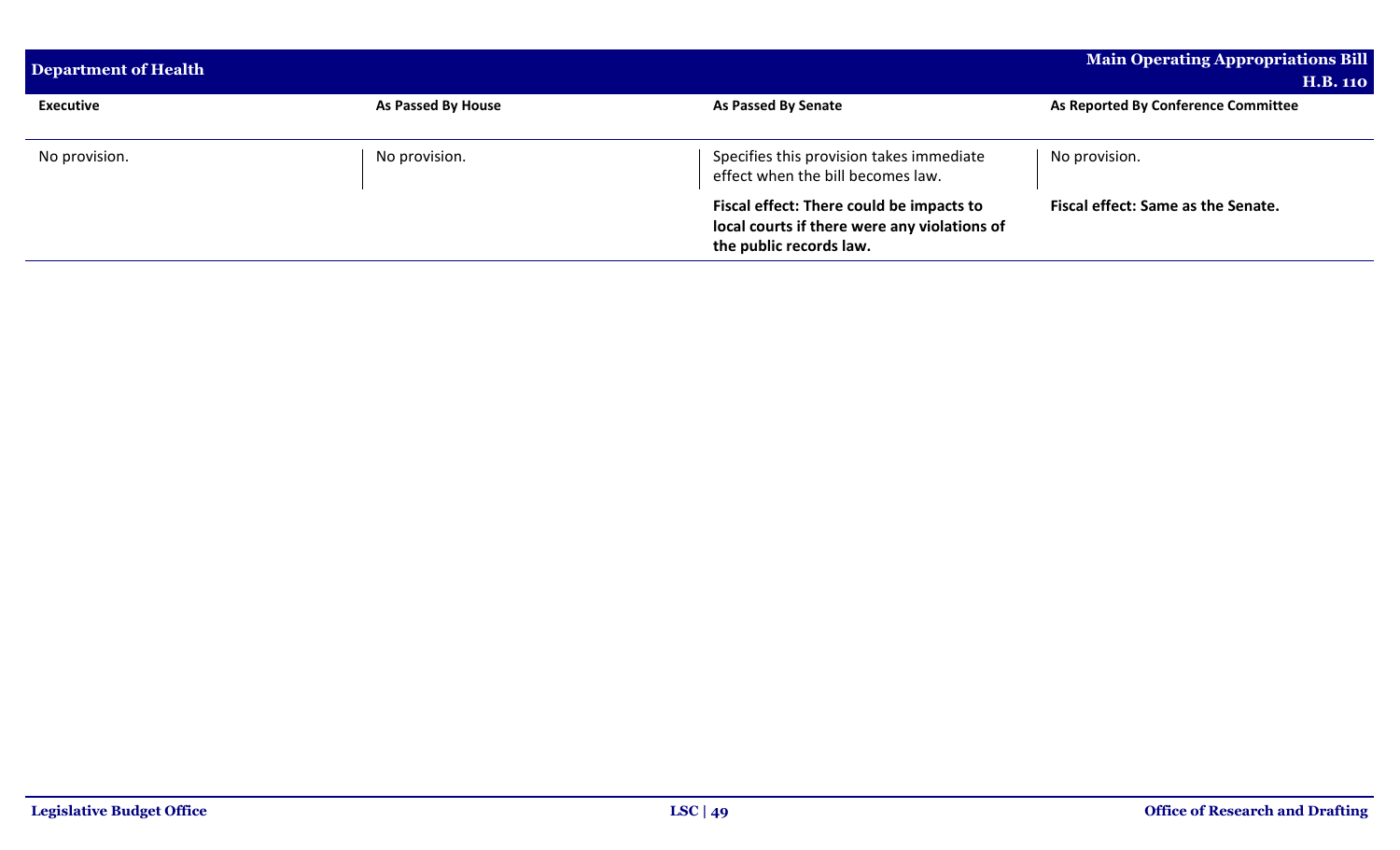| <b>Department of Health</b>                                                                                                                                                                                                                                                                                |                                                                                                  |                            | <b>Main Operating Appropriations Bill</b><br><b>H.B. 110</b> |
|------------------------------------------------------------------------------------------------------------------------------------------------------------------------------------------------------------------------------------------------------------------------------------------------------------|--------------------------------------------------------------------------------------------------|----------------------------|--------------------------------------------------------------|
| <b>Executive</b>                                                                                                                                                                                                                                                                                           | <b>As Passed By House</b>                                                                        | <b>As Passed By Senate</b> | As Reported By Conference Committee                          |
| DASCD36                                                                                                                                                                                                                                                                                                    | Transfer of employees from the Department of Health to the Department of Administrative Services |                            |                                                              |
| Section:<br>518.40                                                                                                                                                                                                                                                                                         | Section:<br>518.40                                                                               |                            |                                                              |
| Transfers, subject to the layoff provisions of<br>R.C. Sections 124.321 to 124.328, employees<br>identified as necessary to the operation of a<br>central warehouse from the Department of<br>Health to the Department of Administrative<br>Services on July 1, 2021, or as soon as can be<br>effectuated. | Same as the Executive.                                                                           | No provision.              | No provision.                                                |
| Allows the DAS Director to establish, change,<br>and abolish positions of the Department of<br>Health and assign, reassign, classify,<br>reclassify, transfer, reduce, promote, or<br>demote all employees of the Department of<br>Health who are not subject to Chapter 4117<br>of the Revised Code.      | Same as the Executive.                                                                           | No provision.              | No provision.                                                |
| Specifies that the authority granted the DAS<br>Director includes assigning or reassigning<br>exempt employees, as defined in R.C.<br>Section 124.152, to a bargaining unit<br>classification.                                                                                                             | Same as the Executive.                                                                           | No provision.              | No provision.                                                |
| Specifies that actions taken by the Health<br>Director or DAS Director under the bill are<br>not subject to appeal to the State Personnel<br>Board of Review.                                                                                                                                              | Same as the Executive.                                                                           | No provision.              | No provision.                                                |
| Allows the OBM Director, on or after July 1,<br>2021, and notwithstanding and law to the<br>contrary, to make budget changes made<br>necessary by the aforementioned changes,                                                                                                                              | Same as the Executive.                                                                           | No provision.              | No provision.                                                |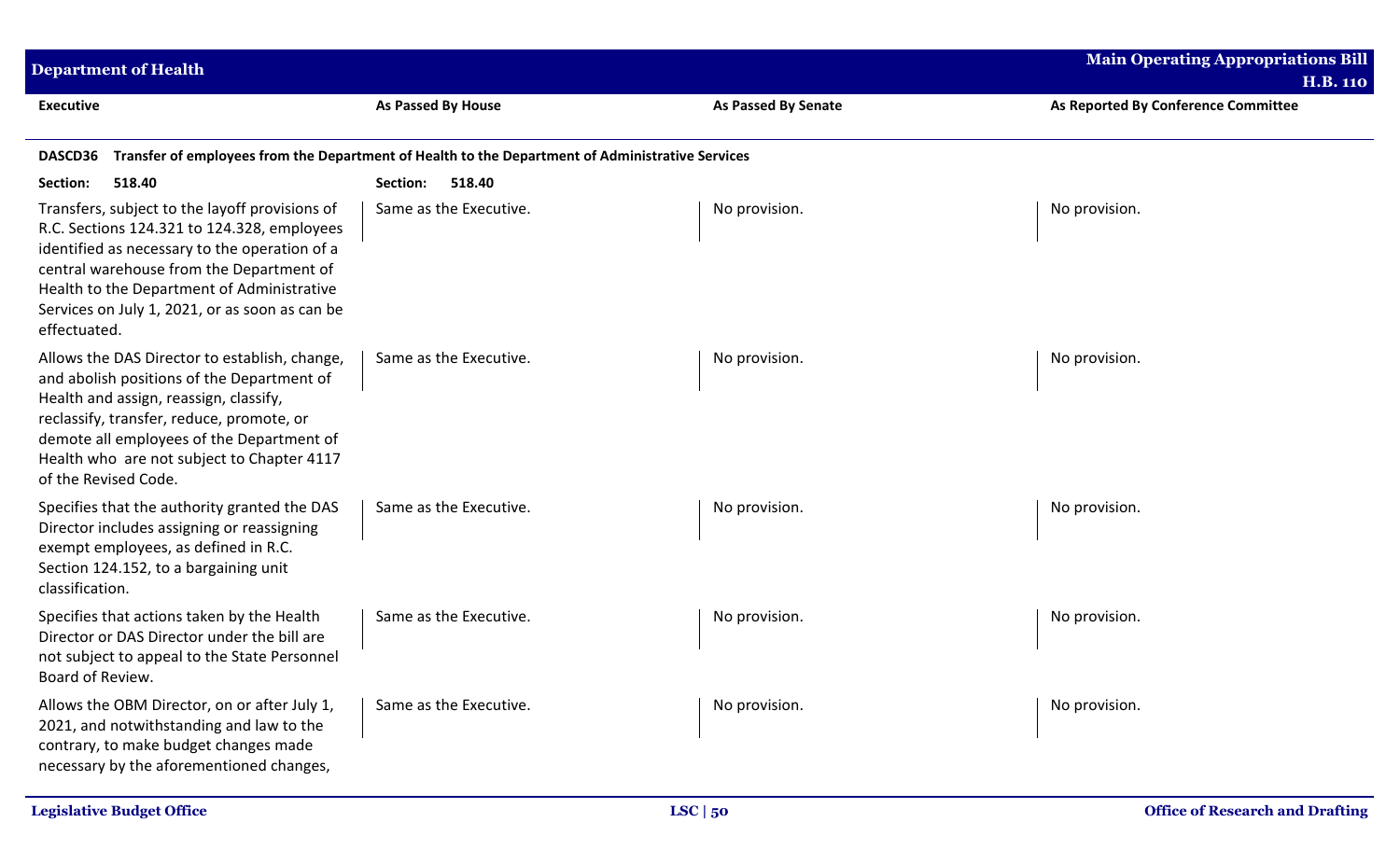| <b>Department of Health</b>                                                                                                                                                                                                                                                                                                                     |                                              |                            | <b>Main Operating Appropriations Bill</b> |
|-------------------------------------------------------------------------------------------------------------------------------------------------------------------------------------------------------------------------------------------------------------------------------------------------------------------------------------------------|----------------------------------------------|----------------------------|-------------------------------------------|
|                                                                                                                                                                                                                                                                                                                                                 |                                              |                            | <b>H.B. 110</b>                           |
| <b>Executive</b>                                                                                                                                                                                                                                                                                                                                | As Passed By House                           | <b>As Passed By Senate</b> | As Reported By Conference Committee       |
| including canceling encumbrances of the<br>Department of Health and reestablishing<br>them as encumbrances of DAS. Appropriates<br>any reestablished encumbrances.                                                                                                                                                                              |                                              |                            |                                           |
| Requires the DAS Director to place an<br>employee in the E-1 pay range that is to be<br>assigned, reassigned, etc. to a lower<br>classification, in Step X and specifies that the<br>employee will not receive any increase in<br>compensation until the maximum rate of<br>pay for that classification exceeds the<br>employee's compensation. | Same as the Executive.                       | No provision.              | No provision.                             |
| Fiscal effect: The personnel and other<br>related costs will be transferred from DOH<br>to DAS.                                                                                                                                                                                                                                                 | <b>Fiscal effect: Same as the Executive.</b> |                            |                                           |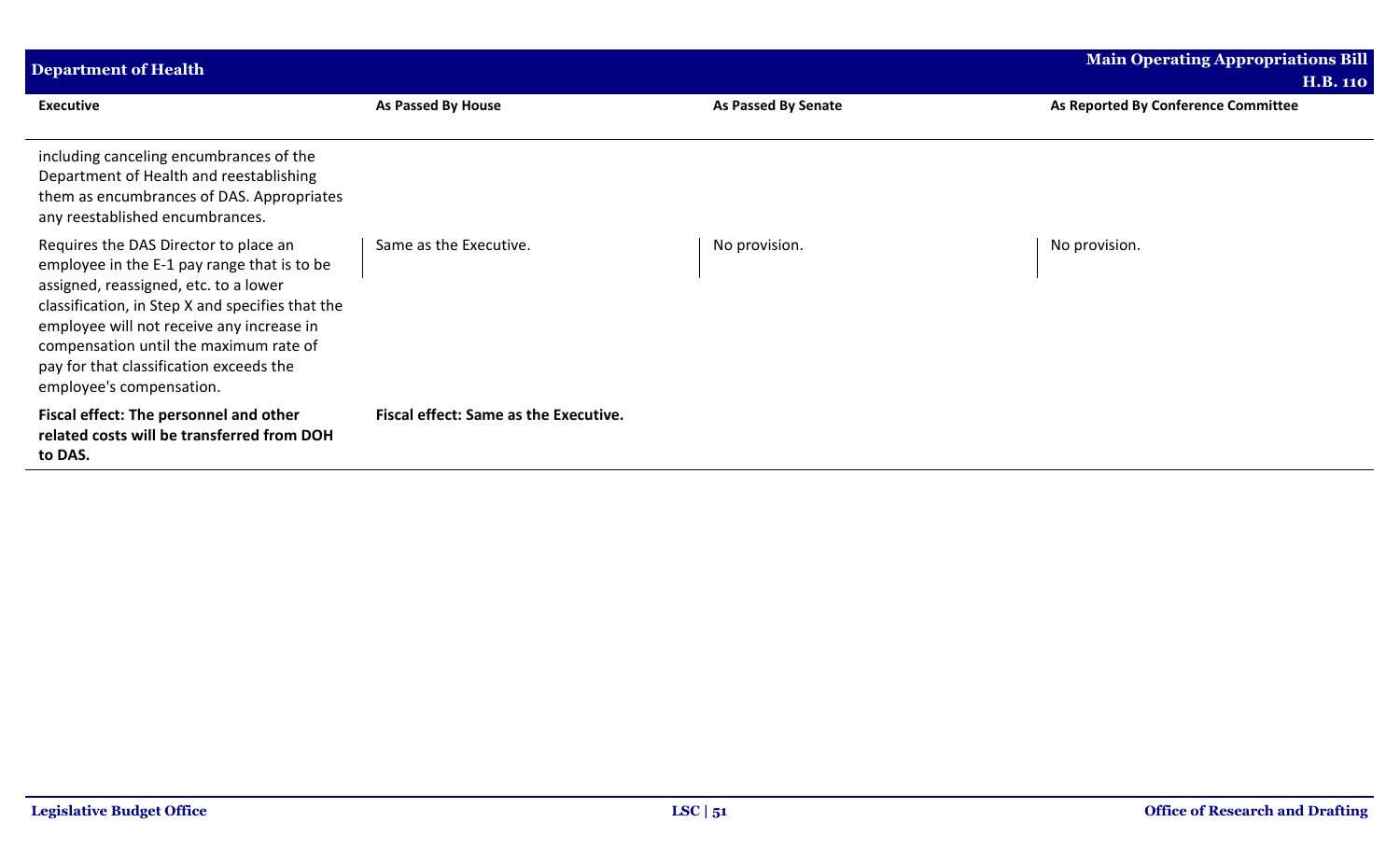| <b>Department of Health</b>                                                                                                                                                                                                                                                                                                                                     |                    |                            | <b>Main Operating Appropriations Bill</b><br><b>H.B. 110</b> |
|-----------------------------------------------------------------------------------------------------------------------------------------------------------------------------------------------------------------------------------------------------------------------------------------------------------------------------------------------------------------|--------------------|----------------------------|--------------------------------------------------------------|
| <b>Executive</b>                                                                                                                                                                                                                                                                                                                                                | As Passed By House | <b>As Passed By Senate</b> | As Reported By Conference Committee                          |
| <b>Statewide Aging Initiatives</b><br>AGECD8<br>209.30<br>Section:                                                                                                                                                                                                                                                                                              |                    |                            |                                                              |
| Earmarks up to \$5,000,000 in FY 2022 in<br>GRF appropriation item 490507, Statewide<br>Aging Initiatives, to be used in coordination<br>with the Ohio Department of Health to<br>incentivize quality improvement initiatives in<br>or regarding long-term care facilities or to<br>connect long-term care facilities with<br>technical assistance programming. | No provision.      | No provision.              | No provision.                                                |
| Allows the ODA Director to certify to the<br>Director of Budget and Management, on July<br>1, 2022 or as soon as possible thereafter,<br>the amount of the unexpended,<br>unencumbered balance of item 490507<br>remaining at the end of FY 2022 to be<br>reappropriated to FY 2023. Reappropriates<br>the amount certified to the same item for FY             | No provision       | No provision.              | No provision.                                                |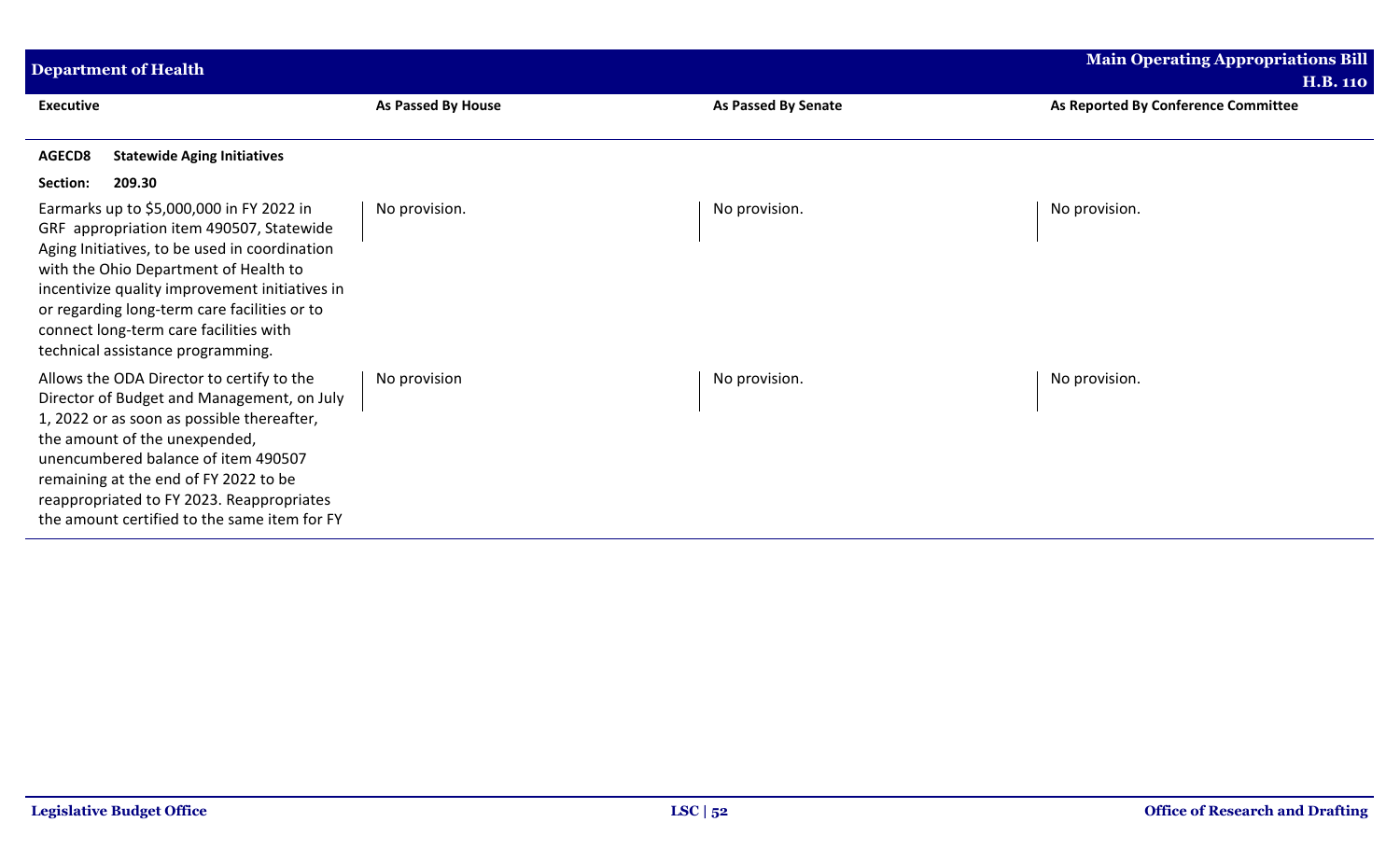|                             | <b>Department of Health</b>                                                                                                                                                                                                                                                                                                                                                                                                                                                                                                                                                                                                                                                                                                                     |                 |                                                                                                                                        |      |                                                                                                                                        |                 | <b>Main Operating Appropriations Bill</b>                                                                                              |
|-----------------------------|-------------------------------------------------------------------------------------------------------------------------------------------------------------------------------------------------------------------------------------------------------------------------------------------------------------------------------------------------------------------------------------------------------------------------------------------------------------------------------------------------------------------------------------------------------------------------------------------------------------------------------------------------------------------------------------------------------------------------------------------------|-----------------|----------------------------------------------------------------------------------------------------------------------------------------|------|----------------------------------------------------------------------------------------------------------------------------------------|-----------------|----------------------------------------------------------------------------------------------------------------------------------------|
|                             |                                                                                                                                                                                                                                                                                                                                                                                                                                                                                                                                                                                                                                                                                                                                                 |                 |                                                                                                                                        |      |                                                                                                                                        |                 | <b>H.B. 110</b>                                                                                                                        |
| <b>Executive</b>            |                                                                                                                                                                                                                                                                                                                                                                                                                                                                                                                                                                                                                                                                                                                                                 |                 | As Passed By House                                                                                                                     |      | <b>As Passed By Senate</b>                                                                                                             |                 | As Reported By Conference Committee                                                                                                    |
| OBMCD9                      | OBM oversight over certain fund allocations                                                                                                                                                                                                                                                                                                                                                                                                                                                                                                                                                                                                                                                                                                     |                 |                                                                                                                                        |      |                                                                                                                                        |                 |                                                                                                                                        |
| <b>R.C.</b>                 | 121.08, 121.084, 169.05, 901.91,<br>1121.30, 1181.06, 1321.21, 1707.37,<br>1733.321, 3701.831, 3737.71,<br>3745.014, 4735.211, 4763.15                                                                                                                                                                                                                                                                                                                                                                                                                                                                                                                                                                                                          | <b>R.C.</b>     | 121.08, 121.084, 169.05, 901.91,<br>1121.30, 1181.06, 1321.21, 1707.37,<br>1733.321, 3701.831, 3737.71,<br>3745.014, 4735.211, 4763.15 | R.C. | 121.08, 121.084, 169.05, 901.91,<br>1121.30, 1181.06, 1321.21, 1707.37,<br>1733.321, 3701.831, 3737.71,<br>3745.014, 4735.211, 4763.15 | <b>R.C.</b>     | 121.08, 121.084, 169.05, 901.91,<br>1121.30, 1181.06, 1321.21, 1707.37,<br>1733.321, 3701.831, 3737.71,<br>3745.014, 4735.211, 4763.15 |
| Fund.                       | Eliminates the Director of Budget and<br>Management's oversight regarding internal<br>agency fund assessments and allocations for<br>the following funds: Division of<br>Administration Fund, Unclaimed Funds Trust<br>Fund, Division of Securities Fund, Industrial<br>Compliance Operating Fund, Division of Real<br>Estate Operating Fund, Real Estate Appraiser<br>Operating Fund, State Fire Marshal's Fund,<br>Banks Fund, Consumer Finance Fund, Credit<br>Unions Fund, and Financial Institutions Fund<br>(all administered by the Department of<br>Commerce); the Department of Agriculture's<br>operating funds; the Department of Health's<br>operating funds; and the Environmental<br>Protection Agency's Central Support Indirect |                 | Same as the Executive.                                                                                                                 |      | Same as the Executive.                                                                                                                 |                 | Same as the Executive.                                                                                                                 |
| <b>Fiscal effect: None.</b> |                                                                                                                                                                                                                                                                                                                                                                                                                                                                                                                                                                                                                                                                                                                                                 |                 | Fiscal effect: Same as the Executive.                                                                                                  |      | Fiscal effect: Same as the Executive.                                                                                                  |                 | Fiscal effect: Same as the Executive.                                                                                                  |
|                             | OBMCD39 Fiscal year 2021 General Revenue Fund ending balance                                                                                                                                                                                                                                                                                                                                                                                                                                                                                                                                                                                                                                                                                    |                 |                                                                                                                                        |      |                                                                                                                                        |                 |                                                                                                                                        |
| Section: 513.10             |                                                                                                                                                                                                                                                                                                                                                                                                                                                                                                                                                                                                                                                                                                                                                 | Section: 513.10 |                                                                                                                                        |      | Section: 513.10                                                                                                                        | Section: 513.10 |                                                                                                                                        |
| GRF as follows:             | Requires the Director of OBM to determine<br>the GRF surplus revenue that existed on<br>June 30, 2021, and transfer cash, up to the<br>actual surplus revenue amount, from the                                                                                                                                                                                                                                                                                                                                                                                                                                                                                                                                                                  |                 | Same as the Executive, but makes the<br>following changes to the transfers:                                                            |      | Same as the House, but makes the following<br>changes to the transfers:                                                                |                 | Same as the Senate.                                                                                                                    |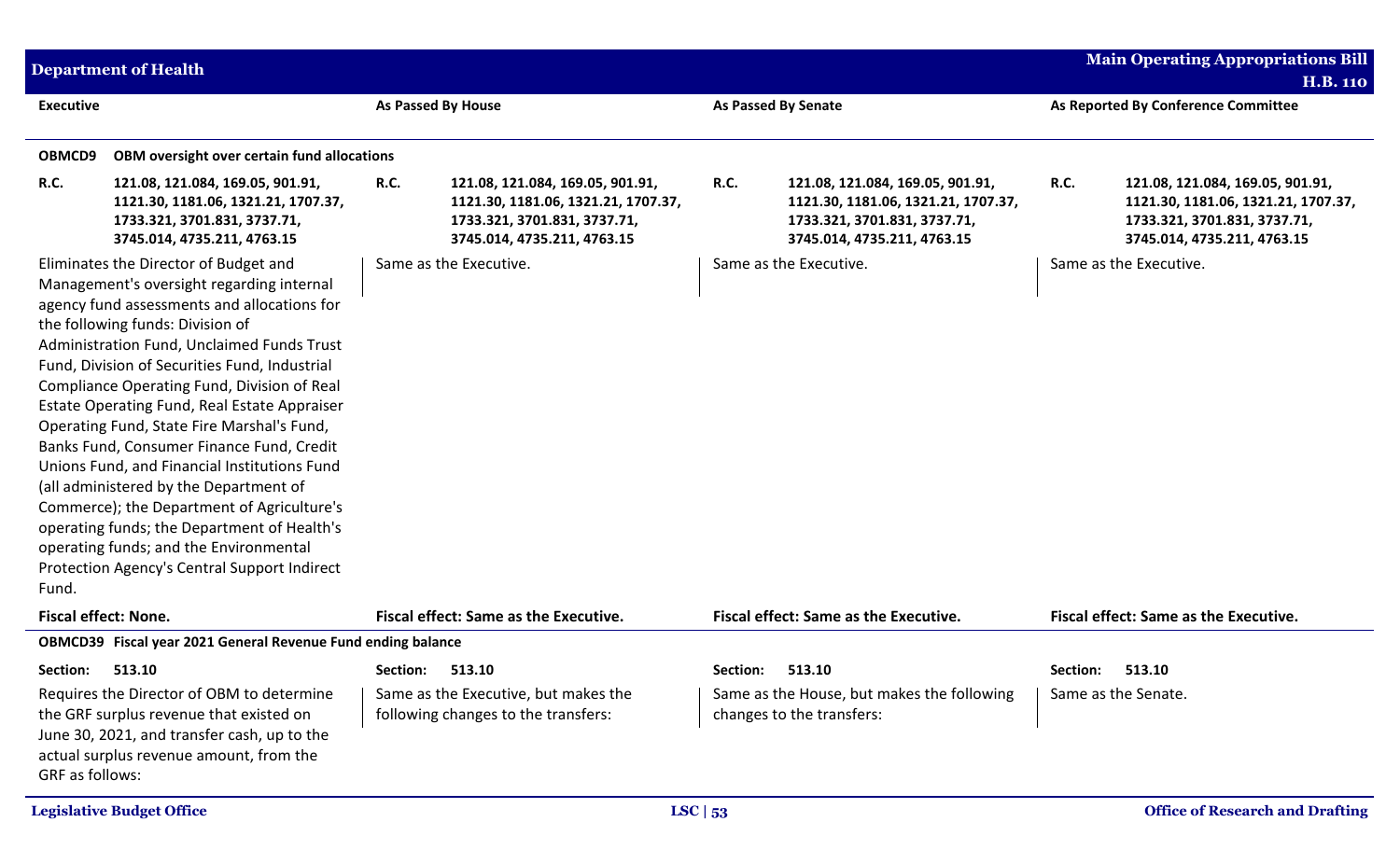| <b>Department of Health</b>                                                                                                                                                                                                                                          |                                                                                                           |                            | <b>Main Operating Appropriations Bill</b><br><b>H.B. 110</b>                |
|----------------------------------------------------------------------------------------------------------------------------------------------------------------------------------------------------------------------------------------------------------------------|-----------------------------------------------------------------------------------------------------------|----------------------------|-----------------------------------------------------------------------------|
| <b>Executive</b>                                                                                                                                                                                                                                                     | <b>As Passed By House</b>                                                                                 | <b>As Passed By Senate</b> | As Reported By Conference Committee                                         |
| (1) No provision;                                                                                                                                                                                                                                                    | (1) Up to $$1,200,000,000$ to the Health and<br>Human Services Fund (Fund 5SA4);                          | (1) Same as the House;     | (1) Same as the House;                                                      |
| (2) No provision;                                                                                                                                                                                                                                                    | (2) Up to \$190,000,000 to the Ohio<br>Residential Broadband Expansion Grant<br>Program Fund (Fund 5XU0); | (2) No provision;          | (2) No provision;                                                           |
| (3) No provision;                                                                                                                                                                                                                                                    | $(3)$ Up to \$155,000,000 to the Investing in<br>Ohio Fund (Fund 5XM0);                                   | (3) Same as the House;     | (3) Same as the House, but reduces the<br>transfer amount to \$100,000,000. |
| (4) No provision.                                                                                                                                                                                                                                                    | (4) Up to \$132,000,000 to the H2Ohio Fund<br>(Fund 6H20).                                                | (4) Same as the House;     | (4) Same as the House;                                                      |
| (5) Up to \$25,000,000 to the Emergency<br>Purposes Fund (Fund 5KM0);                                                                                                                                                                                                | (5) Same as the Executive;                                                                                | (5) Same as the Executive; | (5) Same as the Executive;                                                  |
| (6) Up to \$25,000,000 to the Disaster<br>Services Fund (Fund 5E20);                                                                                                                                                                                                 | (6) Same as the Executive.                                                                                | (6) Same as the Executive; | (6) Same as the Executive;                                                  |
| $(7)$ Up to \$16,300,000 to the Tobacco Use<br>Prevention Fund (Fund 5BX0);                                                                                                                                                                                          | (7) Same as the Executive;                                                                                | (7) Same as the Executive; | (7) Same as the Executive;                                                  |
| (8) Up to \$16,000,000 to the Ohio Governor<br>Imagination Library Fund (Fund 5VJ0);                                                                                                                                                                                 | (8) Same as the Executive;                                                                                | (8) No provision;          | (8) No provision;                                                           |
| Requires that the remaining amount of the<br>surplus revenue remain in the GRF.                                                                                                                                                                                      | Same as the Executive.                                                                                    | Same as the Executive.     | Same as the Executive.                                                      |
| <b>OBMCD40 Utility Radiological Safety Board assessments</b>                                                                                                                                                                                                         |                                                                                                           |                            |                                                                             |
| Section:<br>514.10                                                                                                                                                                                                                                                   | Section:<br>514.10                                                                                        | 514.10<br><b>Section:</b>  | 514.10<br>Section:                                                          |
| Specifies the maximum amounts, unless the<br>agency and nuclear electric utility mutually<br>agree to a higher amount by contract, that<br>may be assessed against nuclear electric<br>utilities under RC 4937.05 (B) (2) and<br>deposited into the following funds: | Same as the Executive.                                                                                    | Same as the Executive.     | Same as the Executive.                                                      |
| <b>Legislative Budget Office</b>                                                                                                                                                                                                                                     |                                                                                                           | LSC $ 54$                  | <b>Office of Research and Drafting</b>                                      |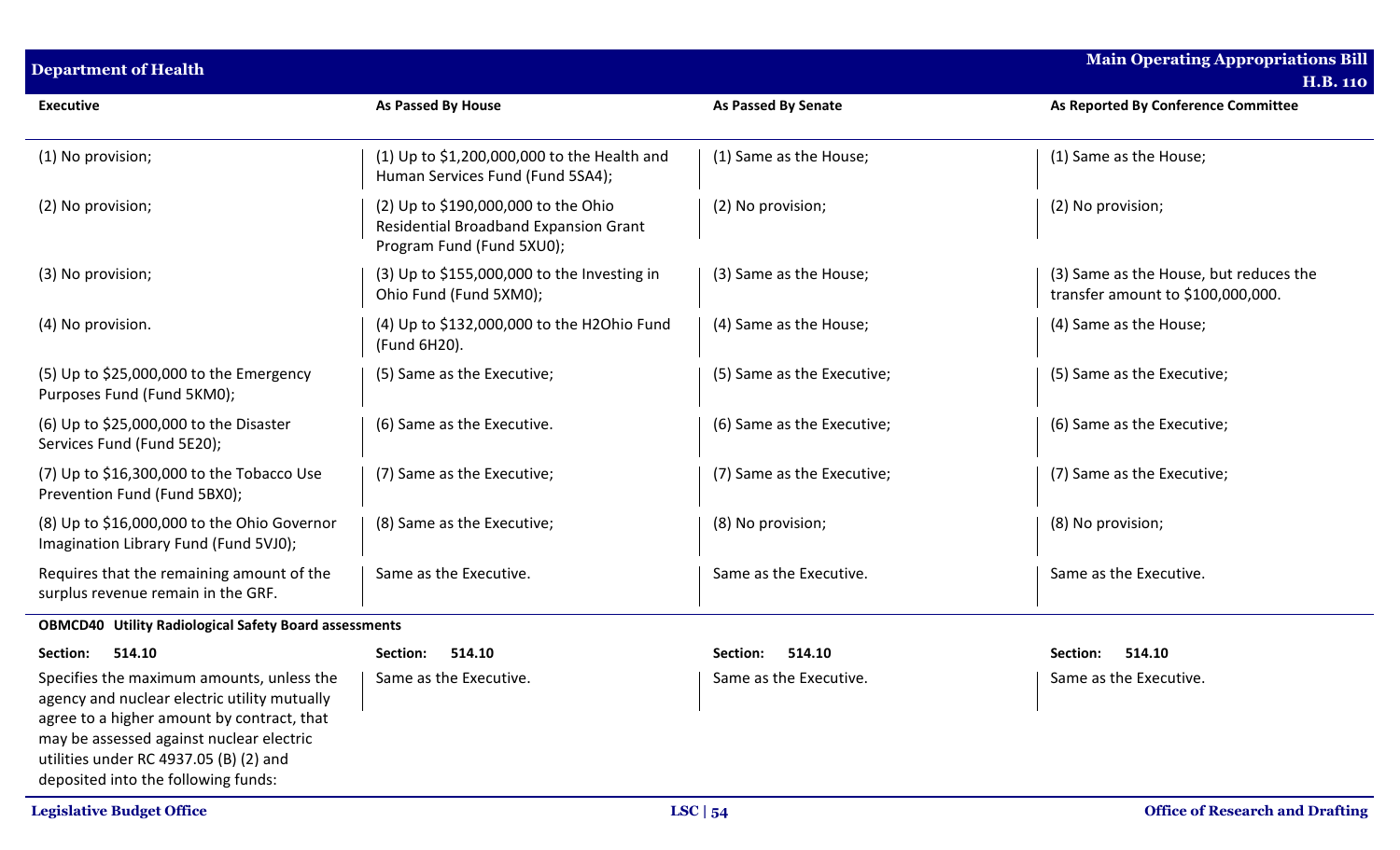| <b>Department of Health</b>                                                                                                                            |                        |                            | Main Operating Appropriations Bill<br><b>H.B. 110</b> |
|--------------------------------------------------------------------------------------------------------------------------------------------------------|------------------------|----------------------------|-------------------------------------------------------|
| <b>Executive</b>                                                                                                                                       | As Passed By House     | <b>As Passed By Senate</b> | As Reported By Conference Committee                   |
| \$101,130 in each of FY 2022 and FY 2023 to<br>the Utility Radiological Safety Fund (Fund<br>4E40) used by the Department of<br>Agriculture;           | Same as the Executive. | Same as the Executive.     | Same as the Executive.                                |
| \$1,300,000 in each of FY 2022 and FY 2023<br>to the Radiation Emergency Response Fund<br>(Fund 6100) used by the Department of<br>Health;             | Same as the Executive. | Same as the Executive.     | Same as the Executive.                                |
| \$325,370 in FY 2022 and \$332,287 in FY<br>2023 to the ER Radiological Safety Fund<br>(Fund 6440) used by the Environmental<br>Protection Agency; and | Same as the Executive. | Same as the Executive.     | Same as the Executive.                                |
| \$1,368,624 in FY 2022 and \$1,378,304 in FY<br>2023 to the Emergency Response Plan Fund<br>(Fund 6570) used by the Department of<br>Public Safety.    | Same as the Executive. | Same as the Executive.     | Same as the Executive.                                |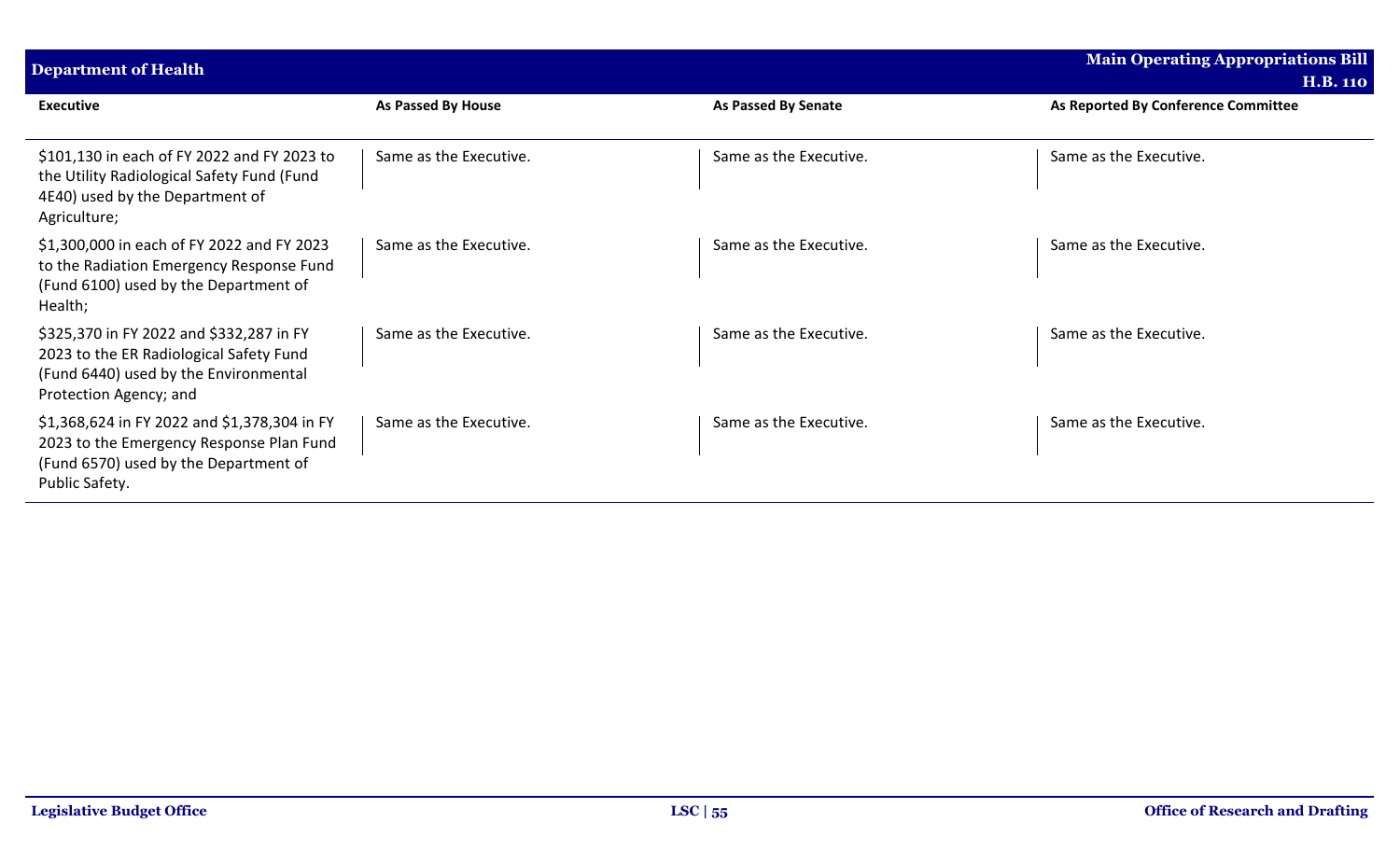| <b>Department of Health</b> |                                                                                                                                                                                                                                                                                                                                                                                                                                                                                                                                                                                                                                                                                                                                                                                                                                                                                                                                    |                            | <b>Main Operating Appropriations Bill</b><br><b>H.B. 110</b> |
|-----------------------------|------------------------------------------------------------------------------------------------------------------------------------------------------------------------------------------------------------------------------------------------------------------------------------------------------------------------------------------------------------------------------------------------------------------------------------------------------------------------------------------------------------------------------------------------------------------------------------------------------------------------------------------------------------------------------------------------------------------------------------------------------------------------------------------------------------------------------------------------------------------------------------------------------------------------------------|----------------------------|--------------------------------------------------------------|
| <b>Executive</b>            | <b>As Passed By House</b>                                                                                                                                                                                                                                                                                                                                                                                                                                                                                                                                                                                                                                                                                                                                                                                                                                                                                                          | <b>As Passed By Senate</b> | As Reported By Conference Committee                          |
| LCOCD1                      | Vacating COVID-19 violations and refunding fines to businesses                                                                                                                                                                                                                                                                                                                                                                                                                                                                                                                                                                                                                                                                                                                                                                                                                                                                     |                            |                                                              |
|                             | 701.60<br>Section:                                                                                                                                                                                                                                                                                                                                                                                                                                                                                                                                                                                                                                                                                                                                                                                                                                                                                                                 | 701.60<br>Section:         | Section:<br>701.60                                           |
| No provision.               | Vacates violations of orders addressing<br>COVID-19 by applicable businesses that<br>occurred between March 14, 2020, and the<br>effective date of the section. Requires state<br>agencies and boards of health to cease<br>disciplinary actions in progress against<br>businesses for violations that occurred<br>between March 14, 2020, and the section's<br>effective date.                                                                                                                                                                                                                                                                                                                                                                                                                                                                                                                                                    | Same as the House.         | Same as the House.                                           |
| No provision.               | Within 30 days after the section's effective<br>date: (1) Requires state agencies and boards<br>of health to expunge any record of a vacated<br>violation; (2) Requires LCO to notify<br>businesses convicted for violations of certain<br>COVID-related liquor control rules that the<br>convictions have been expunged; (3)<br>Requires state agencies and boards of health<br>to treat as a nullity any finding of a violation<br>that has been vacated and expunged and<br>take steps to restore rights and privileges<br>lost as a result of the finding, including<br>reinstating licenses and other rights or<br>privileges to do business; and (4) Requires<br>the OBM Director, in consultation with any<br>state agencies, as well as local boards of<br>health, to determine the civil or<br>administrative penalties paid by each<br>business for each vacated violation and<br>refund those amounts. Appropriates the | Same as the House.         | Same as the House.                                           |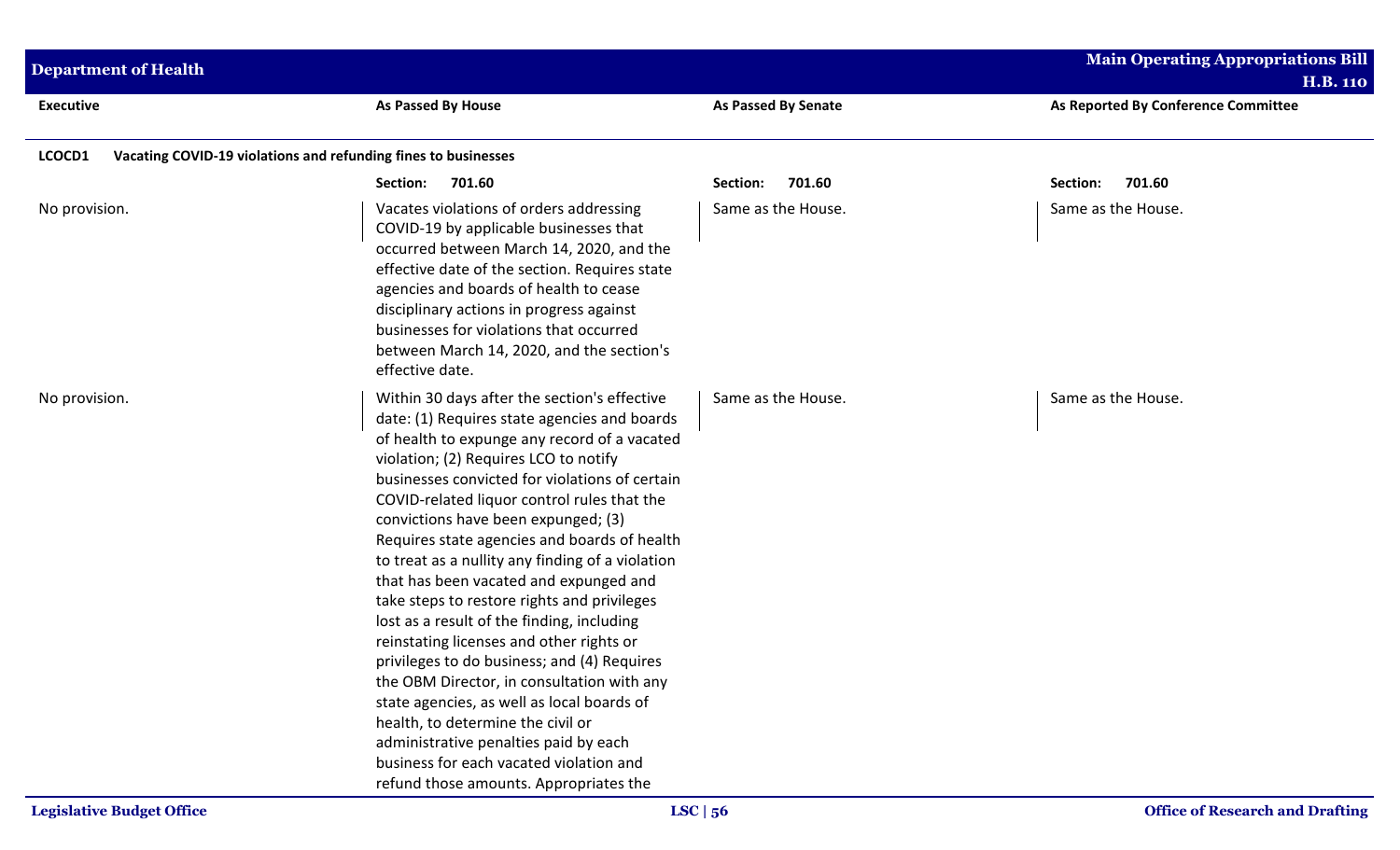| <b>Department of Health</b> |                                                                                                                                                                                                                                                                                |                            | <b>Main Operating Appropriations Bill</b><br><b>H.B. 110</b> |
|-----------------------------|--------------------------------------------------------------------------------------------------------------------------------------------------------------------------------------------------------------------------------------------------------------------------------|----------------------------|--------------------------------------------------------------|
| <b>Executive</b>            | <b>As Passed By House</b>                                                                                                                                                                                                                                                      | <b>As Passed By Senate</b> | As Reported By Conference Committee                          |
|                             | amounts necessary to make the refunds of<br>fines and penalties levied by state agencies.                                                                                                                                                                                      |                            |                                                              |
| No provision.               | Requires that, if a business no longer exists,<br>the OBM Director or a board of health make<br>reasonable efforts to locate and issue a<br>refund to the business owner.                                                                                                      | Same as the House.         | Same as the House.                                           |
| No provision.               | Requires LCO, within 30 days after taking the<br>required actions, to submit a report to the<br>General Assembly that all violations of<br>specified rules have been expunged and all<br>related fine money has been refunded.                                                 | Same as the House.         | Same as the House.                                           |
| No provision.               | States that a business may bring an action in<br>the common pleas court of the county<br>where the business is located.<br>notwithstanding other jurisdictional or<br>venue limitations, to enforce the rights,<br>privileges and obligations identified in this<br>provision. | Same as the House.         | Same as the House.                                           |
| No provision.               | States that these requirements cannot be<br>construed as prohibiting an agency or a<br>board of health from enforcing matters not<br>relating to the specified COVID orders and<br>rules.                                                                                      | Same as the House.         | Same as the House.                                           |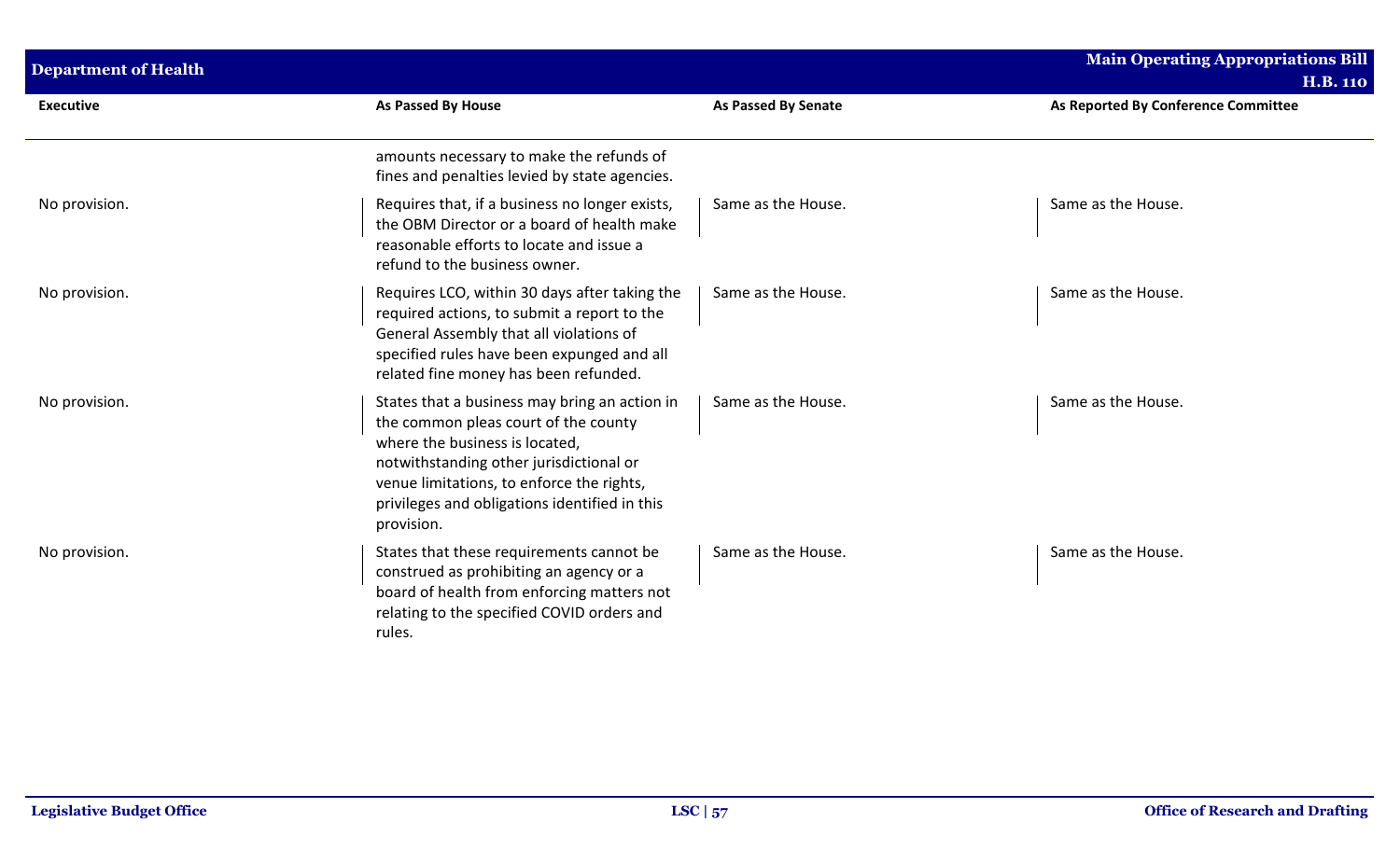| Department of Health |                                                                                                                                                                                                                                                                                                                                                                     |                                   | <b>Main Operating Appropriations Bill</b><br><b>H.B. 110</b> |
|----------------------|---------------------------------------------------------------------------------------------------------------------------------------------------------------------------------------------------------------------------------------------------------------------------------------------------------------------------------------------------------------------|-----------------------------------|--------------------------------------------------------------|
| <b>Executive</b>     | As Passed By House                                                                                                                                                                                                                                                                                                                                                  | As Passed By Senate               | As Reported By Conference Committee                          |
|                      | Fiscal effect: The refunds to liquor permit<br>holders would be paid from the GRF, where<br>these penalties are deposited. As of early<br>February 2021, LCO had collected<br>approximately \$100,000 in such penalties.<br>It does not appear that the Department of<br>Health or any local boards of health have<br>issued any fines related to these violations. | Fiscal effect: Same as the House. | Fiscal effect: Same as the House.                            |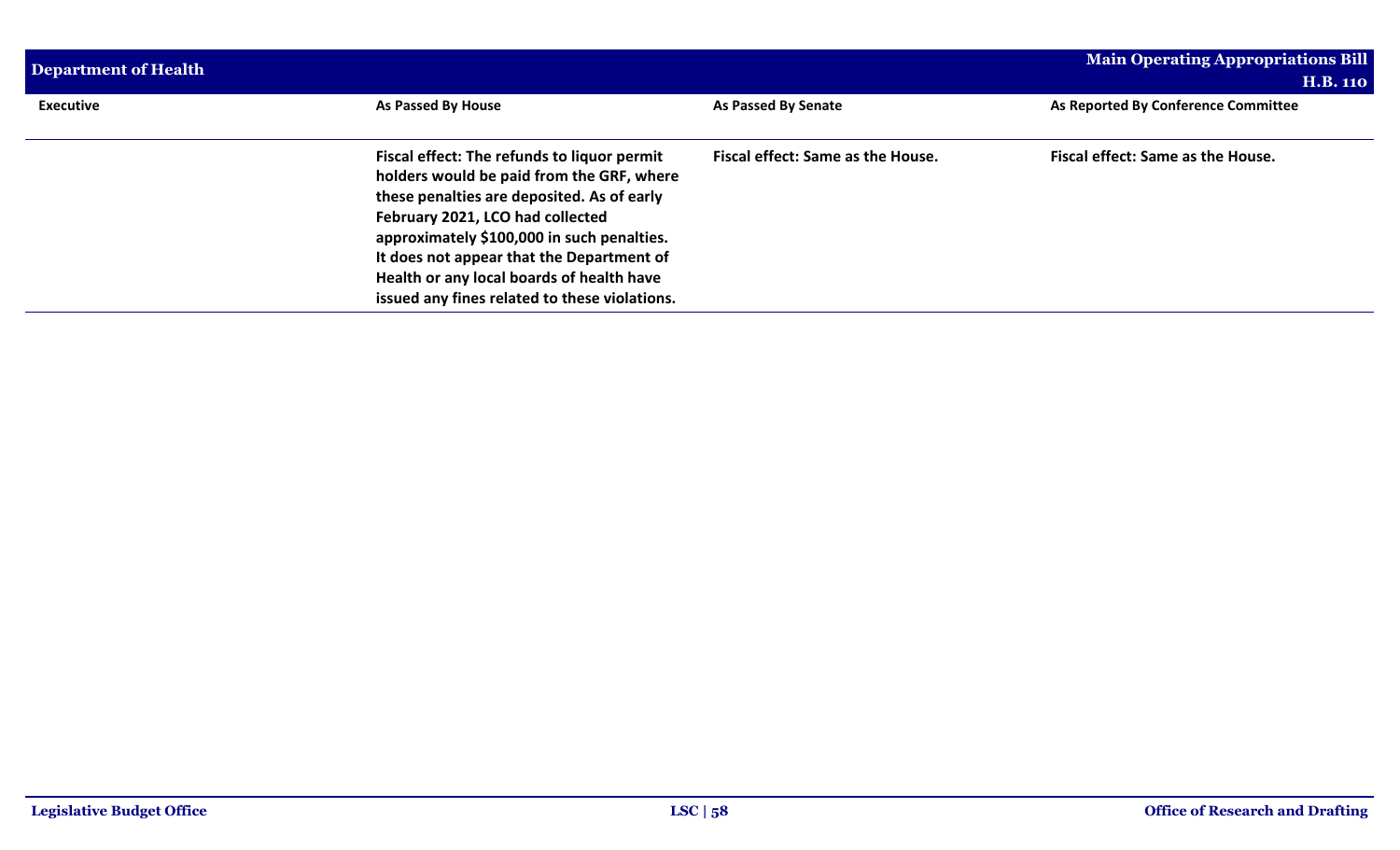| <b>Department of Health</b>                                                                                                                                                                                                                                         |                            |                                                                                                                                                                                                                          | <b>Main Operating Appropriations Bill</b><br><b>H.B. 110</b> |
|---------------------------------------------------------------------------------------------------------------------------------------------------------------------------------------------------------------------------------------------------------------------|----------------------------|--------------------------------------------------------------------------------------------------------------------------------------------------------------------------------------------------------------------------|--------------------------------------------------------------|
| <b>Executive</b>                                                                                                                                                                                                                                                    | <b>As Passed By House</b>  | As Passed By Senate                                                                                                                                                                                                      | As Reported By Conference Committee                          |
| Dispensing tobacco cessation drugs without a prescription<br>PRXCD1                                                                                                                                                                                                 |                            |                                                                                                                                                                                                                          |                                                              |
| R.C.<br>4729.42, 4731.90                                                                                                                                                                                                                                            | R.C.<br>4729.42, 4731.90   | R.C.<br>4729.42, 4731.90                                                                                                                                                                                                 | <b>R.C.</b><br>4729.42, 4731.90                              |
| (1) Permits a pharmacist or pharmacy intern<br>to dispense tobacco cessation drugs without<br>a prescription in accordance with a physician-<br>established protocol that meets specified<br>requirements and establishes recordkeeping<br>and notice requirements. | (1) Same as the Executive. | (1) Same as Executive, but removes the<br>authority for pharmacy interns to dispense<br>the drugs, and limits the dispensing<br>authority to nicotine replacement therapy,<br>as opposed to all tobacco cessation drugs. | (1) Same as the Senate.                                      |
| (2) Requires a pharmacist or pharmacy<br>intern to provide notice to the individual's<br>primary care provider within 30 days after a<br>screening is conducted.                                                                                                    | (2) Same as the Executive. | (2) Same as the Executive, but requires a<br>pharmacist to notify an individual's primary<br>care provider within 72-hours, as opposed to<br>30 days.                                                                    | (2) Same as the Senate.                                      |
| (3) Requires a pharmacy to keep records for<br>an unspecified period of time.                                                                                                                                                                                       | (3) Same as the Executive  | (3) Same as the Executive, but requires a<br>pharmacy to keep records for three years                                                                                                                                    | (3) Same as the Senate.                                      |
| (4) No provision.                                                                                                                                                                                                                                                   | (4) No provision.          | (4) Requires the individual to whom the<br>nicotine replacement therapy is dispensed<br>to be 18 years old or older.                                                                                                     | (4) Same as the Senate.                                      |
| (5) Requires the State Board of Pharmacy to<br>adopt rules in consultation with the State<br>Medical Board and the Department of<br>Health regarding dispensing tobacco<br>cessation drugs.                                                                         | (5) Same as the Executive. | (5) Same as Executive.                                                                                                                                                                                                   | (5) Same as Executive.                                       |
| (6) No provision.                                                                                                                                                                                                                                                   | (6) No provision.          | (6) Provides qualified immunity for<br>physicians who authorize dispensing of<br>nicotine replacement therapy in accordance<br>with a protocol.                                                                          | (6) Same as Senate.                                          |